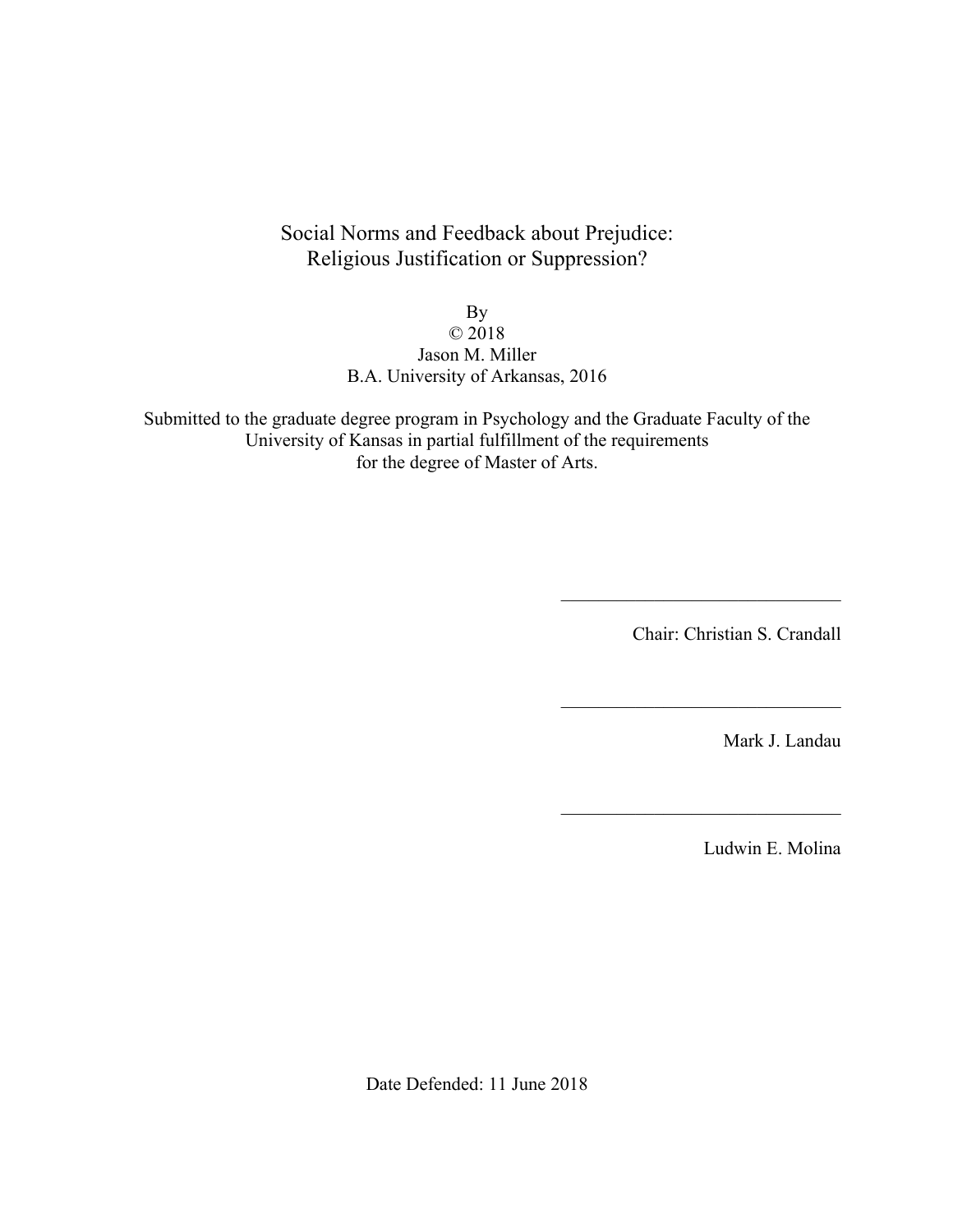The thesis committee for Jason M. Miller certifies that this is the approved version of the following thesis:

Social Norms and Feedback about Prejudice: Religious Justification or Suppression?

Chair: Christian S. Crandall

 $\mathcal{L}_\text{max}$  , where  $\mathcal{L}_\text{max}$  and  $\mathcal{L}_\text{max}$  and  $\mathcal{L}_\text{max}$ 

Date Approved: 12 May 2018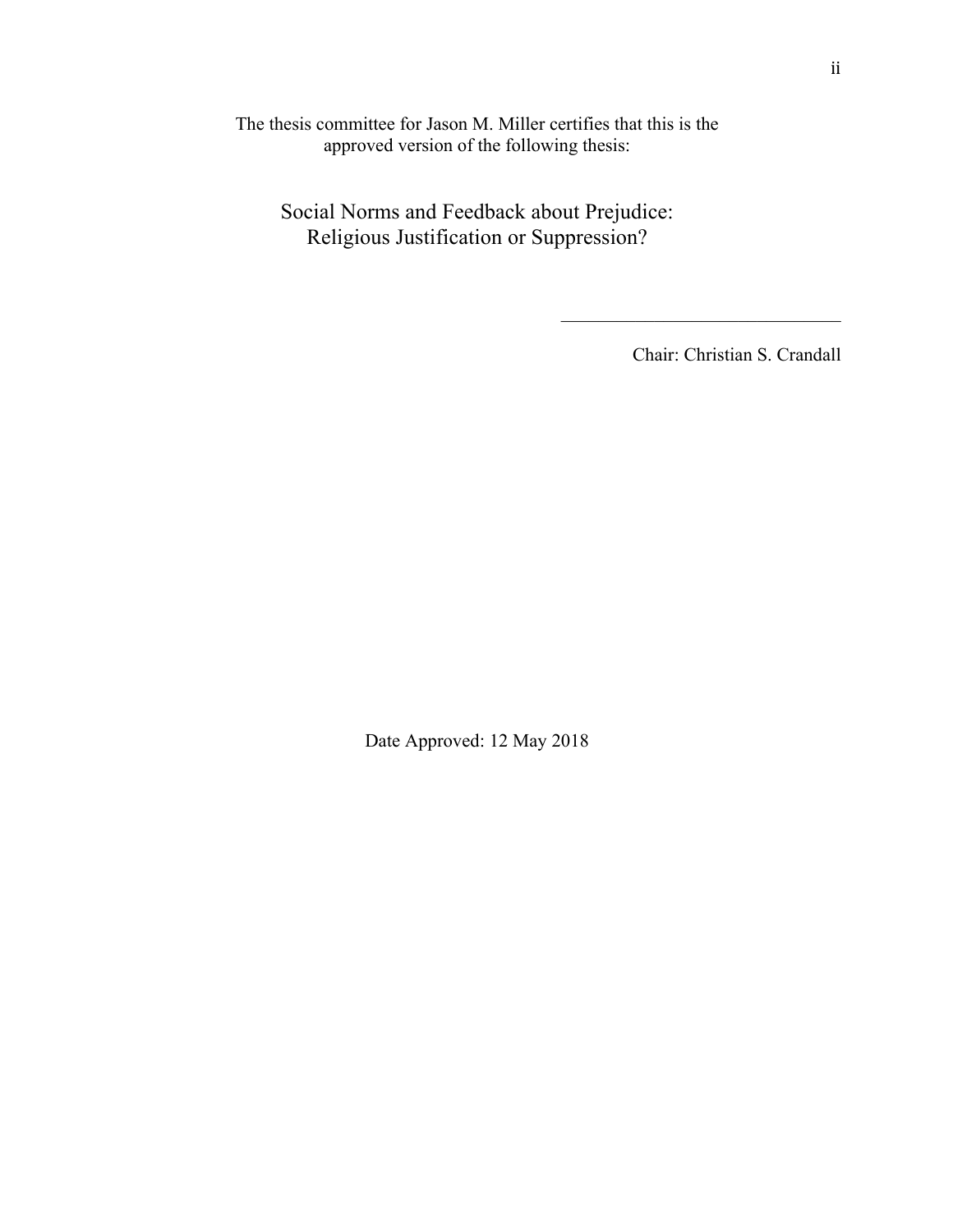#### **Abstract**

People often experience conflict between their prejudiced feelings and social norms that condemn prejudice. The Justification and Suppression Model (JSM) argues that people will either suppress or justify their prejudice when this conflict occurs. I hypothesize that the social norms about prejudice predict which strategy people will use. I propose that people will use their religious worldview to justify prejudices that are moderately acceptable, but they will suppress less acceptable prejudices. Study 1 ( $n = 95$ ) found that Christians who were given false feedback indicating high amounts of prejudice against gay men agreed with Biblical justifications of prejudice less after the feedback than before. Study 2 ( $n = 170$ ) found that Christians given false feedback indicating high amounts of prejudice against highly sexually active people agreed with Biblical justifications of prejudice more than participants given low prejudice feedback. Study 3  $(n = 61)$  showed that prejudice against highly sexually active people is more socially acceptable than prejudice against gay men. Studies 4 ( $n = 464$ ) and 5 ( $n = 193$ ) added to Studies 1 and 2 by including prejudice target as a between subjects factor. In Study 4, prejudice feedback did not affect support for Biblical justifications, and there was no interaction with prejudice feedback and the target group. Study 5 also found no support for the hypothesis, as there was no interaction between prejudice feedback and the target of prejudice. Study 6 ( $n = 183$ ) found a positive correlation between both prejudices and Biblical justifications for those prejudices. *Keywords:* prejudice, religion, false feedback, justification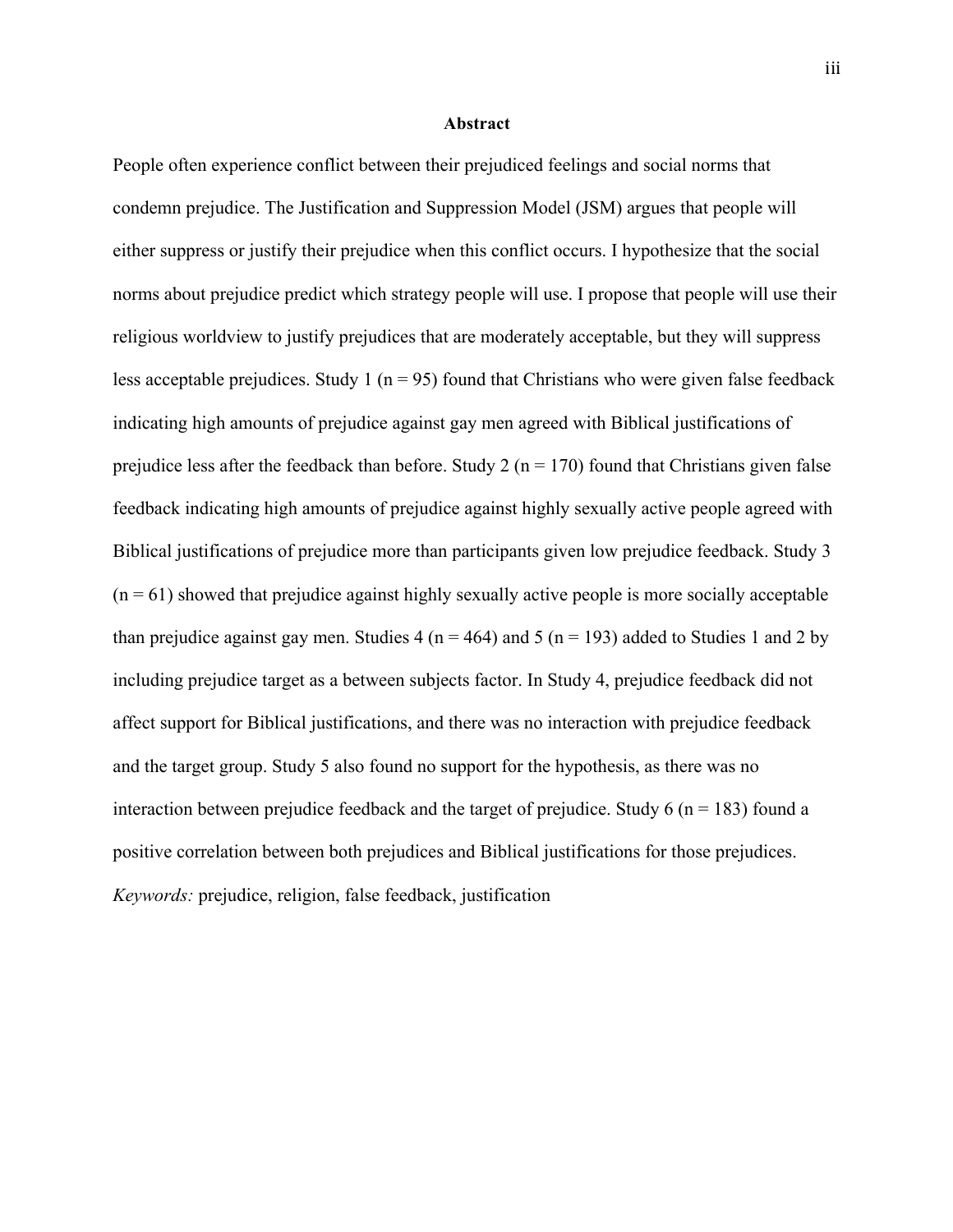# Table of Contents

| Study 3 | .19 |
|---------|-----|
|         |     |
|         |     |
|         |     |
|         |     |
|         |     |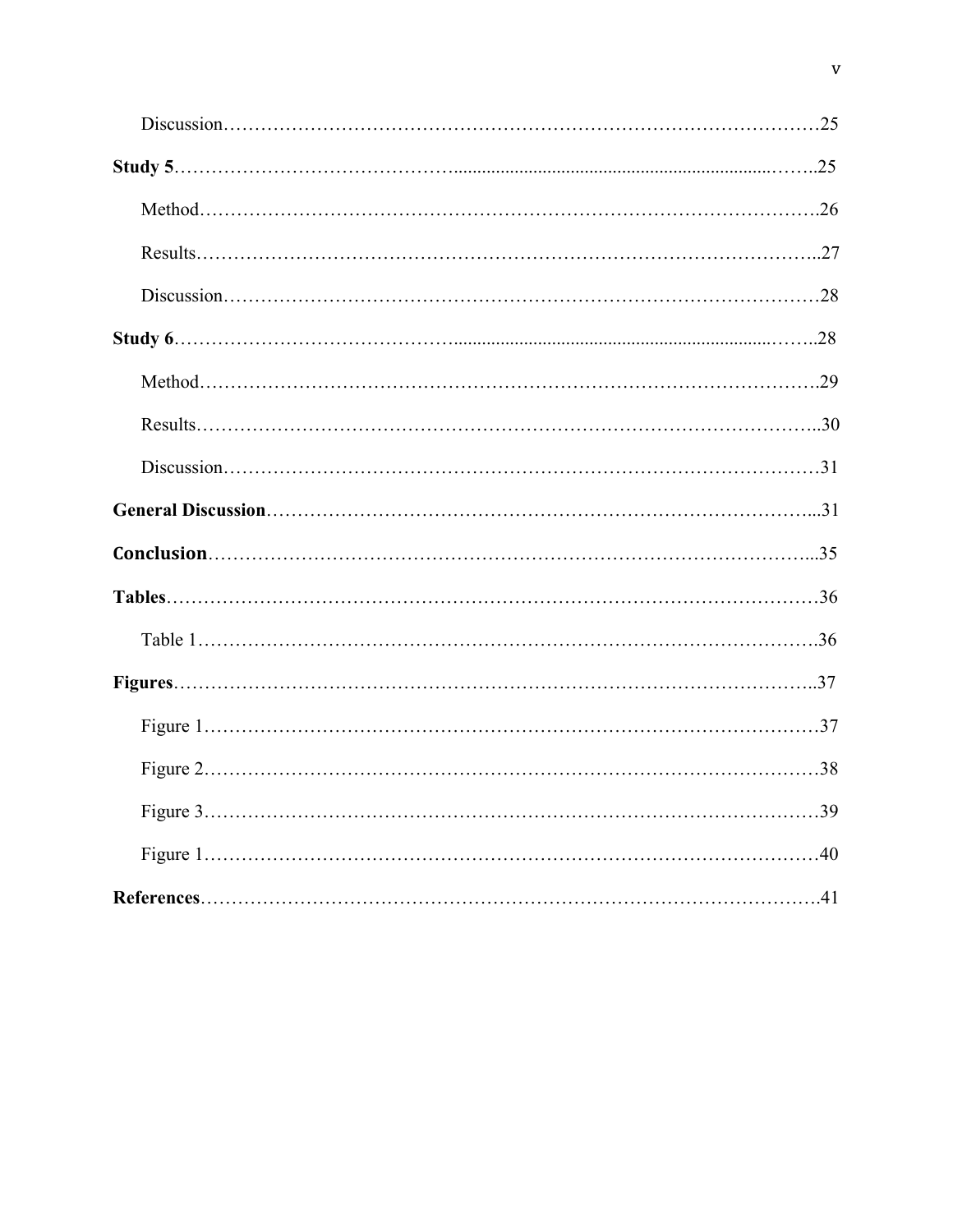Social Norms and Feedback about Prejudice: Religious Justification or Suppression?

People often experience a conflict between their personal, genuine feelings about people in different outgroups, and the social norms that dictate what is acceptable to say about members of those outgroups. This conflict can create dissonance, as people feel inconsistency between their personal feelings and the norms that dictate that those feelings are prejudiced, and therefore unacceptable to express. People then have a few options; they can explain their feelings in a way that does not violate the social norms, or they can suppress those feelings.

Social norms are not stable, as they are constantly changing with different social and political movements (Crandall, Ferguson, & Bahns, 2013). Norms about particular groups may change quite quickly, causing people to rethink the explanations they formally used for their prejudiced feelings. People will have either double down on their explanation and risk the negative consequences that coincide with a violation of social norms, or suppress their feelings by no longer endorsing their formally used explanation.

The Justification and Suppression Model (JSM; Crandall & Eshleman, 2003) formalizes these ideas by claiming that people with prejudice will either create justifications (explanations) for their prejudice, or suppress the prejudice. Justifications will reduce the negative consequences that occur when someone violates societal norms while still allowing the individual to express the prejudice.

Worldviews (belief systems that imbue the world with meaning, order, and permanence; Arndt, Greenberg, Solomon, Pyszczynski, & Simon, 1997) are common and useful justifications of prejudice, as they generally contain content about how one should live their life. This content can be useful in justifying prejudice against people who do not live their life in a way consistent with that worldview.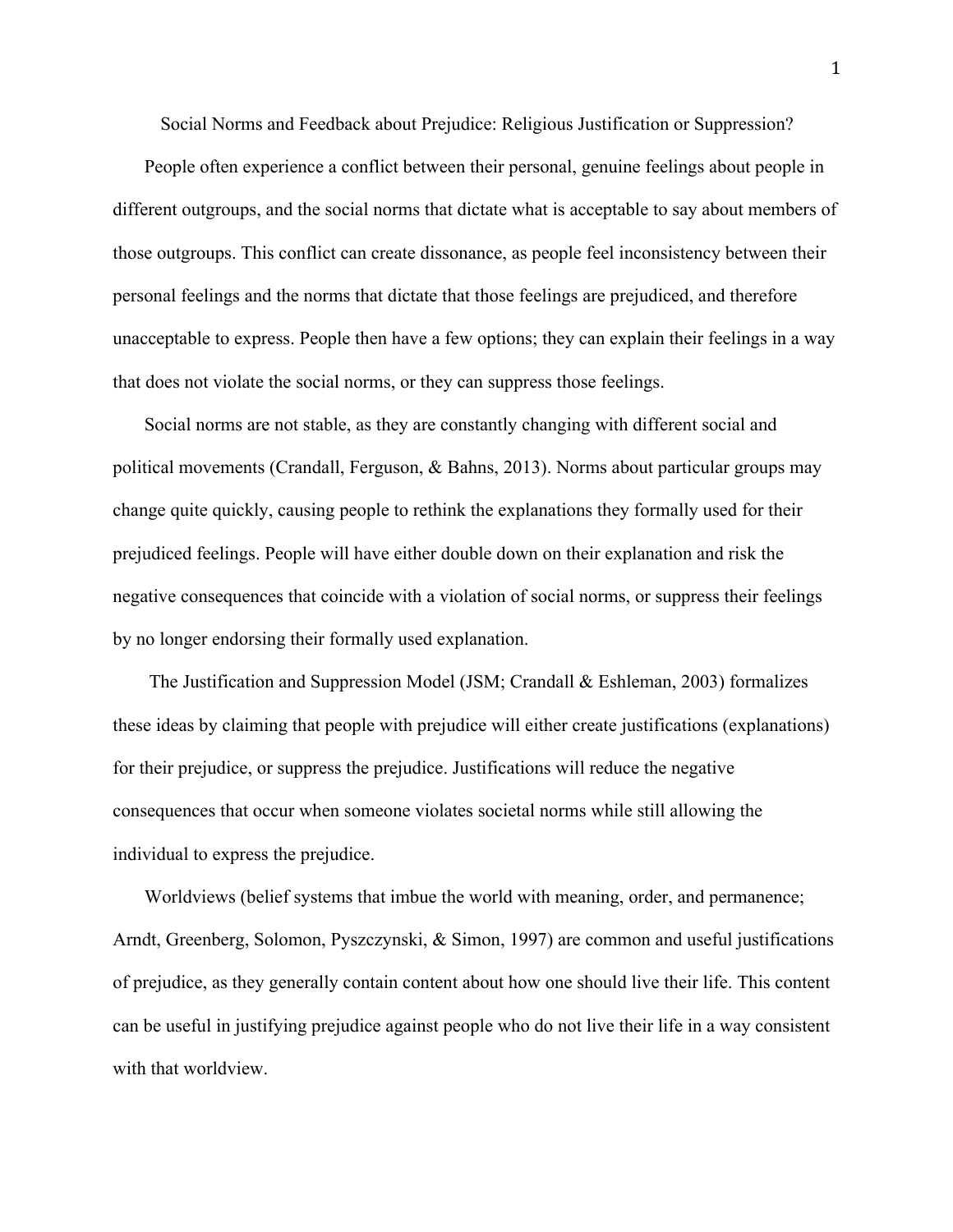If someone uses their worldview to justify a prejudice that is becoming more unacceptable, people may have to choose between supporting the part of the worldview that justifies a prejudice, or abiding by the shifting social norms about that prejudice. People may label the individual and the worldview as prejudiced if they choose to double down on their worldview, as it violates new social norms about which prejudices are acceptable and which are not. If they choose to abide by the new social norms, they will have to reject a part of their important worldview. This will result in suppressing the prejudice by removing prejudice-linked content from the worldview.

#### **Genuine Prejudice and the Motivation to Suppress**

The JSM begins with the assertion that people have a variety of "genuine" prejudices toward different outgroups (Crandall & Eshleman, 2003). Crandall and Eshleman define genuine prejudice as "pure, unadulterated, original, unmanaged, and unambivalently negative feelings" toward people in outgroups (p. 418). While pure, genuine prejudice cannot be measured directly, research suggests that people harbor a variety of prejudices against different outgroups (Crandall & Schaller, 2005).

Egalitarian values endorsed by most Americans are at odds with prejudice (Katz, Wackenhut, & Hass, 1986). People will try to demonstrate their commitment to egalitarian values by controlling the expression of their prejudices. People can create positive, unprejudiced self-images by showing their commitment to American egalitarian values. The maintenance of this unprejudiced-self image creates a strong motivation to suppress most prejudices.

People want to appear unprejudiced to themselves as well as to the world around them. This means that people suppress prejudices to themselves and to others. Plant and Devine (1998) demonstrated these two different suppression motives. Suppression motives can be internal (e.g.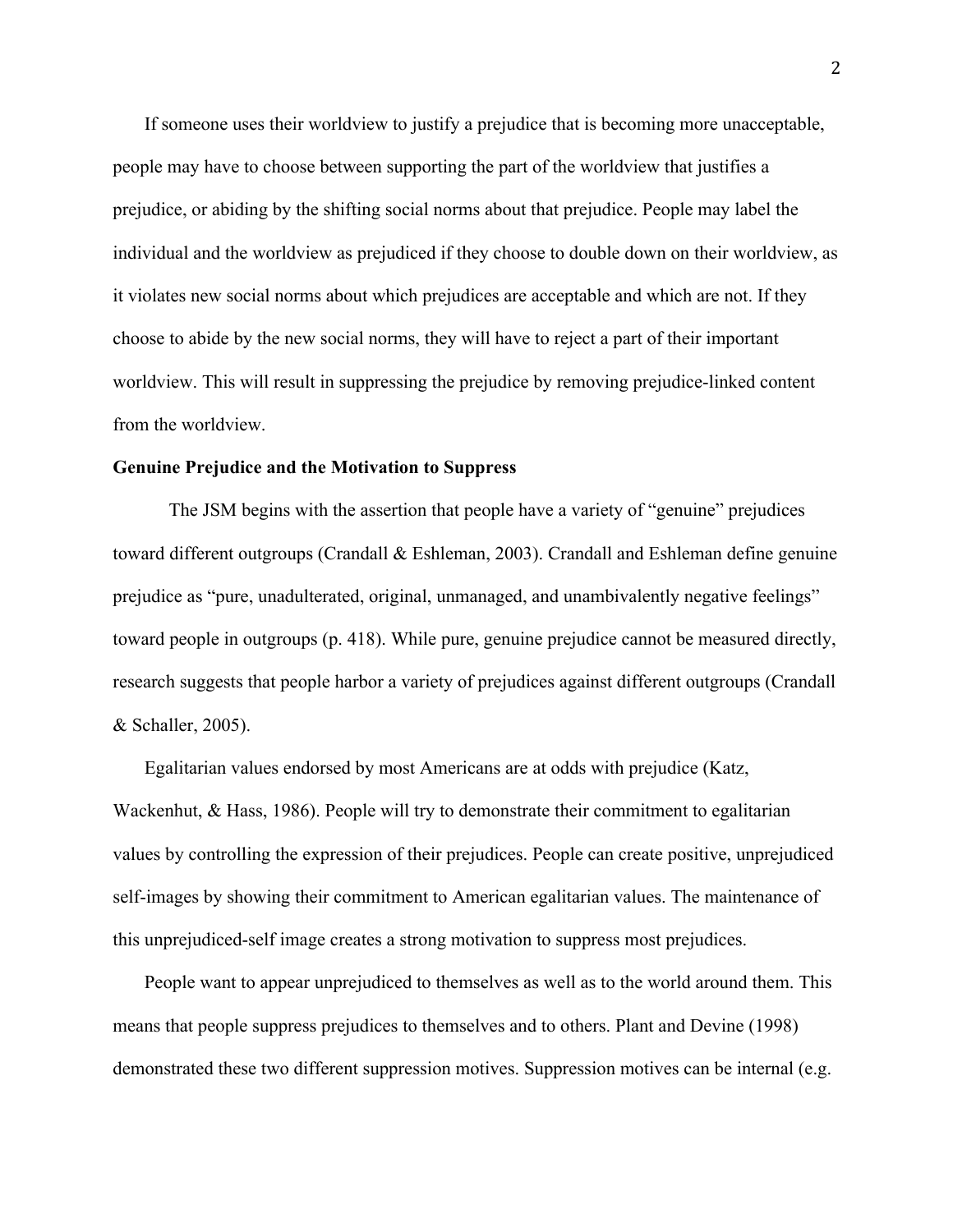an effort to live up to personal values about prejudice) or external (an effort to project an unprejudiced self to the world). Which motivation is strongest at any given time depends largely on one's audience. A diverse public audience will increase one's external motivation to suppress prejudice, whereas suppression in anonymous settings is primarily motivated by internal factors.

#### **Social Norms as a Suppressor of Prejudice**

This project focuses on the most common external suppressor of prejudice: social norms. Research has found high correlations between the social acceptability of prejudice toward a group (social norms) and the willingness to express negative attitudes toward members of that group (Crandall, Eshleman, & O'Brien, 2002). These findings suggest that direct expressions of prejudice are largely a function of the social acceptability of that prejudice. This study included a variety of groups that covers the complete spectrum of social acceptability (e.g. murderers, Black Americans, blind people). This allows the researchers to study the phenomenon prejudice more broadly, without being limited to studying groups for whom the social norms are contested.

I am focusing specifically on descriptive norms, which are norms that describe what normal behavior is. Descriptive norms influence people by signaling what the typical behavior is in any given situation. People then infer that typical behavior is the correct behavior, which causes them to engage in that behavior (Cialdini, Reno, & Kallgren, 1990). Cialdini (1988) demonstrates how descriptive norms are useful in decision-making, as people can choose what to do in any given situation by following the behavior of those around them. These descriptive norms are especially useful in the realm of prejudice, as people can examine the expressed attitudes of those around them to determine what attitudes and feelings are acceptable to express.

Experimental studies help demonstrate that people will use social cues before expressing a prejudice. Stangor, Sechrist, and Jost (2001) found that participants who already reported high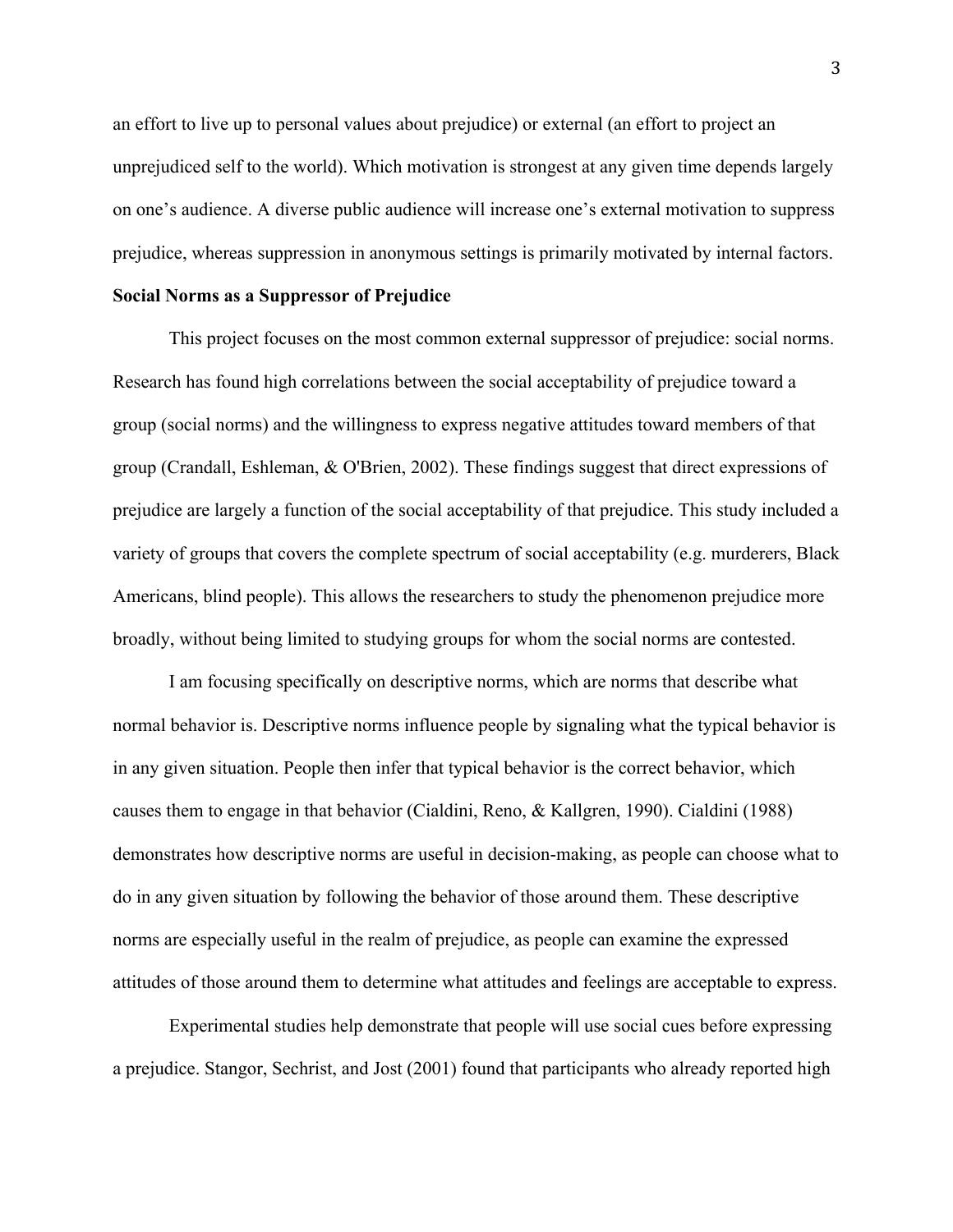levels of racial prejudice will report less prejudice after being told that a large amount of their peers hold positive attitudes about African Americans. Blanchard, Crandall, Brigham, and Vaughn (1994) conducted an experiment that manipulated the expressed racial attitudes of a single confederate in the study. They found that people's expressed racial attitudes generally aliened with that of the confederate, such that participants expressed the most negative racial attitudes when the confederate also expressed negative racial attitudes.

Most prejudice research to date has focused on attitudes toward targets for which the social norms of prejudice are contested, meaning there is a large amount variability in what people think is acceptable to say about these groups. Groups with these contested prejudice norms are considered to be in the "normative window" of prejudice (Crandall et al., 2013). A study examining attitudes toward 115 groups found that participants report the most disagreement among society about how we should feel toward groups that are in the middle of the distribution for social norms. This suggests that society agrees on how to feel toward groups at either end of that distribution (groups that are totally acceptable targets of prejudice, or not acceptable targets of prejudice), but there is less agreement for how we should feel toward groups in the normative window (Crandall, Miller, & Furgurson, 2018). Groups in the normative window are primarily studied because some Americans believe that prejudice expression against these groups is unacceptable, while others believe that prejudice expression against the groups is acceptable.

Groups that make up the normative window tend to change over time, and that change generally goes in the direction of reducing the acceptability of prejudice. For example, Allport (1954) talks at length about prejudice against Irish and Italian Americans. While prejudice toward these groups was contentious during the 1950s, these prejudices are largely considered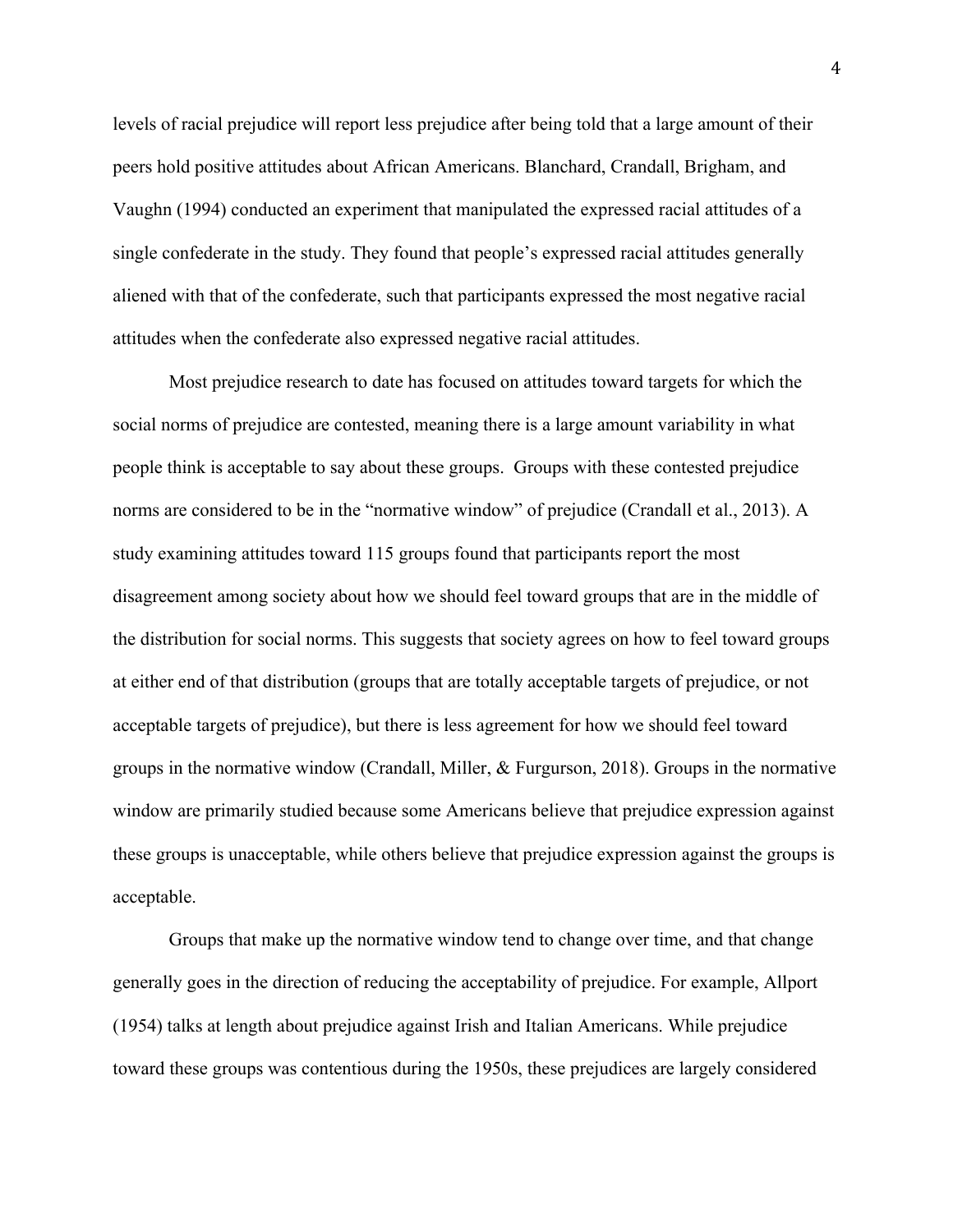unacceptable now, as these groups seldom encounter explicit racial discrimination today.

#### **Motivation to Seem Unprejudiced**

The prevalence of egalitarian values in the United States suggests that most Americans strive to promote an unprejudiced self-image. People try to promote this image to other Americans, as well as to themselves. The motivation to preserve this unprejudiced image will be threatened when people are given feedback suggesting that they have a lot of prejudice. When people are given this false feedback, they are motivated to find ways to preserve and protect this positive identity. In one study, participants given false feedback indicating high amounts of racial prejudice tried to protect this identity by donating more money to a black panhandler compared to a white panhandler, while there was no difference in donation in the low prejudice feedback condition (Dutton & Lake, 1973).

In another study, participants high in prejudice threat (given false feedback indicating high prejudice) engaged in downward social comparison by choosing to watch a film about gang members that killed some black men in a hate crime, while participants in the low threat condition were more likely to engage in upward comparison by watching a film about a law firm offering free legal serves to racial minorities living in inner city Los Angeles (O'Brien et al., 2010).

These studies show a few strategies people can use when trying to defend against threatening prejudiced information. People can try and compensate by going out of their way to help an outgroup member, or they can engage in downward social comparison by exposing themselves to people who are very highly prejudiced.

#### **Worldviews as Justifications of Prejudice**

The suppression of prejudice does not reduce the prejudiced effect itself; it just prevents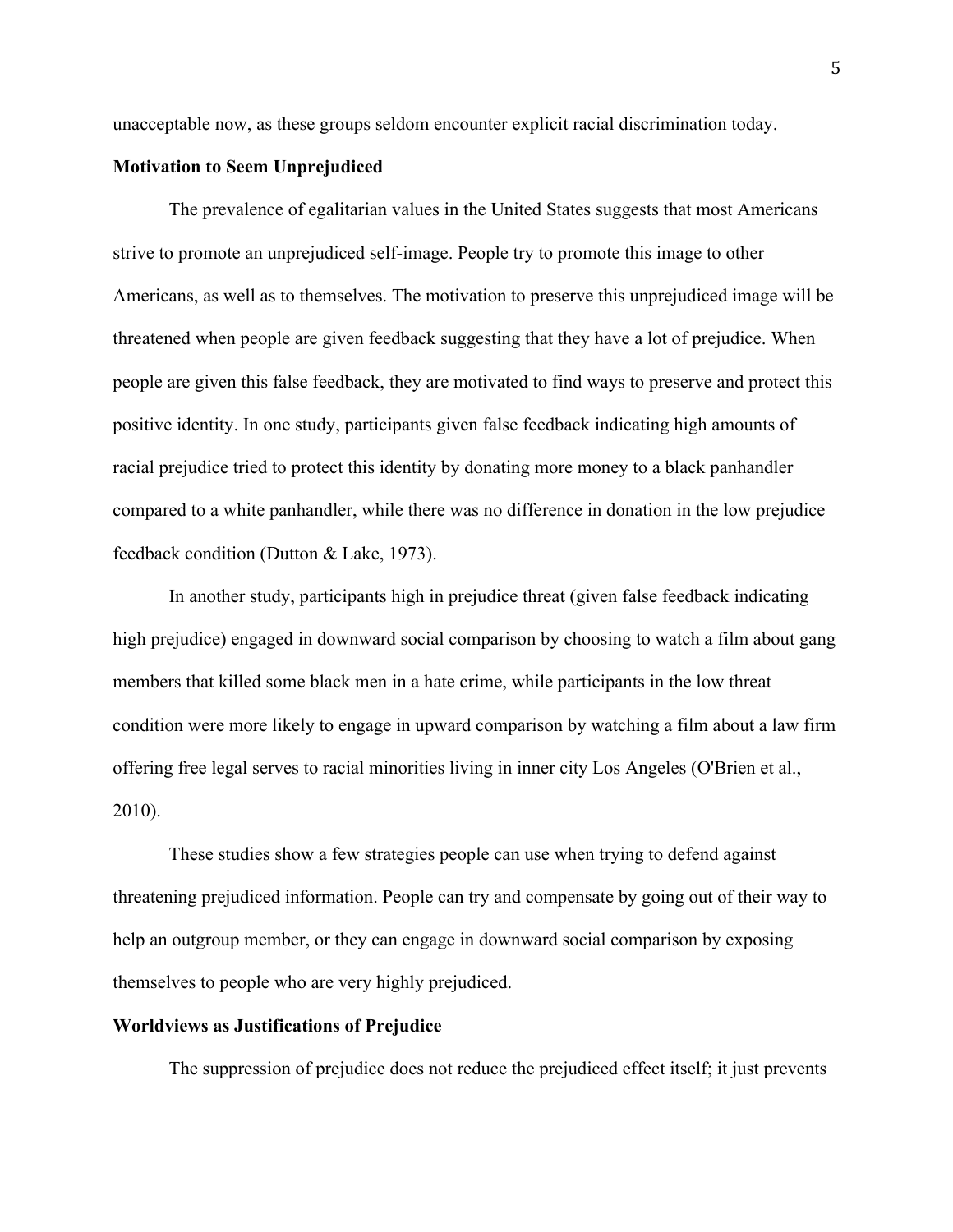the expression of that prejudice. Prejudice, like other affects, has a strong motivational component (Brehm, 1999). This results in a motivation to express a prejudice even if social norms dictate suppression of prejudice. In this case, people can deploy justifications that allow the expression of a prejudice. Justifications of prejudice are cognitions that removes a suppressor, allowing the expression of a prejudice without any of the negative consequences that go along with the expression of that prejudice (Crandall & Eshleman, 2003). A justification allows the expression of a genuine prejudice while protecting one's unprejudiced self-image.

Worldviews can serve as justifications for prejudice. Worldviews come from different places and are generally not created with the intention of justifying a prejudice. Despite this, they are still useful when trying to justify particular prejudices. Political ideologies are an example of worldviews that can be useful in justifying prejudice against different groups (Webster, Burns, Pickering, & Saucier, 2014). Worldviews contain ideas about what behaviors should or should not be valued. When worldviews condemn different behaviors, people could use that worldview to justify their prejudice. The Protestant Work Ethic (a component of political conservatism), for example, can be useful as a justification of prejudice against lazy people because the Protestant Work Ethic places a high value on work, and condemns laziness.

#### **Religious Worldviews and Prejudice**

Religion and prejudice have a very complicated relationship. As Allport (1954) noted, "The role of religion is paradoxical. It makes prejudice and it unmakes prejudice" (p. 444). Religiosity has been consistently linked to a few prejudices, in particular anti-black prejudice (Howard & Sommers, 2015; Johnson, Rowatt, & LaBouff, 2010), and prejudice against sexual and/or gender minorities (LaBouff, Rowatt, Johnson, Thedford, & Tsang, 2010; Whitley Jr, 2009), with recent work demonstrating that Christian religiosity can be used to justify prejudice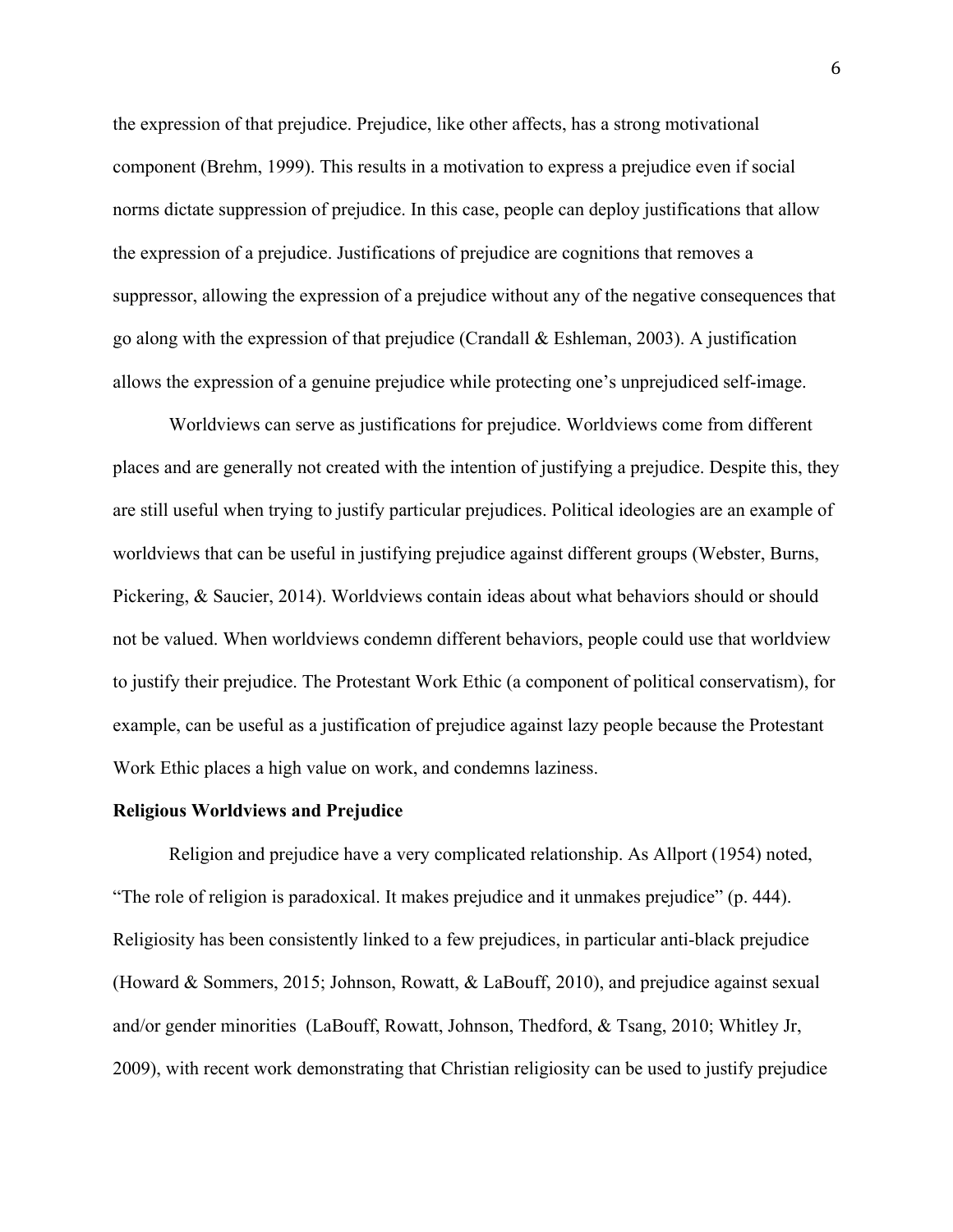against gay people (Hoffarth, Hodson, & Molnar, 2017).

Early work on religion and prejudice found two distinct types of religiousness, both of which differentially predict prejudice. Allport and Ross (1967) found that intrinsic religiosity (people for whom religious belief is the ultimate end) does not correlate with prejudice, while extrinsic religiosity (people motivated by external factors such as social status and acceptance from others) correlates positively with prejudice. A meta-analysis found the same relationship between intrinsic and extrinsic religiosity over a large number of studies (Hall, Matz, & Wood, 2010). This meta-analysis also found that the correlation between extrinsic religiosity and expressed prejudice has decreased overtime. A third type of religiosity, religious quest, has been studied as well. Its open-ended and questioning approach to religion and spirituality (Batson, Schoenrade, & Ventis, 1993) is not a justification for prejudice, and is associated with reductions in racial prejudices (Batson, Flink, Schoenrade, Fultz, & Pych, 1986) and authoritarianism (Altemeyer & Hunsberger, 1992).

Extrinsically religious people are less worried about the true values espoused by their religion but still identify as religious. Their religious identity still allows them to use that worldview to justify prejudice. It is possible that extrinsic religiosity is becoming a less strong predictor of prejudice because social norms have shifted. Prejudice expression has become less acceptable, which causes prejudice to be expressed more subtly (Pearson, Dovidio, & Gaertner, 2009). This shift in social norms may have caused extrinsically religious people to feel less confortable using their religion to justify prejudice, resulting in more prejudice suppression.

Religiosity is not always positively related to prejudice, as parts of religious belief can be suppressors of some prejudices (Crandall & Eshleman, 2003). Religions that do not have rigid, dogmatic worldviews, focus on positive intergroup emotions, do not focus on strict hierarchies,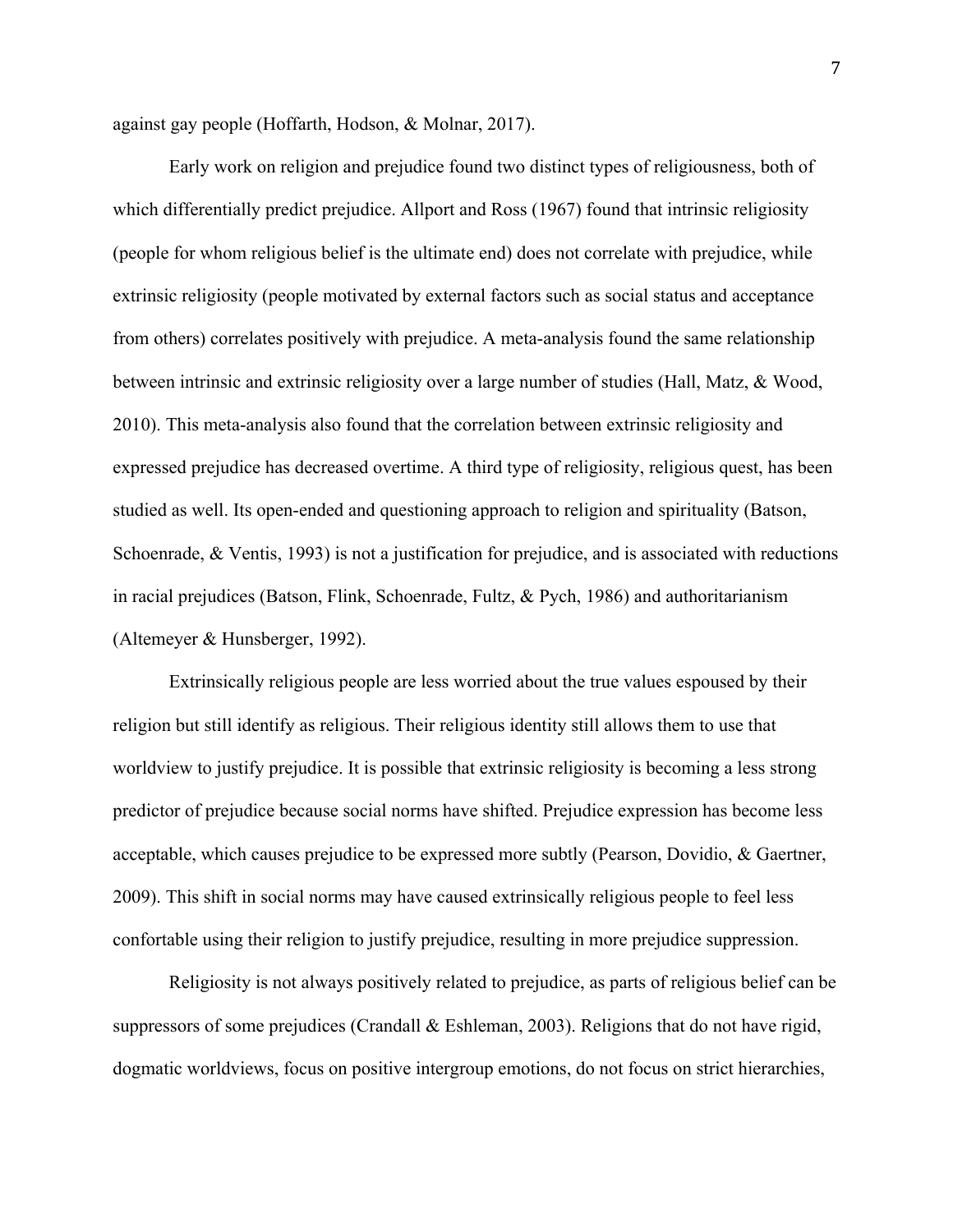and generate positive intergroup contact will reduce or reverse the relationship between religiosity and prejudice (Burch-Brown & Baker, 2016).

The current studies focus on religious beliefs as a justification of prejudice. Religious worldviews contain strong beliefs about the way people should live their lives. These beliefs could be useful when justifying a prejudice against people who do not live by those same values.

### **Worldviews as Prejudice and Shifting Social Norms**

A psychological conflict can occur when people use worldviews to justify a prejudice and the social norms about that prejudice change. People may feel comfortable justifying a prejudice that is moderately socially acceptable, but if the norms shift in a way indicating prejudice expression is no longer acceptable, people may no longer feel comfortable using their worldview to justify the prejudice. People may use their religious worldview to justify a moderately acceptable prejudice, but when that prejudice moves into, and through, the normative window, more audiences see that prejudice as unacceptable. A result of a prejudice moving through the normative window is that negative expressions against that group are now labeled as prejudice. People generally want to avoid making statements that will be labeled as prejudice, as this could harm their unprejudiced self-image.

People need to be confident they are speaking to an audience that will accept their prejudice justification and will not label the justification as prejudiced. If the audience does not accept the justification, or labels that justification as prejudiced, than someone's unprejudiced image may be tarnished. Using an important worldview to justify a prejudice to the wrong audience may result a negative perception of the worldview. Attempting to justify an unacceptable prejudice risks harming one's self-image and having one's worldview be labeled bigoted.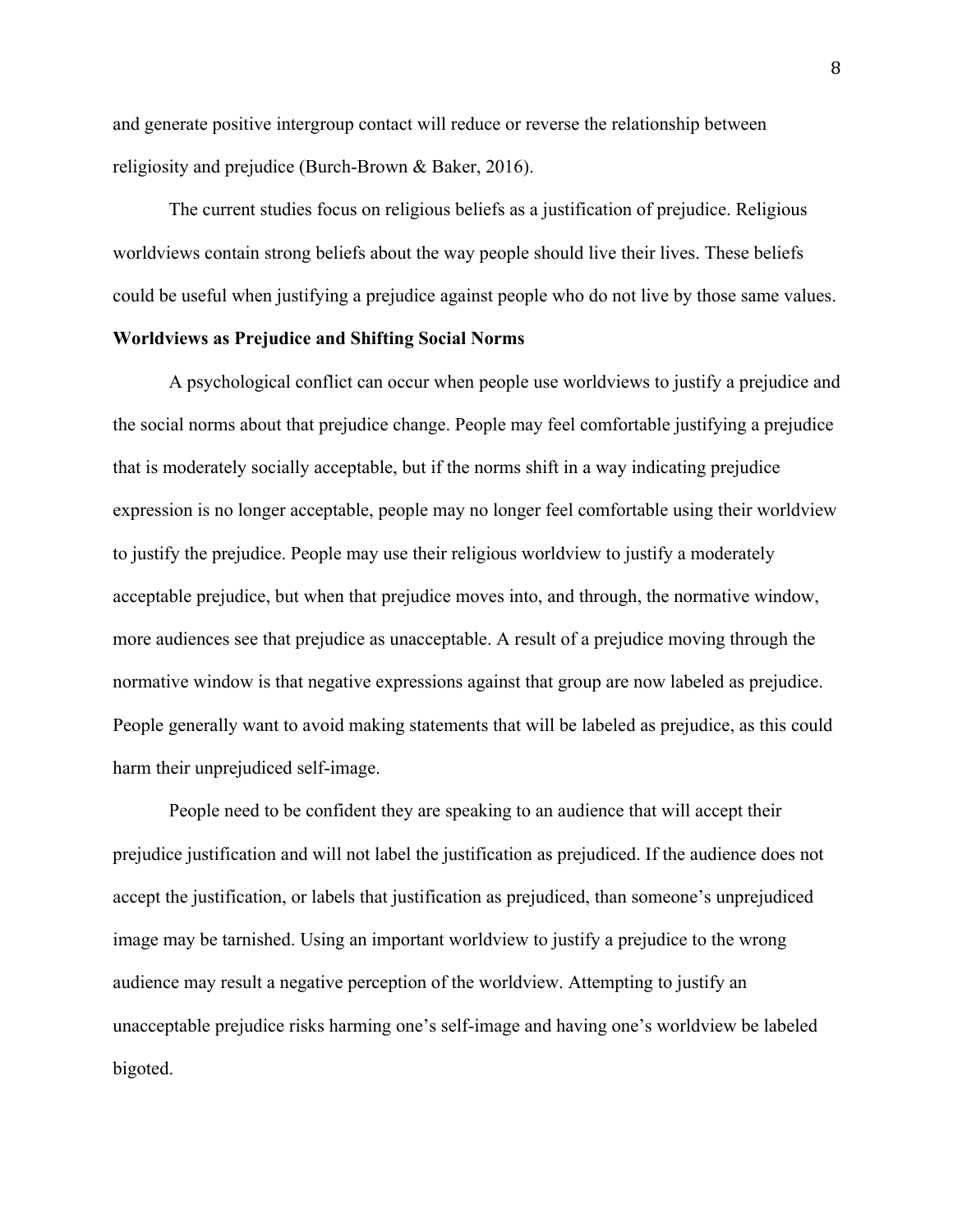Attitudes toward gay men have changed greatly over the past few decades, which could provide some useful material in studying religious justifications of prejudice, and how shifts in social norms change people's willingness to justify prejudice with their religious worldview. Christianity has a long history of harboring anti-gay attitudes as a part of its worldview (Herek, 1990, 2004) but this history conflicts with recent changes in the social norms regarding prejudice against gay people. This reduction in the acceptability of anti-gay prejudice seems to be in large part due to the arrival of legal marriage rights for gay and lesbian people, which culminated in a Supreme Court case that legalized gay marriage across the country in 2015.

Tankard and Paluck (2017) found that people who were told the Supreme Court would legalize gay marriage reported less social acceptability of prejudice against gay people compared to people who were told the Supreme Court would not legalize gay marriage (data were collected in 2014). A second longitudinal study showed that the legalization of gay marriage by the Court caused people to see anti-gay prejudice as less acceptable. This shift in social norms is likely one reason for the increase in gay-friendly Christian communities in the United States (Chaves & Anderson, 2014) as people began to suppress prejudice against gay men by removing the antigay content from their worldview. These findings suggest that the content of people's important worldviews may shift as a function of social norms regarding prejudice, as people try to remove content linked to unacceptable prejudices.

#### **Hypotheses**

People who are given false feedback indicating high amounts of prejudice will be motivated to preserve their unprejudiced self-image by using one of two strategies; they will either justify the prejudice or suppress the prejudice. If the prejudice is moderately socially acceptable, people will use their worldview to justify that prejudice. If the prejudice is not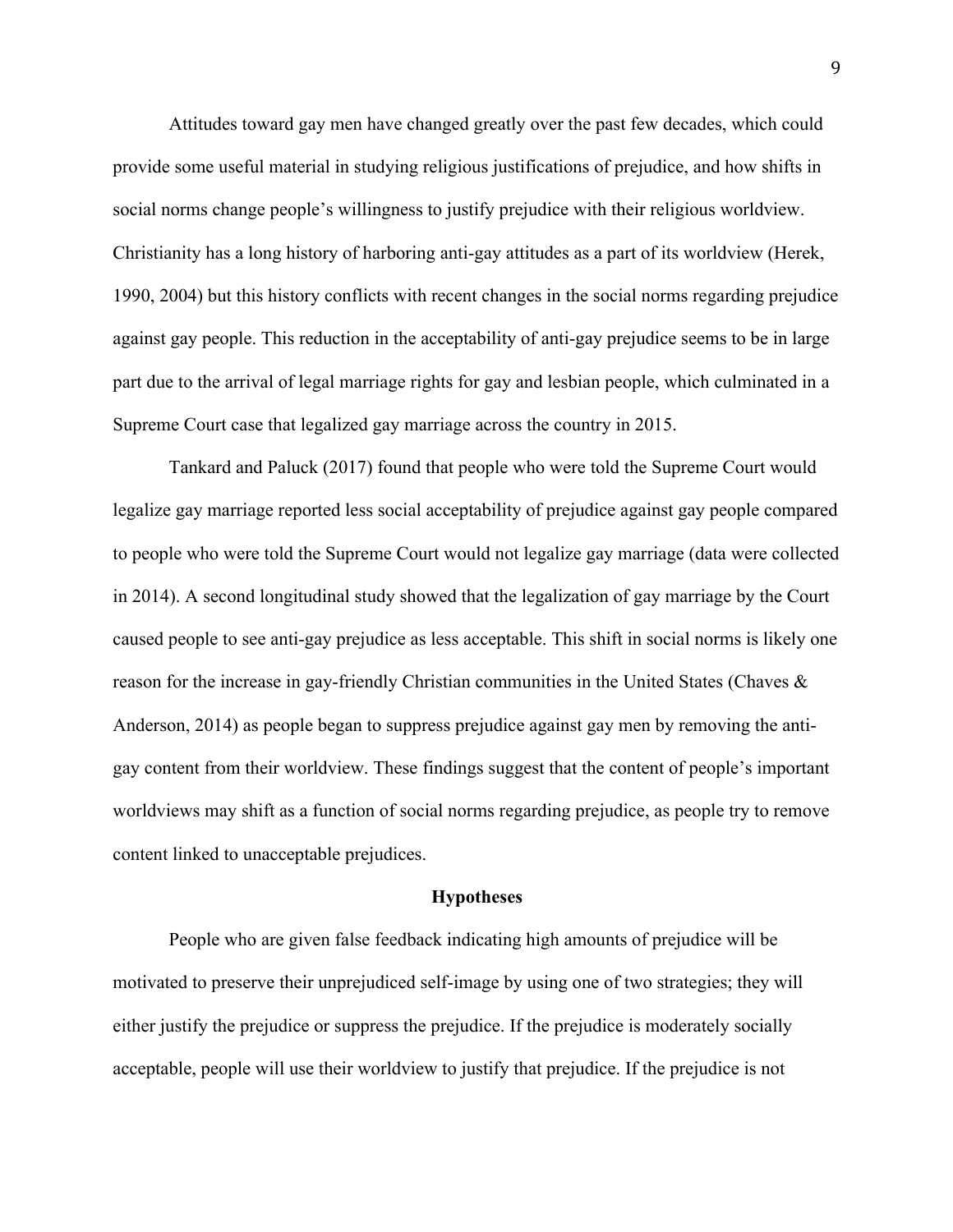socially acceptable, people will suppress parts of their worldview that could be associated with that prejudice. In this way, people will actively try to maintain their unprejudiced self-image by justifying acceptable prejudices, while also ensuring their prominent worldview does not contain unacceptable prejudices by suppressing those prejudices.

#### **Present Studies**

Study 1 examines how people respond to false feedback indicating high levels of prejudice against gay men. Study 2 examines how people respond to the same false feedback against a more acceptable target of prejudice (highly sexually active people). Study 3 verifies that prejudice against gay men is less acceptable than prejudice against highly sexually active people. Studies 4 and 5 combine studies 1 and 2 by testing if there are differential responses to false feedback about prejudice toward groups that differ on the social acceptability of prejudice expression. Study 6 investigates the relationship between reported prejudice and religious justifications of that prejudice.

#### **Study 1**

This study tests how people will respond to false feedback indicating high levels of prejudice against gay men. If people are justifying their prejudice, then they should respond to the feedback by strongly endorsing parts of the Bible that condemn homosexuality. If people are suppressing their prejudice, then they should not endorse Bible verses that condemn homosexuality after the feedback.

#### **Method**

**Participants.** I recruited 112 people on Amazon Mechanical Turk (Litman, Robinson, & Abberbock, 2017) to participate in a survey titled "Attitudes about Bible verses (Christians who use the Bible as a guide to daily life only please)." Participants were paid 50 cents for their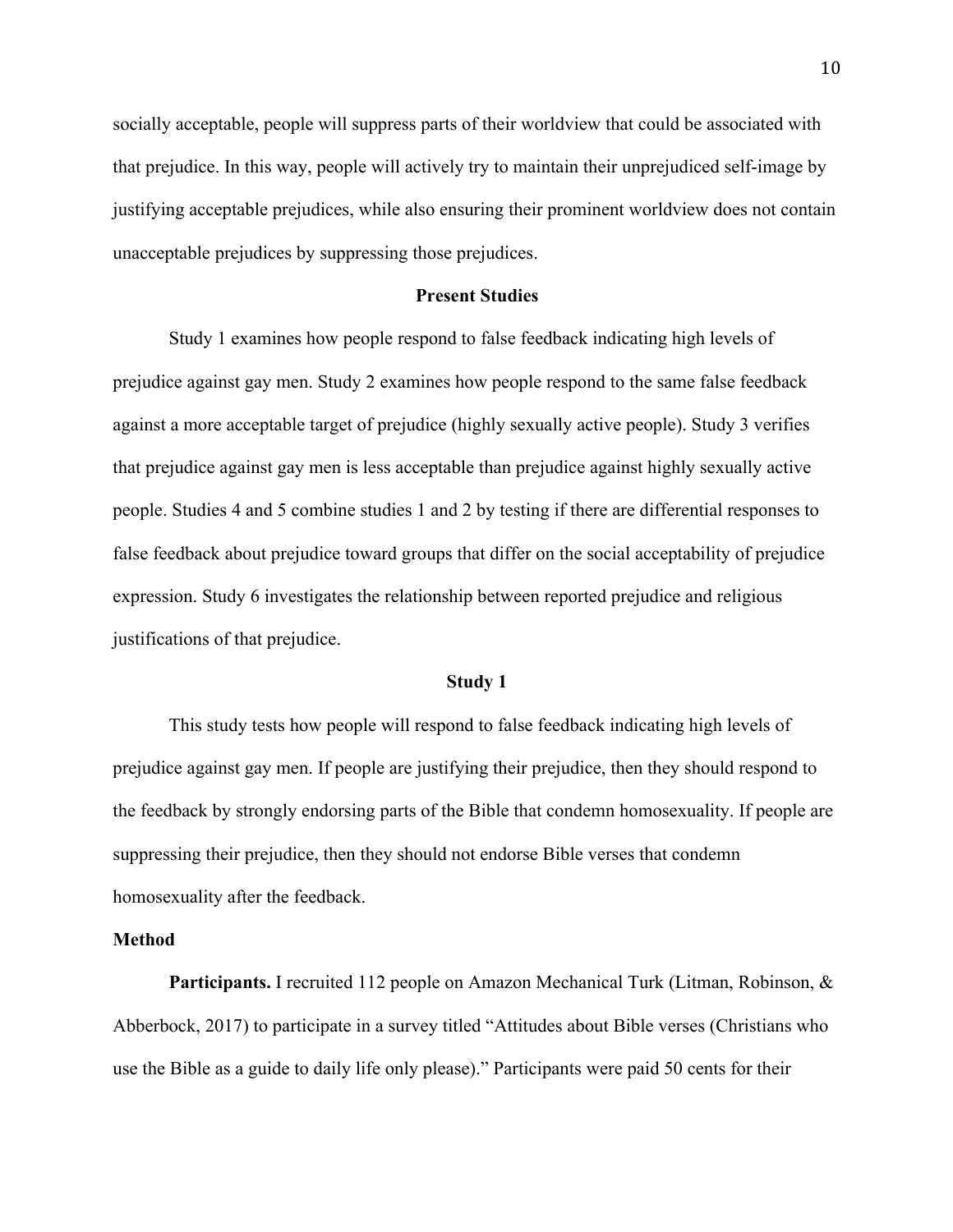participation in this study. The sample was predominately white  $(83\%)$ , age  $(M = 36, SD = 12.2)$ . Ten participants indicated being LGBT+, and 7 others indicated that they were not Christian. These participants were removed resulting in a final sample of 95 participants.

**Procedure.** Participants were told that this study is about how people feel about different parts of the Bible. They were asked to answer a few questions about three different Bible verses (see complete verses in in measures section). The first two verses condemned homosexuality, and the third was unrelated to sexuality. After evaluating these three Bible verses, participants were instructed to complete what they are told is a measure of subtle prejudice against gay men. Participants were told

*"It can be difficult to tell from looking at the items what kind of response indicates prejudice. Most people with subtle prejudices toward gay people are unaware of it, and people who claim to be the least prejudiced often score the highest. These questions are specifically designed to be vague, so you do not know whether a particular response predicts increased or decreased prejudice, but this measure has been well tested and can accurately predict someone's subtle prejudice."*

After completing this ten-item scale, participants were told that they finished in the  $90<sup>th</sup>$ percentile of subtle prejudice against gay men. Participants were then asked to evaluate three more Bible verses. The first verse was unrelated to sexuality, and the next two verses condemned homosexuality. The order of the verses was randomized so that each verse was equally likely to go before or after the prejudice threat for each participant, allowing me to claim that any difference in scores before and after the false feedback can be attributed to the feedback and not to differences in the verses themselves. Participants then completed some basic demographic questions.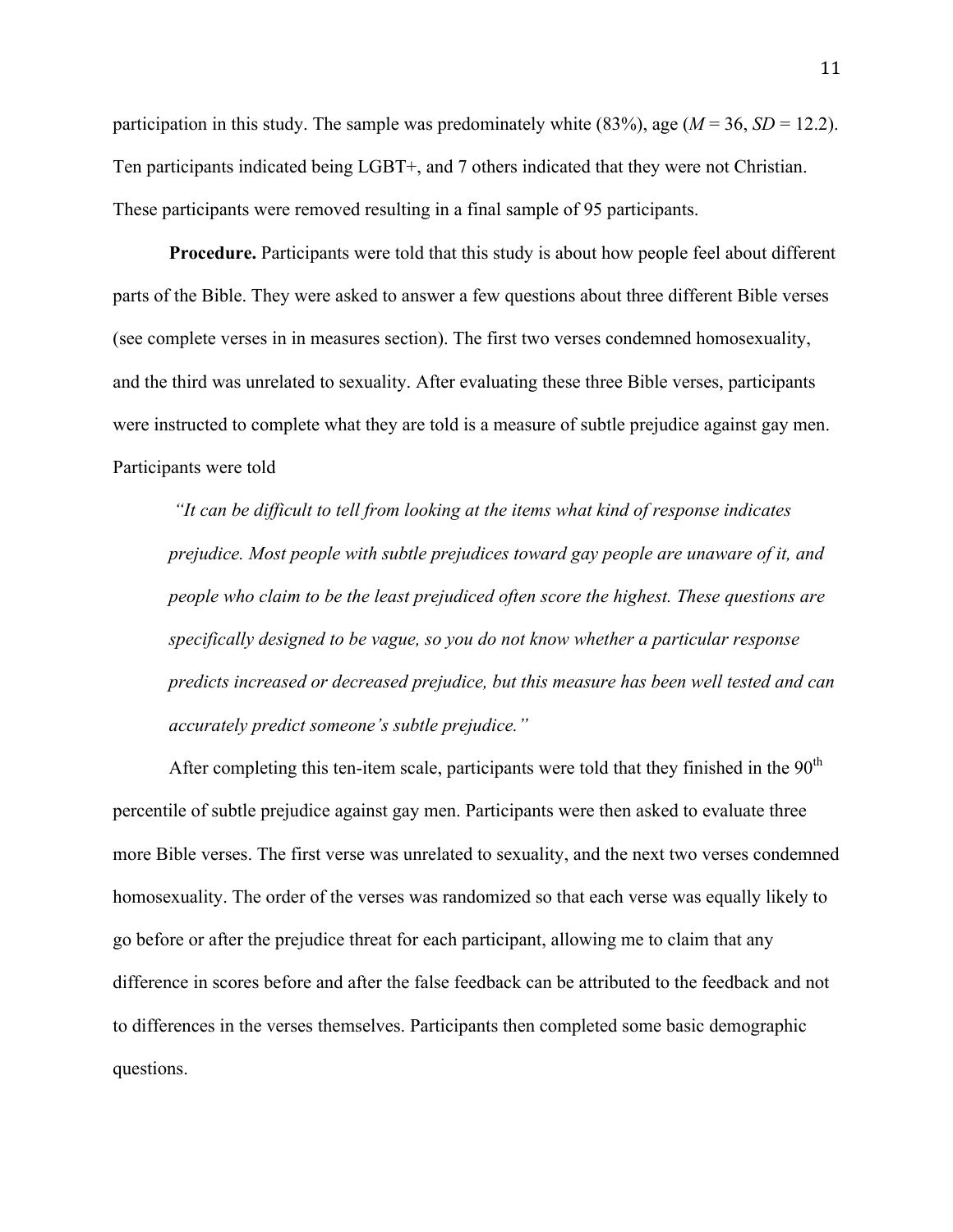#### **Measures.**

*Bible verses.* Participants evaluated a total of six Bible verses in this study. Four of those verses specifically condemned homosexuality and two were not about sexuality.

The four verses about homosexuality were:

Flee from sexual immorality. Every other sin a person commits is outside the body, but the sexually immoral person sins against his own body (1 Corinthians 6:18).

If a man lies with a male as with a woman, both of them have committed an abomination; they shall surely be put to death; their blood is upon them (Leviticus 20:13).

And the men likewise gave up natural relations with women and were consumed with passion for one another, men committing shameless acts with men and receiving in themselves the due penalty for their error (Romans 1:27).

Understanding this, that the law is not laid down for the just but for the lawless and disobedient, for the ungodly and sinners, for the unholy and profane, for those who strike their fathers and mothers, for murderers, the sexually immoral, for men who practice homosexuality (1 Timothy 1:9-10).

The two unrelated verses are:

Ask, and it shall be given you; seek, and ye shall find; knock, and it shall be opened unto you: For every one that ask receive; and he that seek find; and to him that knock it shall be opened (Matthew 7:7).

And the peace of God, which surpasses all understanding, will guard your hearts and your minds in Christ Jesus (Philippians 4:7).

*Support for Bible verses.* Participants answered three questions about each Bible verse. They were asked, "How meaningful is this verse to you?," "Is the message conveyed by this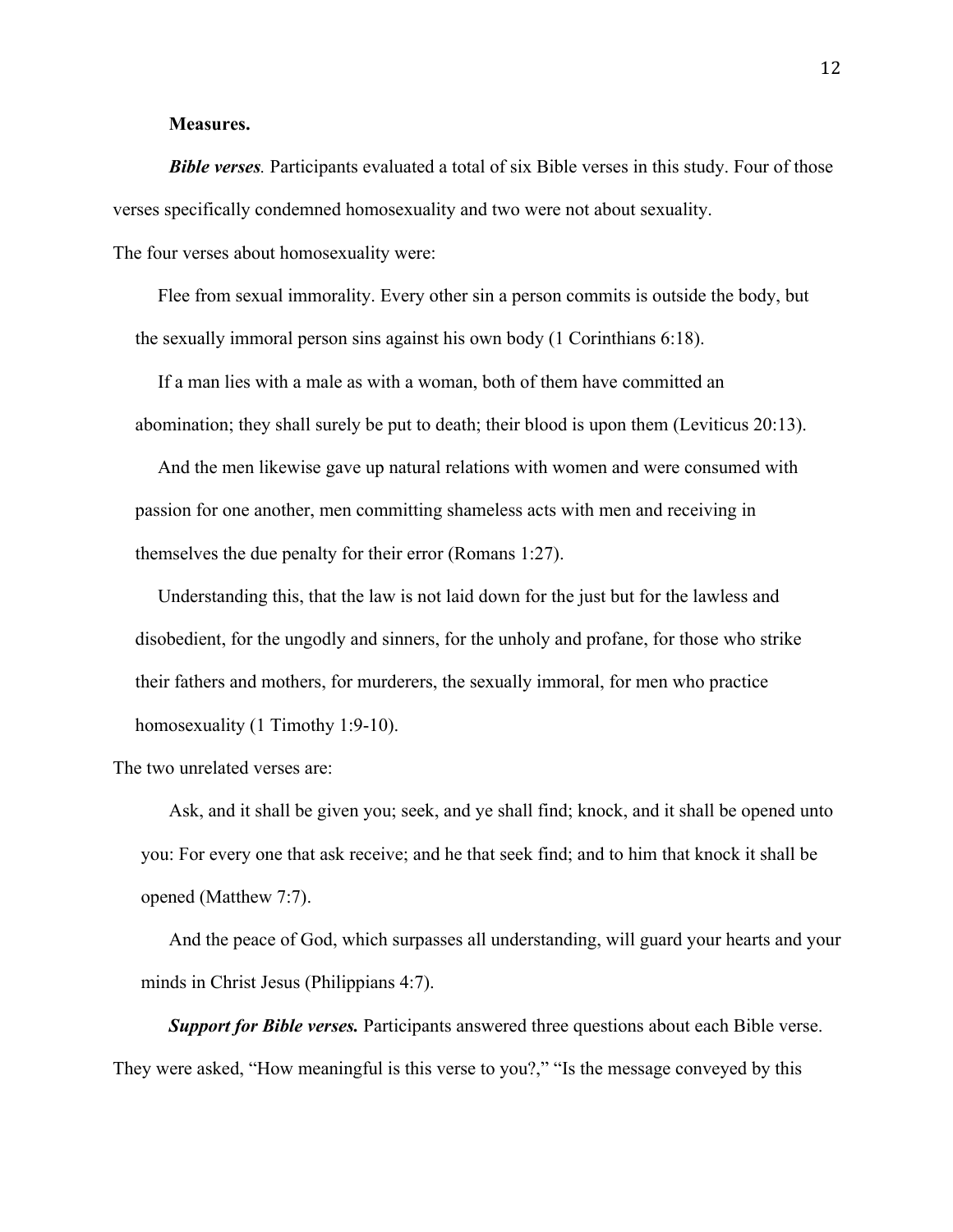verse very important to your personal religious belief?," and "How strongly do you support the moral message discussed in this verse?" Participants answered each question using seven-point Likert-type scales. I calculated Cronbach's alphas on the three items for each verse independently. They showed good internal consistency (all  $\alpha$ 's  $> .89$ ).

#### **Results**

To test the effect of the false feedback on support for different parts of the Bible, I conducted a one-way within-subjects (before or after prejudice threat) ANOVA. There was a strong effect of verse order, as participants endorsed anti-gay Bible verses more before the prejudice feedback ( $M = 4.8$ ,  $SD = 1.9$ ) than they did after the prejudice feedback ( $M = 4.4$ ,  $SD =$ 2.0),  $F(1, 94) = 9.46$ ,  $p = .002$ ,  $\eta^2 = .011$  (see Figure 1).

Did this shift away from parts of the Bible after the prejudice feedback only occur for the verses about homosexuality? To test this, I conducted one-way within-subjects (before X after prejudice threat) ANOVA, predicting support for the unrelated Bible verses by time point. Participants agreed with the unrelated verses more before the prejudice feedback ( $M = 6.4$ ,  $SD =$ .89) than they did after the prejudice feedback ( $M = 6.2$ ,  $SD = .97$ ), but this effect is only marginally significant,  $F(1, 94) = 3.27$ ,  $p = .074$ ,  $\eta^2 = .009$ .

Did people move away from the verses about homosexuality more than the verses unrelated to sexuality? To test this, I ran a 2 (before or after prejudice threat) X 2 (related or unrelated to homosexuality) within-subjects ANOVA. There was a strong main effect of time point, as participants endorsed Bible verses less after the prejudice threat  $(M = 5.31, SD = 1.13)$ , than before ( $M = 5.59$ ,  $SD = 1.13$ ),  $F(1, 94) = 11.34$ ,  $p = .001$ . There was also a strong main effect of relevance to homosexuality, as people endorsed the unrelated verses ( $M = 6.29$ ,  $SD =$ .80), more than the related ones ( $M = 4.6$ ,  $SD = 1.73$ ),  $F(1, 94) = 101.5$ ,  $p > .001$ . The predicted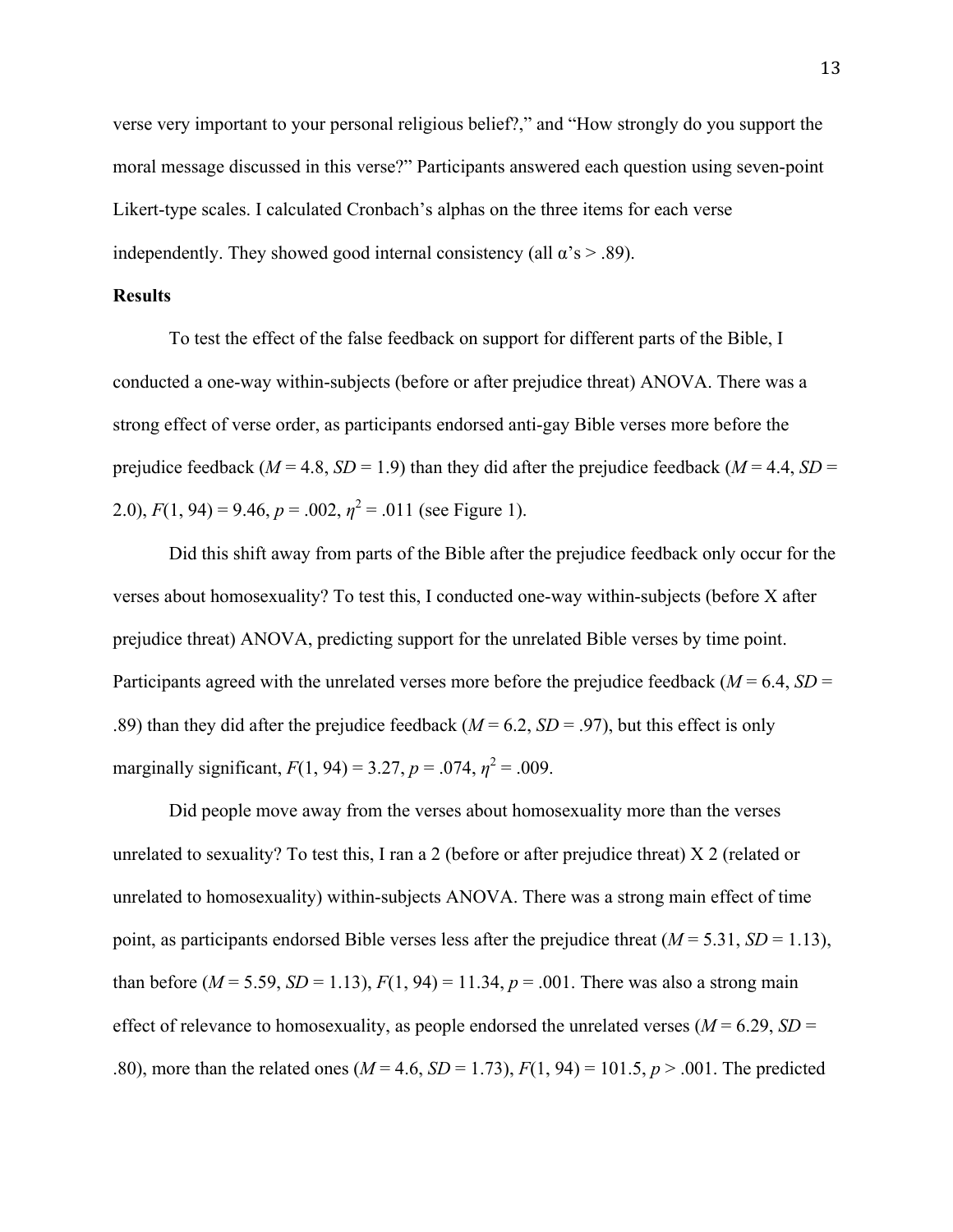interaction, however, was not significant  $F(1, 94) = 1.83$   $p = .179$ , suggesting people moved away from the related and unrelated verses equally after prejudice threat.

#### **Study 2**

Study 2 aims to see if the same trend found in Study 1 will occur for another target of prejudice. This study examines how people will respond to false feedback indicating high levels of prejudice toward highly sexually active people.

#### **Method**

**Participants.** I recruited 202 different people on MTurk using TurkPrime.com to participate in a study with the same instructions used in Study 1. Participants received one dollar for their participation in this study. The sample was predominately white (73%), and female (104 women, 97 men), age ( $M = 36$ ,  $SD = 11$ ). Nine participants failed the manipulation check, six more indicated that they were not Christian. I also excluded eight LGBT+ participants and nine who reported having seven or more sexual partners in the past two years, resulting in 170 for the final analyses.

**Procedure.** This study took place after participants completed a short unrelated study. After completing the first study, participants were told that the second study was about people's attitudes toward different verses of the Bible. They were told at the beginning of the study that we try to avoid too much repetition in our studies, so we will ask for their opinion toward different parts of the Bible, then have them complete an unrelated task before answering more questions about the Bible. They proceeded to evaluate 3 Bible verses that had nothing to do with sexuality. They then completed the ten-item fake subtle prejudice against highly sexually active people scale. Participants were informed that they scored very high  $(91<sup>st</sup>$  percentile) or very low  $(9<sup>th</sup>$  percentile) in subtle prejudice. After completing a few manipulation check questions, they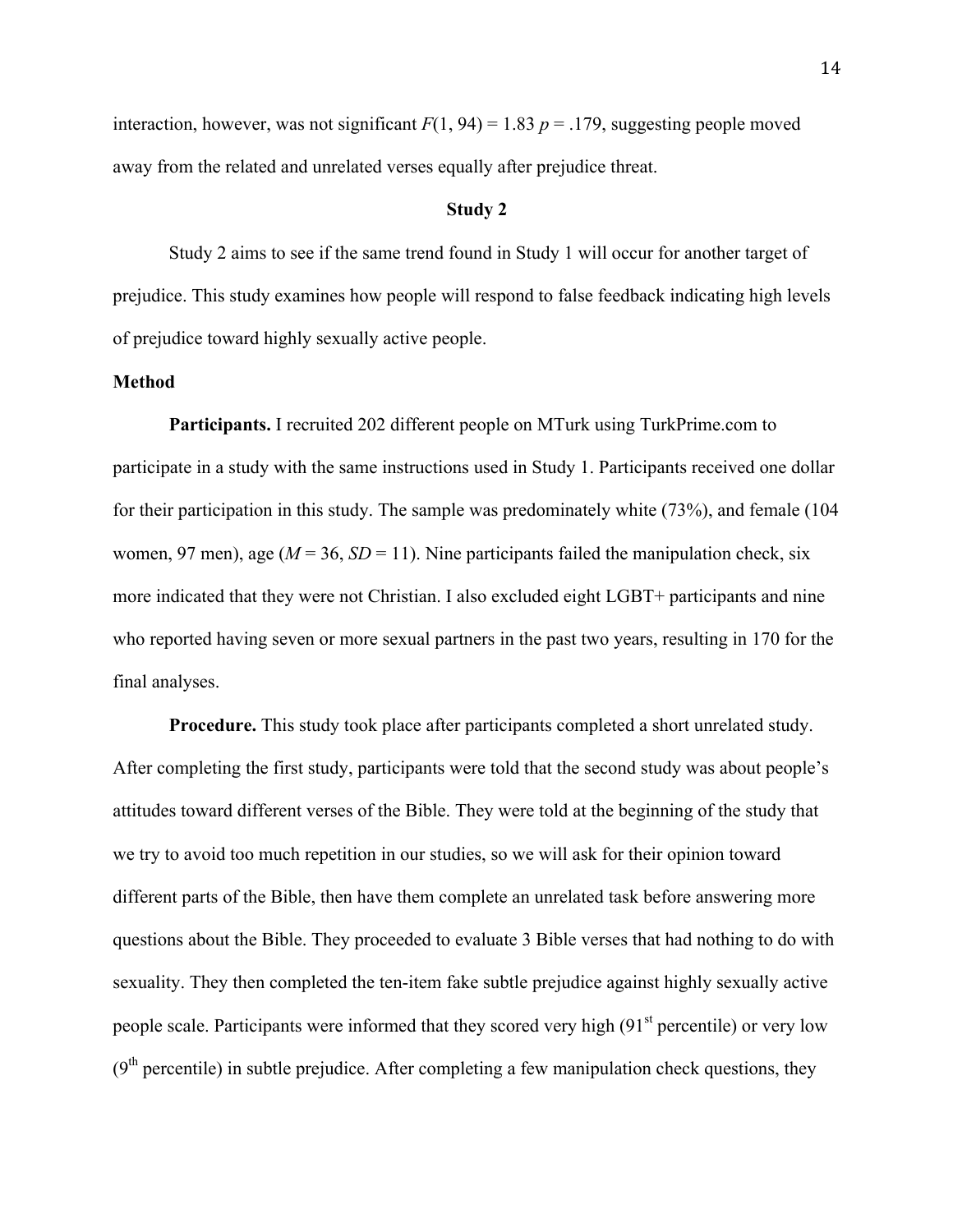preceded to evaluate three more Bible verses. The first verse was unrelated to sexuality, the next two condemned sexual behavior. After this, participants completed a measure of religious commitment and some basic demographic questions.

#### **Measures.**

*Bible verses.* I used a total of six Bible verses in this study, three before the manipulation and three after the manipulation, all in a fixed order. The three unrelated verses participants evaluated before the manipulation were:

For the wrath of God is revealed from heaven against all ungodliness and unrighteousness of men, who hold the truth in unrighteousness Romans 1:18.

He replied, Blessed rather are those who hear the word of God and obey it Luke 11:28.

In fact, this is love for God: to keep his commands. And his commands are not

burdensome 1 John 5:3.

The three verses that followed the manipulation were:

God will repay each person according to what they have done. To those who by persistence in doing good seek glory, honor and immortality, he will give eternal life. But for those who are self-seeking and who reject the truth and follow evil, there will be wrath and anger Romans 2:6-8.

Put to death therefore what is earthly in you: sexual immorality, impurity, passion, evil desire, and covetousness, which is idolatry Colossians 3:5.

Beloved, I urge you as sojourners and exiles to abstain from the passions of the flesh, which wage war against your soul 1 Peter 2:11.

*Support for Bible verses.* Participants evaluated each Bible verse using the same three questions used in Study 1 using seven-point Likert-type scales. The participant's evaluation of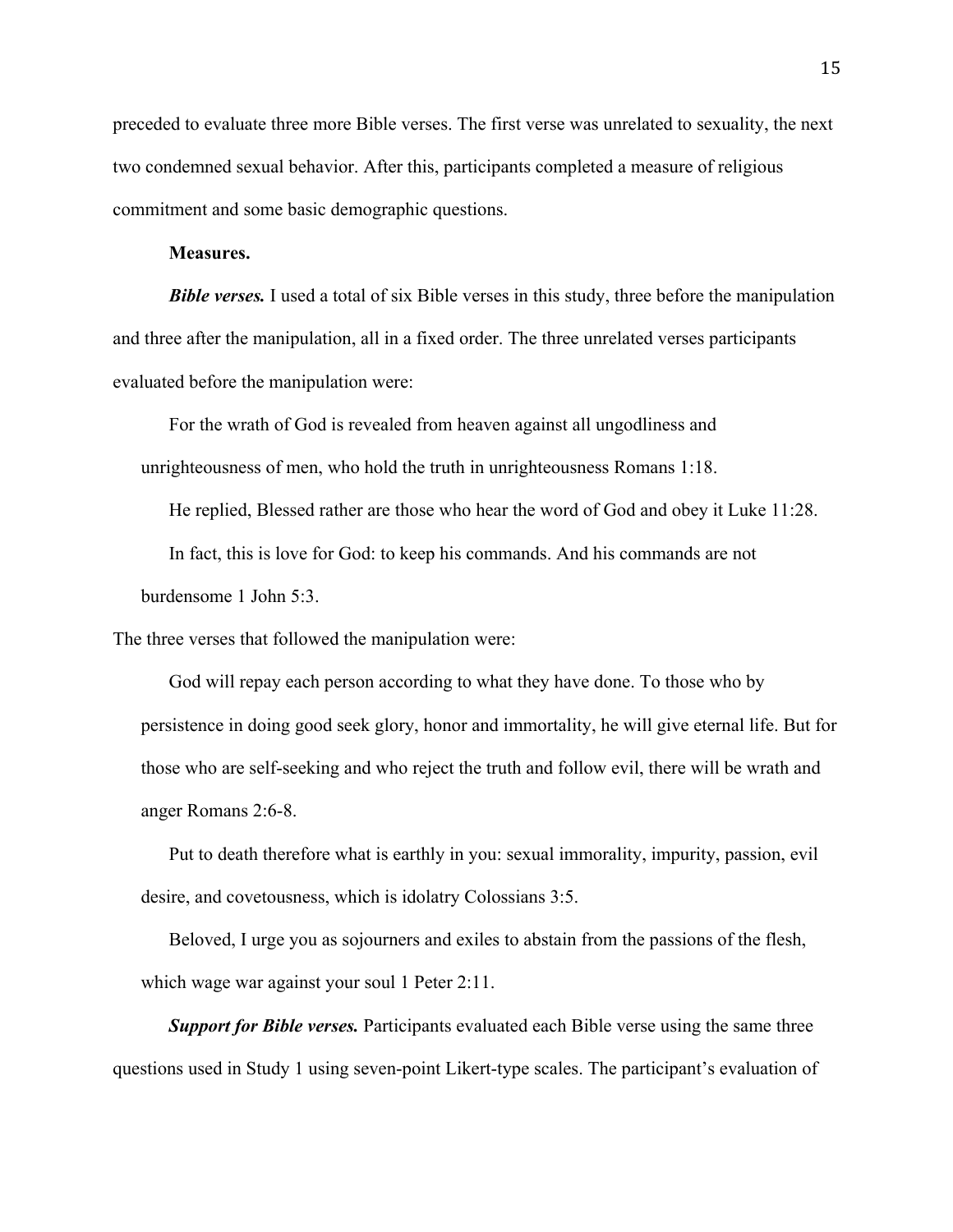the two Bible verses about sexuality that followed the false feedback was the dependent variable. I created an average score of participant responses to each of the three items about those two verses. These six items showed high internal consistency  $(a = .96)$ .

*Endorsement of negative stereotypes about highly sexually active people.* This measure was embedded in the fake subtle prejudice scale. These four questions asked participants how much they agree with negative stereotypes about highly sexually people. These items were: "Highly sexually active people tend to have more issues with substance abuse compared to less sexually active people," "Highly sexually active people generally have had many different sex partners," "Highly sexually active people have more general health problems than non-sexually active people," and "Highly sexually active people have more sexually transmitted diseases than less-sexually active people." This measure was included as a covariate, and showed good internal consistency  $(a = .78)$ .

*Manipulation checks.* Participants completed two items to ensure that they read and believed the false feedback. Immediately after feedback, participants were asked to enter the score they received on the prejudice measure in an open textbox. Participants in the high prejudice condition who reported a score of 60 or less, and participants who were in the low prejudice condition and reported a score of 40 or more were not included in the final analyses.

After participants entered their prejudice score, they responded to "Do you think this score suggest you are high or low in subtle prejudice against highly sexually active people?" on a seven-point Likert-type scale.

*Religious commitment.* I used three items from (Worthington Jr et al., 2003) to measure religious commitment. The items I used were: "I spend time trying to grow in understanding of my faith," "It is important for me to spend periods of time in private religious thought and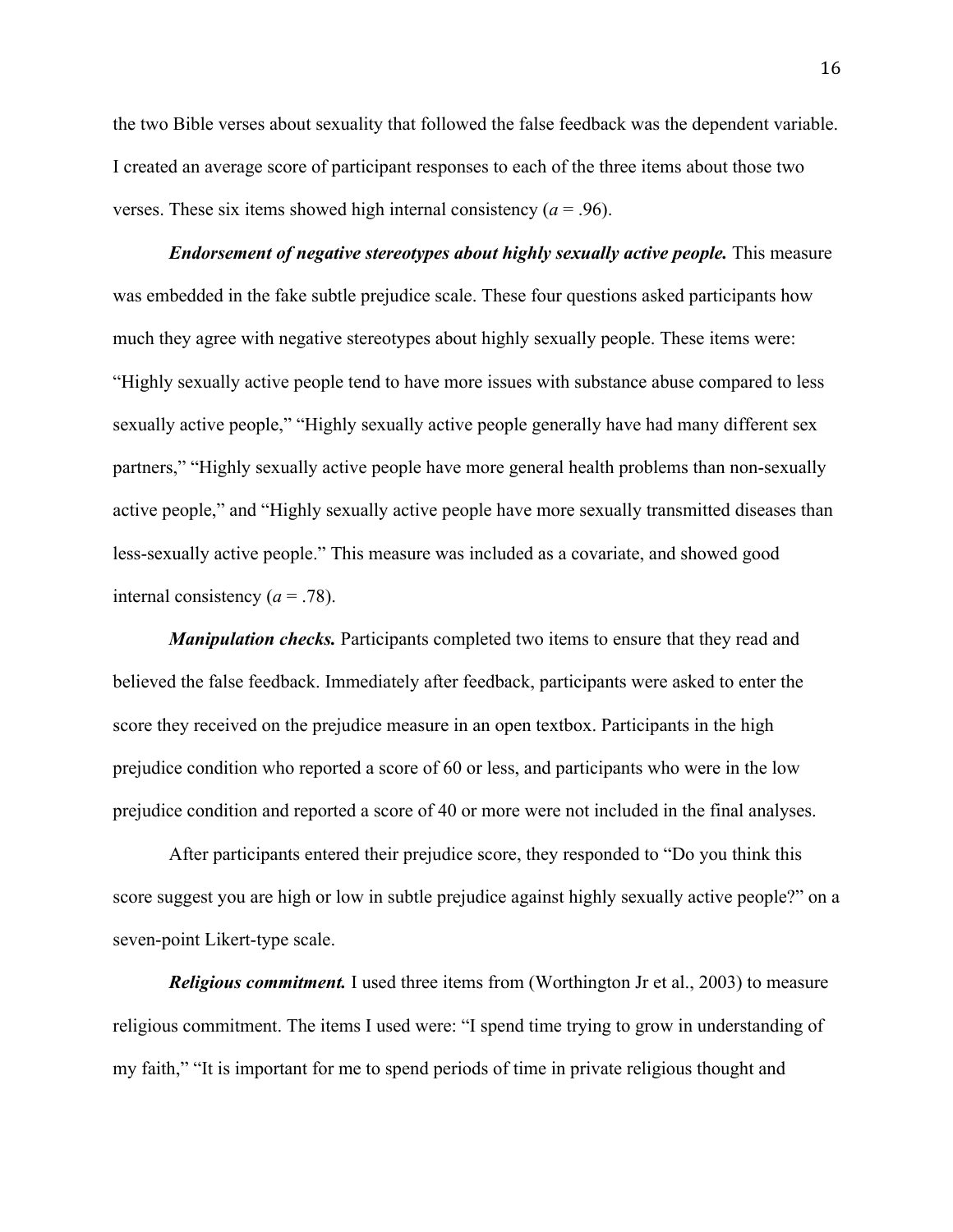reflection," and "Religion is especially important to me because it answers many important questions about meaning in life." This was used as a covariate, and showed good internal consistency ( $a = .89$ ).

#### **Results**

**Manipulation check**. To test if participant understood and believed the feedback, I submitted the manipulation check item to a one-way ANOVA. There was a very strong effect of condition, as participants in the high prejudice feedback condition scored significantly higher on this item ( $M = 6$ ,  $SD = 1.6$ ) than participants in the low prejudice feedback condition ( $M = 1.8$ ,  $SD = 1.6$ ,  $F(1,168) = 291$ ,  $p < .001$ , Cohen's  $d = 2.63$ .

**Support for Biblical justification of prejudice.** To test if prejudice feedback shifted people's support for Bible verses about sexuality I conducted a one-way ANCOVA, including endorsement of negative stereotypes about highly sexually active people and religious commitment as covariates. These two variables strongly predict support for Biblical justifications of prejudice, but do not moderate the effects. In these cases, it is sensible to include these variables as covariates, as it will statistically reduce experimental error. There was a significant effect of condition, as participants in the high prejudice feedback condition endorsed Bible verses about sexuality more ( $M = 5.4$ ,  $SD = .98$ ) than participants in the low prejudice feedback condition ( $M = 5$ ,  $SD = .74$ ),  $F(1,166) = 4.62$ ,  $p = .033$ ,  $\eta^2 = .021$  (see Figure 2).

Did participants only shift their attitudes toward Bible verses about sexuality? To test this, I ran the same ANCOVA, but I changed the dependent variable to endorsement of the 1 non-sexuality Bible verse that followed the manipulation. The effect of condition was not significant,  $F(1, 166) = 2.55$ ,  $p = .11$ ,  $\eta^2 = .011$ .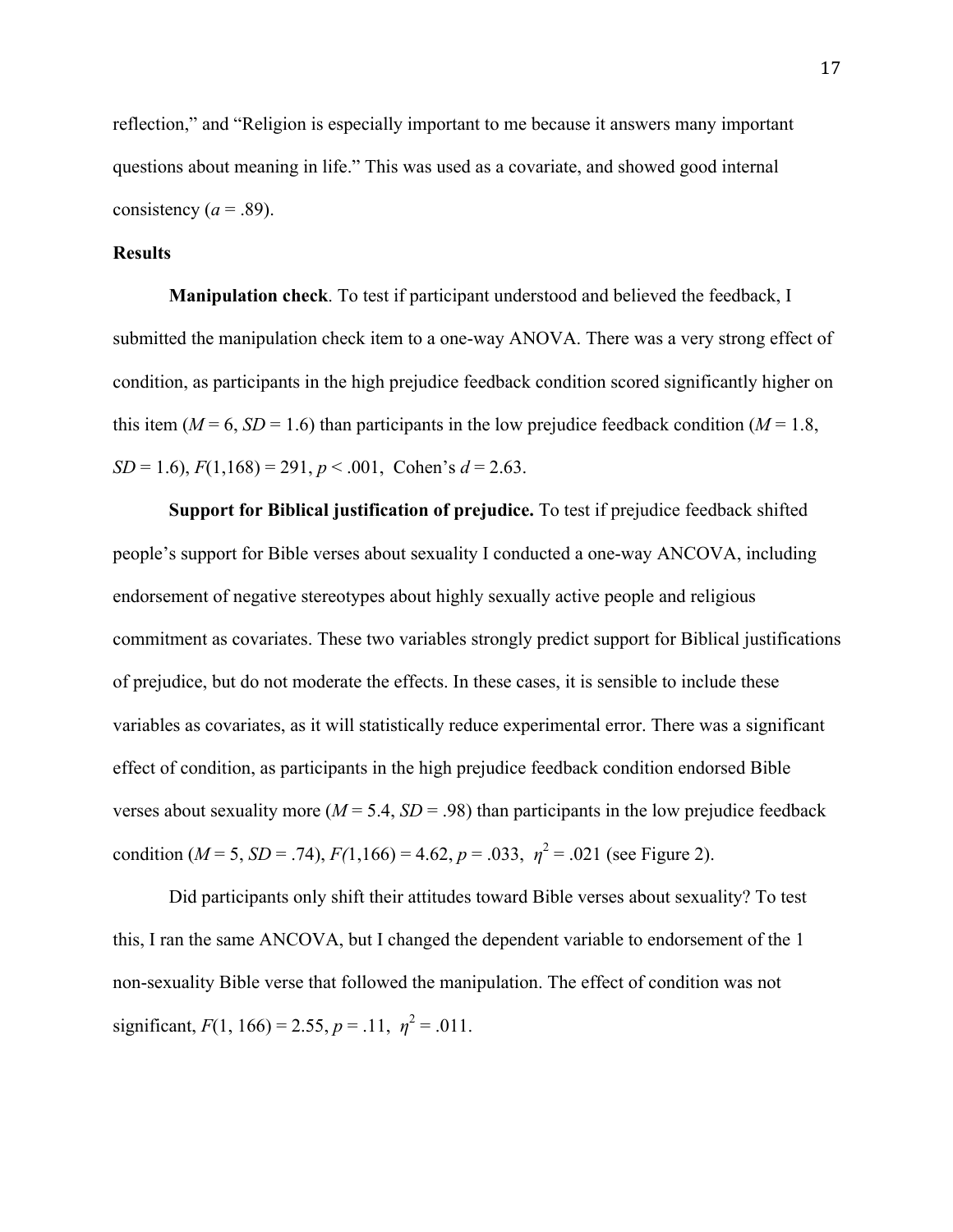Did people move away from the verses about sexuality more than the verses unrelated to sexuality? To test this, I ran a 2 (condition) X 2 (sexuality verses, non-sexuality verses) betweenwithin-subjects ANCOVA, controlling for religious commitment and support for negative stereotypes about highly sexually active people. There was a marginally significant main effect of condition, as people in the high prejudice feedback condition endorsed the verses  $(M = 5.59)$ , *SD* = 1.31) more than the people in the low prejudice feedback condition ( $M = 5.23$ , *SD* = 1.49),  $F(1, 160) = 3.39$ ,  $p = .067$ . There was not a significant main effect of relevance  $F(1,160) = .493$ ,  $p = .483$ , and the predicted interaction was not significant  $F(1,160) = .405$ ,  $p = .526$ , suggesting that people in both conditions responded to related and unrelated verses in the same way.

#### **Discussion of studies 1 and 2**

Studies 1 and 2 show differing effects of prejudice feedback. Study 1 found that people did not use parts of the Bible to justify a prejudice, but just the opposite, as feedback indicating high amounts of prejudice cause people to actively move away from parts of the Bible related to that prejudice. Study 2 showed the opposite effect, as people who were given feedback indicating high amounts of prejudice endorsed Biblical justifications for that prejudice more than participants who received low prejudice feedback.

I hypothesize that the difference in these two findings is a function of the social norms about prejudice toward those groups. I expect that prejudice against gay men is less socially acceptable than prejudice against highly sexually active people. I expect that people will feel more comfortable using the Bible to justify prejudices that are more socially acceptable, as they can do so without harming their unprejudiced self-image. Prejudice against less acceptable targets may be more likely to be suppressed altogether. This is likely because people will not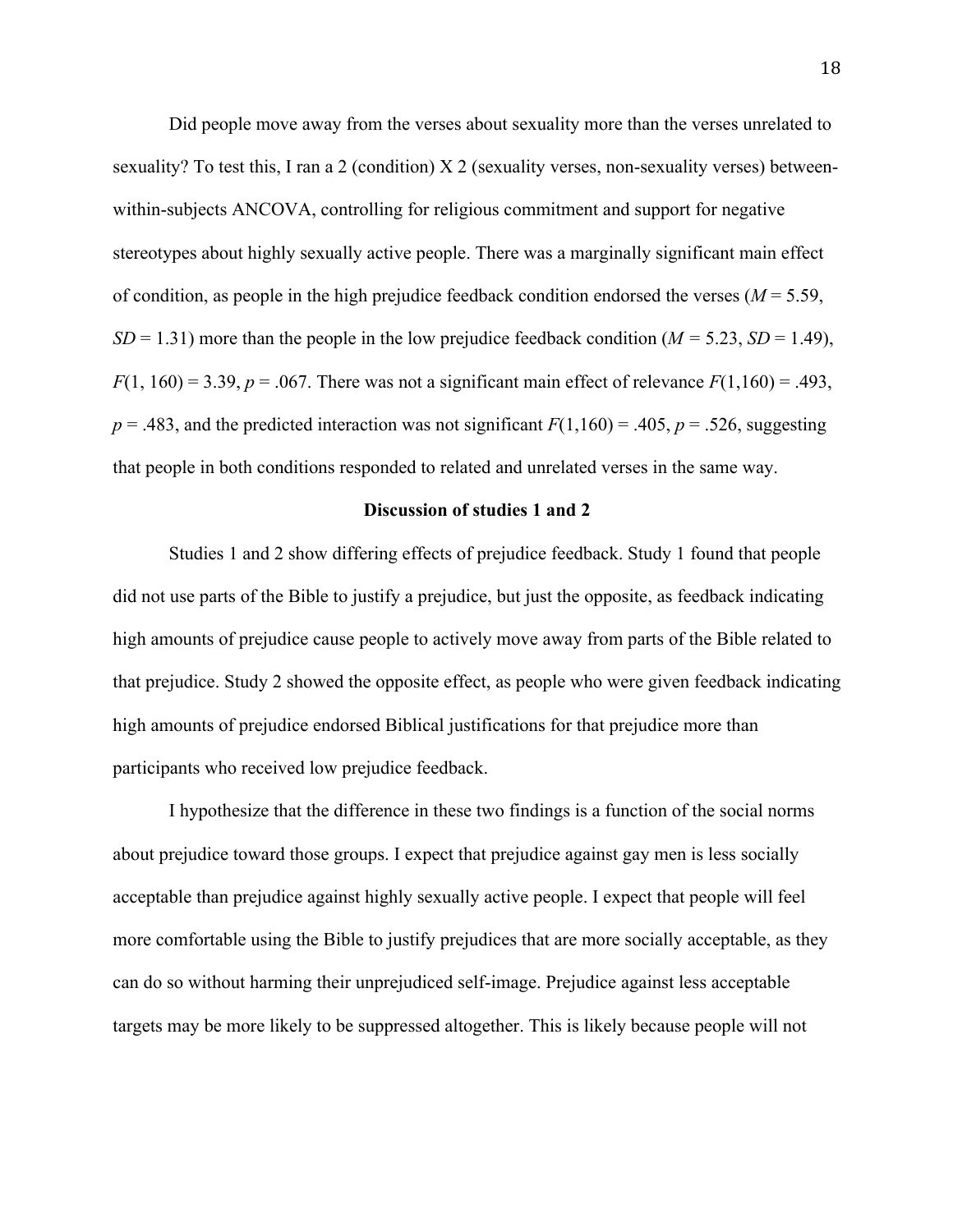want to risk the positive image they have of their worldview by using it to justify unacceptable prejudices.

#### **Study 3**

This study investigates the hypothesis that there is a difference in how socially acceptable it is to express prejudice against gay men and highly sexually active people.

#### **Method**

**Participants**. I recruited 61 new participants on MTurk using TurkPrime.com with the same instructions as Studies 1 and 2. Participants were paid 10 cents for their participation in this short study. The sample was 70% white, with 29 men and 32 women, age  $(M = 34.2, SD = 9)$ .

**Procedure.** After completing the informed consent, participants read these instructions: *"We are interested in how "acceptable" it is to say negative things about specific groups of people. Please use the sliding scales that follow to tell us how socially acceptable is it to express negative feelings toward members of these different groups in the United States. We are NOT asking you what you feel, but rather what the rules in the U.S. about what attitudes are OK to express, and what attitudes are NOT OK to express. Please use the scale provided to indicate how acceptable, or unacceptable it is to express negative feelings toward members of that group in the U.S."*

Participants then evaluated nineteen different social groups using 0-100 feeling thermometers. Participant then completed some basic demographic questions.

#### **Results**

As predicted, participants indicated prejudice against gay men  $(M = 42.2, SD = 28.5)$  as less acceptable than prejudice against highly sexually active people  $(M = 61.0, SD = 27.16$ ; see Table 1).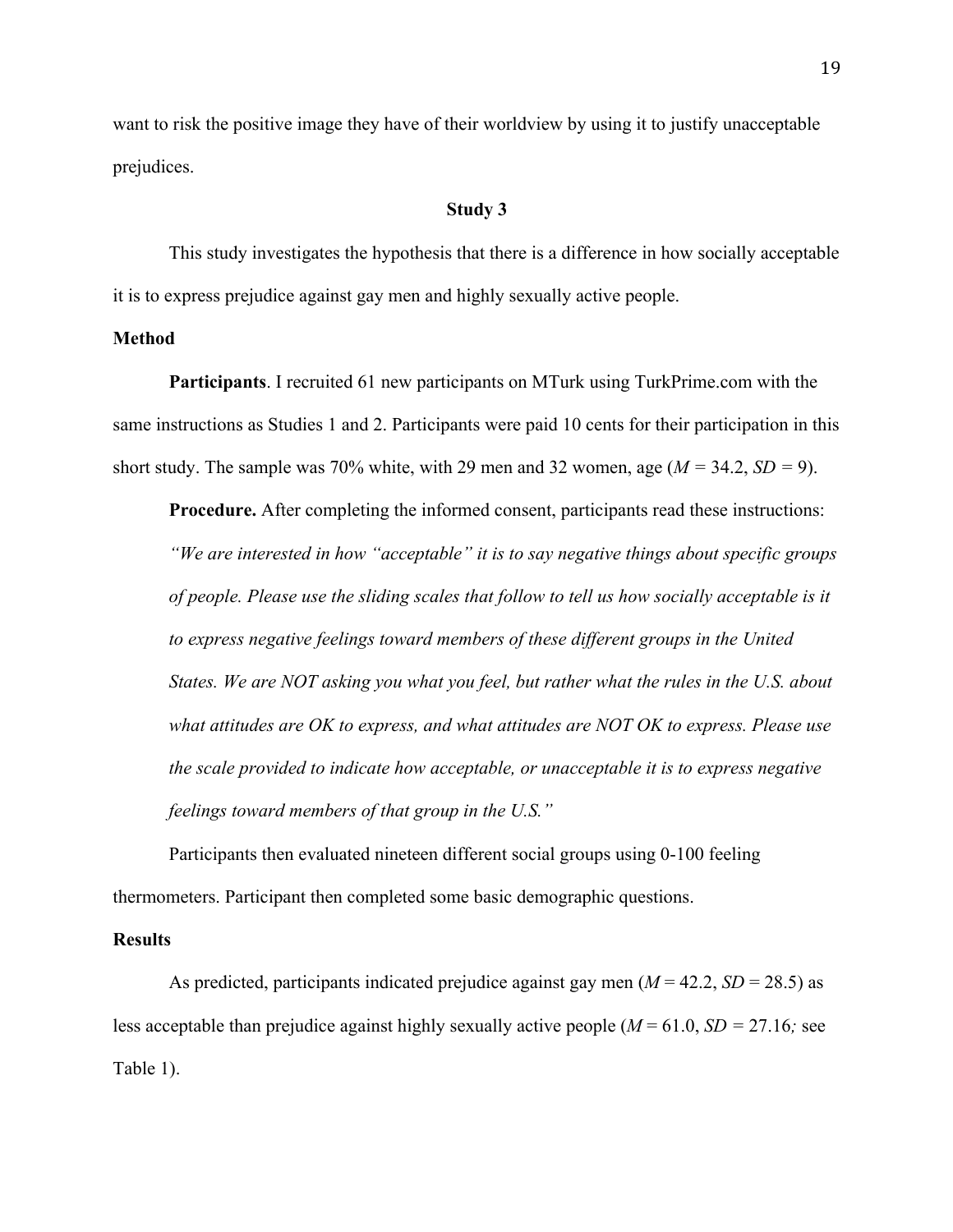#### **Study 4**

Study 4 aims to replicate the effects from Studies 1 and 2 by showing differential reactions to false feedback indicating high amounts of prejudiced toward groups that differ in the social acceptability of prejudice expression.

If participants are shaping their worldview as a function of prejudice feedback and social norms, they should shift the importance of sexual teachings in the Bible. To capture this, I included a second dependent variable, which asked participants to rank the importance of different Biblical themes, one of which was sexuality. If participants want to use their religious worldview to justify a sexual prejudice, they should say that sexuality is an important Biblical theme. If participants are motivated to suppress that prejudice, they should say that sexuality is not an important Biblical theme.

#### **Method**

**Power analysis.** I used a Monte Carlo method to estimate power. This method is preferred because I will have significantly more control in specifying my parameters compared to more traditional methods (such as G\*Power). Specifically, the Monte Carlo method allows me to specify non-normally distributed dependent variables. This is useful because the ratings of Bible verses in the first two studies were negatively skewed, as most participants supported the verses above the midpoint of the scale. Programs such as G\*Power assume the dependent variable is normally distributed, which could result in an overestimate of power if our observed dependent variable is not normally distributed.

I used the results (means, SD's, skewness, and kurtosis) from Studies 1 and 2 to create an estimate for how strong the hypothesized effects might be. I simulated 500 datasets across 7 different n values (360, 408, 456, 504, 552, 600) where the scores fall between 1-8 (the model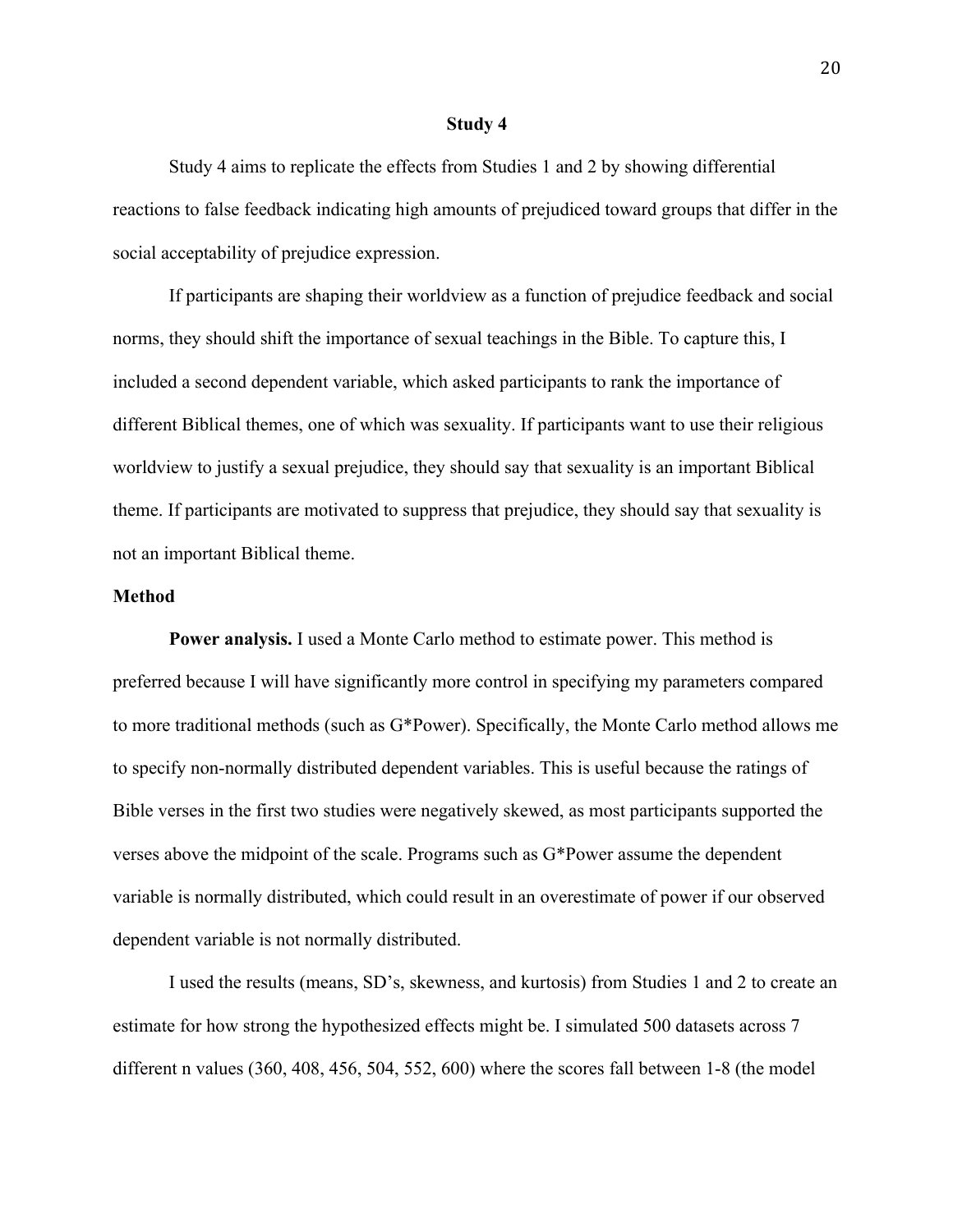did not converge if I restricted the range from 1-7). For each different level of N, I created a percent of datasets that produced a significant interaction between high and low levels of prejudice threat and the target group using an alpha level of .05. I intended on finding a power of 90%. The 90% value fell between the n values 504 and 552, so I decided to collect 570 participants, anticipating a usable n of approximately 520.

**Participants.** I recruited 569 new participants on MTurk through TurkPrime.com using the same instructions as previous studies. Participants were paid 50 cents for their participation in this study. The sample was 74% white, with 333 women and 230 men and 6 people who did not indicate a gender, age  $(M = 37, SD = 12)$ . I used the same exclusion criteria as the previous studies, removing manipulation check failures ( $n = 31$ ), non-Christians ( $n = 31$ ), LGBT+ people  $(n = 34)$  and people with more than 7 sexual partners in the past 2 years  $(n = 9)$ . This left 464 participants for the final analyses.

**Procedure.** This study used a 2 (prejudice feedback: high or low) X 2 (target of prejudice: gay men or highly sexually active people) design. The general procedure for this study was very similar to the first two studies. Participants started by evaluating 2 Bible verses unrelated to sexuality. Participants were randomly assigned to the gay men or highly sexually active condition. They proceeded to complete the fake subtle prejudice measure toward the target of prejudice they were randomly assigned to. After competing this scale, participants received false feedback indicating they are in the  $91<sup>st</sup>$  or  $9<sup>th</sup>$  percentile of prejudice. They then completed the manipulation check measures before evaluating 2 more Bible verses. Participants in the gay men condition evaluated verses specific to homosexuality. Participants in the highly sexually active condition evaluated verses about sexual morality.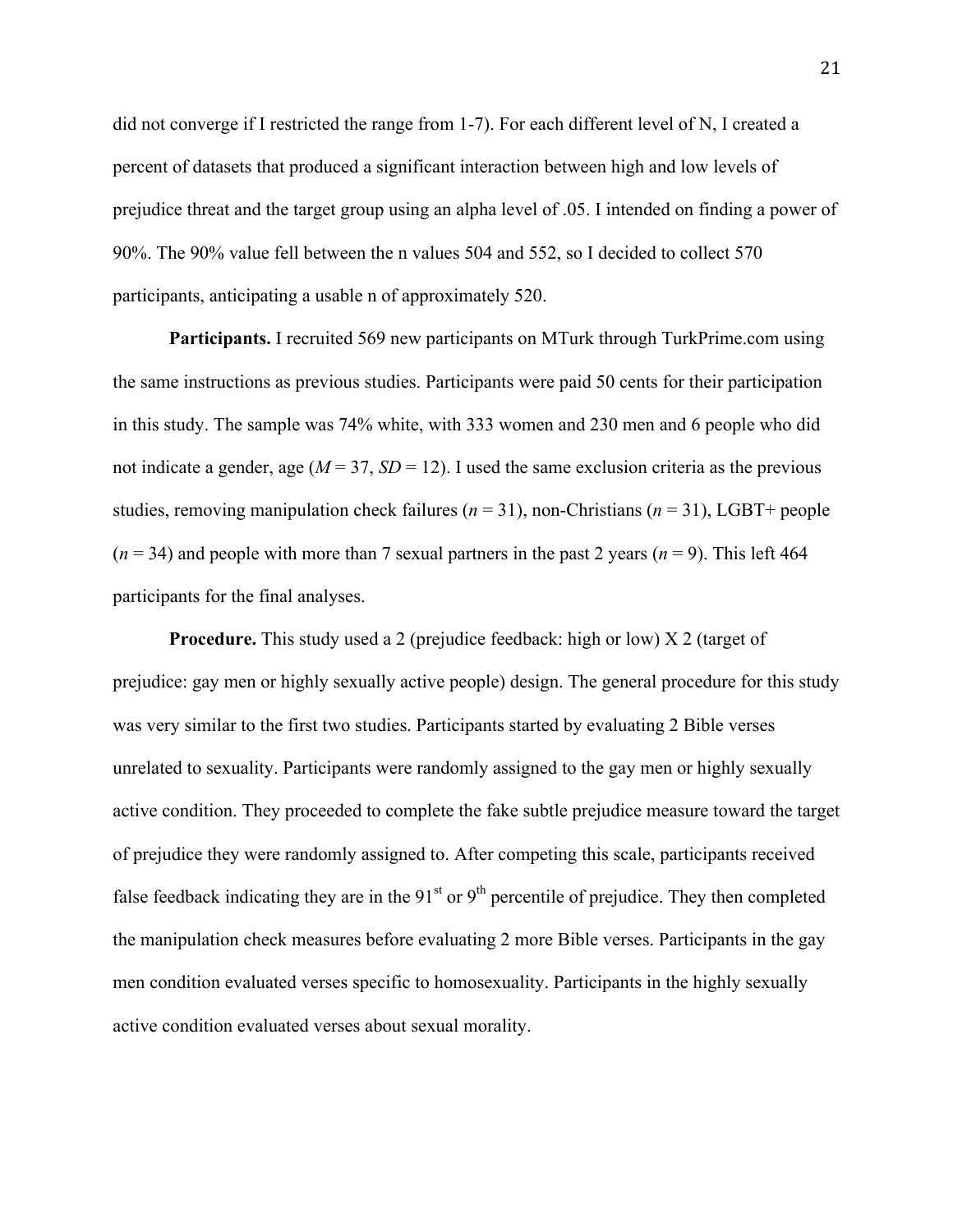After evaluating Bible verses, participants were told that the researchers are writing an article for a website about the importance of different Biblical themes. To understand this, we asked participants to rank 9 different Biblical themes. After ranking the importance of different Biblical themes, participants completed a measure of religious commitment and some basic demographic questions.

#### **Measures.**

*Bible verses.* The two verses about homosexuality were:

And the men likewise gave up natural relations with women and were consumed with passion for one another, men committing shameless acts with men and receiving in themselves the due penalty for their error (Romans 1:27).

Understanding this, that the law is not laid down for the just but for the lawless and disobedient, for the ungodly and sinners, for the unholy and profane, for those who strike their fathers and mothers, for murderers, the sexually immoral, for men who practice homosexuality (1 Timothy 1:9-10).

The verses about sexual morality were:

Put to death therefore what is earthly in you: sexual immorality, impurity, passion, evil desire, and covetousness, which is idolatry Colossians 3:5.

Beloved, I urge you as sojourners and exiles to abstain from the passions of the flesh, which wage war against your soul 1 Peter 2:11.

The two unrelated verses that were evaluated before the prejudice feedback were:

Thus says the Lord, preserve justice and do righteousness, for My salvation is about to come and My righteousness to be revealed Isaiah 56:1.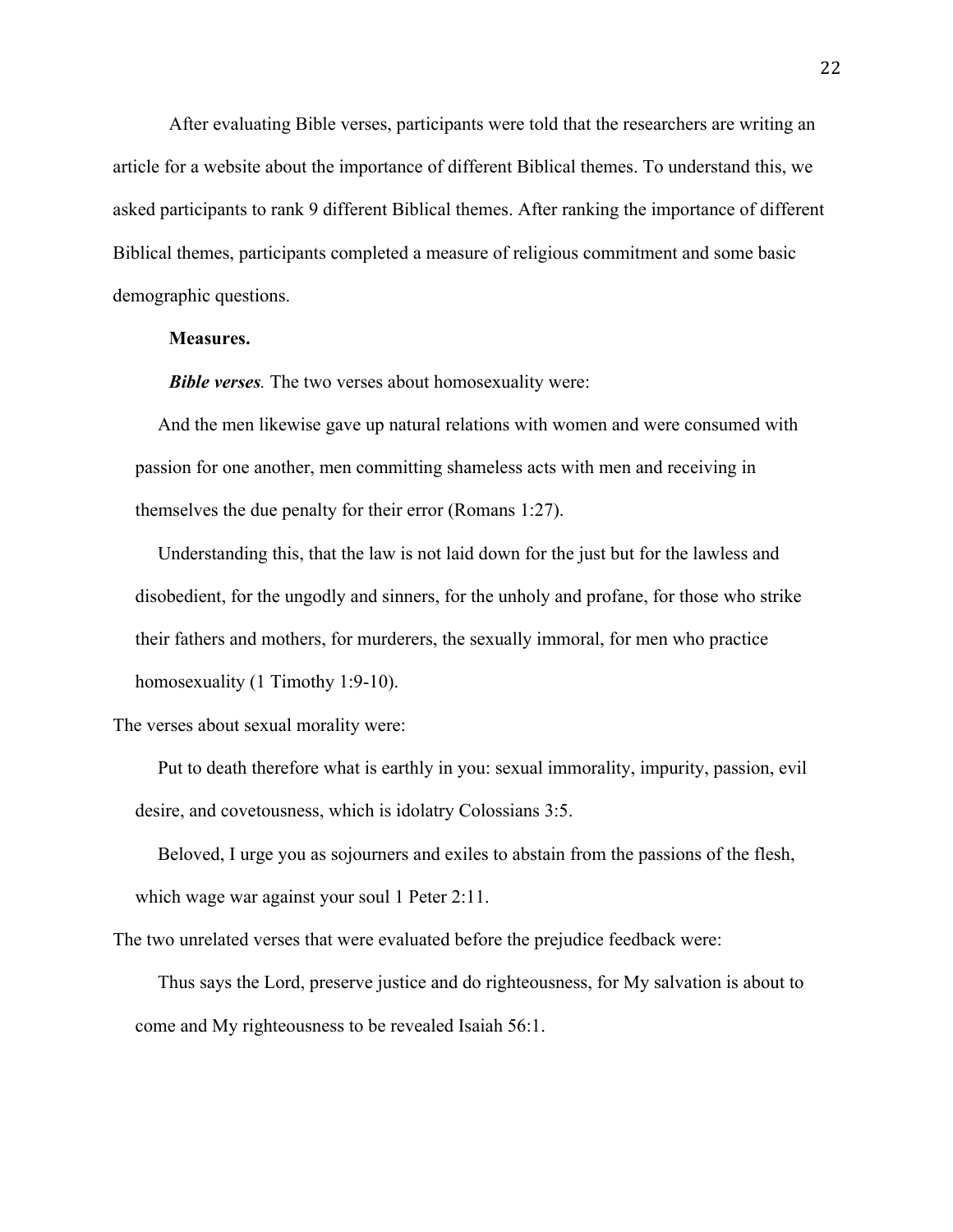In fact, this is love for God: to keep his commands. And his commands are not burdensome 1 John 5:3.

*Support for Bible verses.* Participants evaluated each Bible verse using the same 3 questions used in Studies 1 and 2. The participant's evaluation of the two Bible verses that followed the false feedback was the first dependent variable in this study. I created an average score of participant responses to each of the three items on both verses. These items showed high internal consistency  $(a = .96)$ .

*Manipulation check*. Participants completed the same 2 manipulation check items from Study 2.

*Endorsement of negative stereotypes about target of prejudice.* I included three questions in the fake subtle prejudice measure that measure endorsement of negative stereotypes for each groups. These items are reliable for both groups (*a*s > .77).

*Religious commitment*. I measured religious commitment using the same scale used in Study 2 ( $a = .85$ ).

*Ranking of Biblical themes.* Participants were asked to rank the importance of nine different Biblical themes (*Drink or drugs in excess, Family values, Giving and generosity, Gluttony, Greed, Love, Prayer, Salvation, Sexuality*). The original order was alphabetic, and participants dragged themes in the order the chose. I reverse scored each item, meaning larger scores indicate the theme was listed as more important.

#### **Results**

**Manipulation check**. To test if people believed and understood the feedback, I conducted a t-test, predicting responses to the manipulation check item by the prejudice feedback condition. There was a strong effect of prejudice feedback condition, as people in the high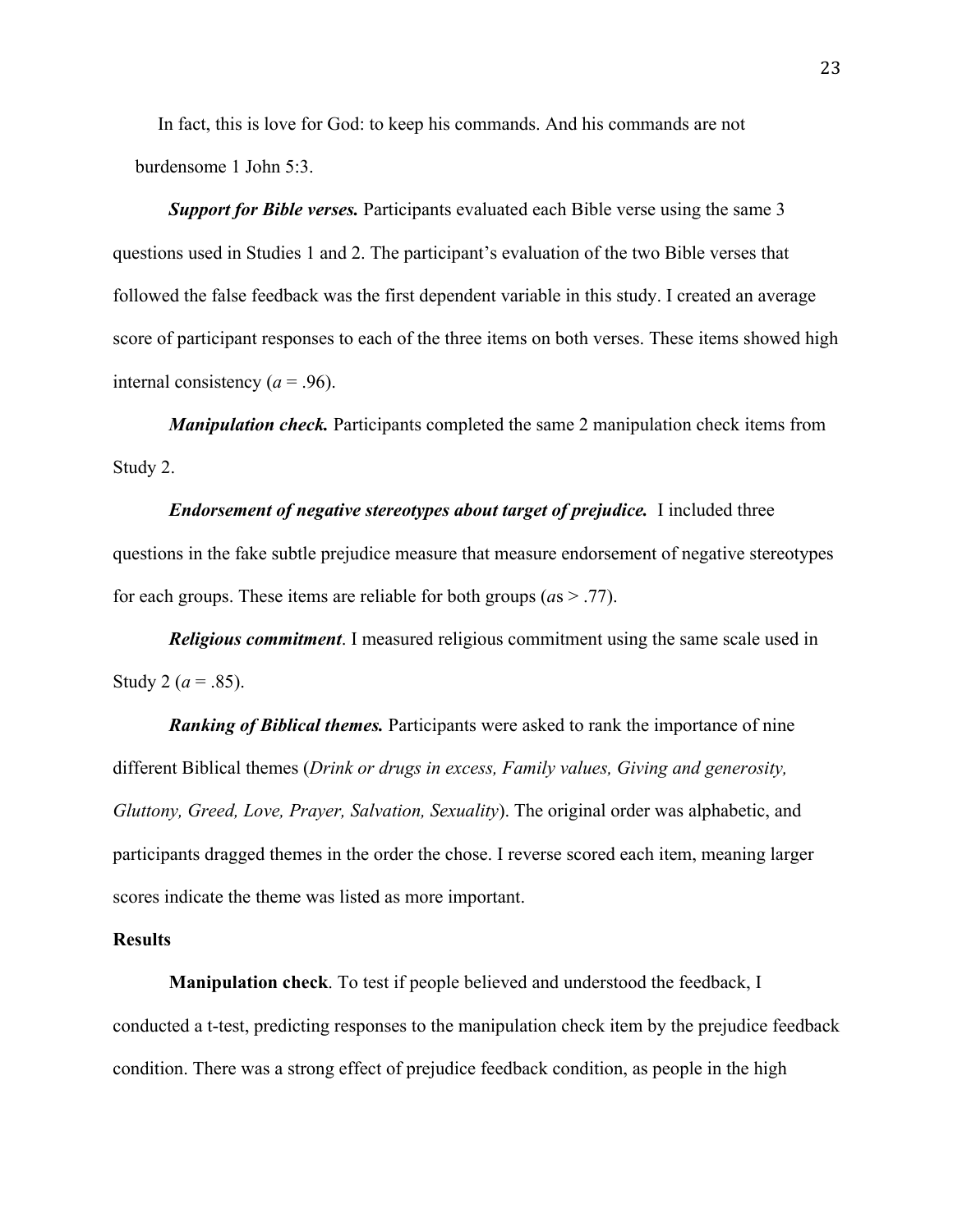feedback condition reported having more prejudice  $(M = 6.19, SD = 1.36)$  compared to those in the low feedback condition  $(M = 1.61, SD = 1.11)$   $t = 39.8, p < .001, d = 3.69$ . To test if the feedback was more believable for one of the two targets of prejudice, I conducted a 2 (target of prejudice) X 2 (high or low prejudice feedback) ANOVA. There was a strong main effect of prejudice feedback  $F(1, 460) = 761$ ,  $p < .001$ ,  $\eta^2 = .77$ . The main effect of target and the interaction term were both not significant  $F_s < 1$ , suggesting the prejudice feedback was not more believable for one of the prejudice targets.

**Support for Bible verses.** I hypothesized that those participants who are given feedback indicating high amounts of prejudice toward a more acceptable target (highly sexually active people) will justify that prejudice using their worldview, but people given the same feedback about a less acceptable target of prejudice (gay men) will suppress that prejudice. To test this, I conducted a 2 (target of prejudice) X 2 (high or low prejudice feedback) ANCOVA, predicting support for the Bible verses that followed the feedback, while controlling for religious commitment and support for negative stereotypes. Neither main effect was significant, *p*s > .16. I predicted that participant high in prejudice threat would justify prejudice against highly sexually active people by strongly endorsing Bible verses about sexuality, but I predicted that participants high in threat against gay men would suppress their prejudice by not endorsing Bible verses about homosexuality. This predicted interaction, however, was not significant  $F(1, 458) = .91$ , *p*  $= .34, \eta^2 = .002$  (see Figure 3).

**Importance of Biblical themes.** I hypothesized that participants would indicate sexuality as an important Biblical theme after receiving high prejudice feedback against highly sexually active people, but would say sexuality is not an important theme when they receive high prejudice feedback against gay men. To test this, I conducted a 2 (target of prejudice) X 2 (high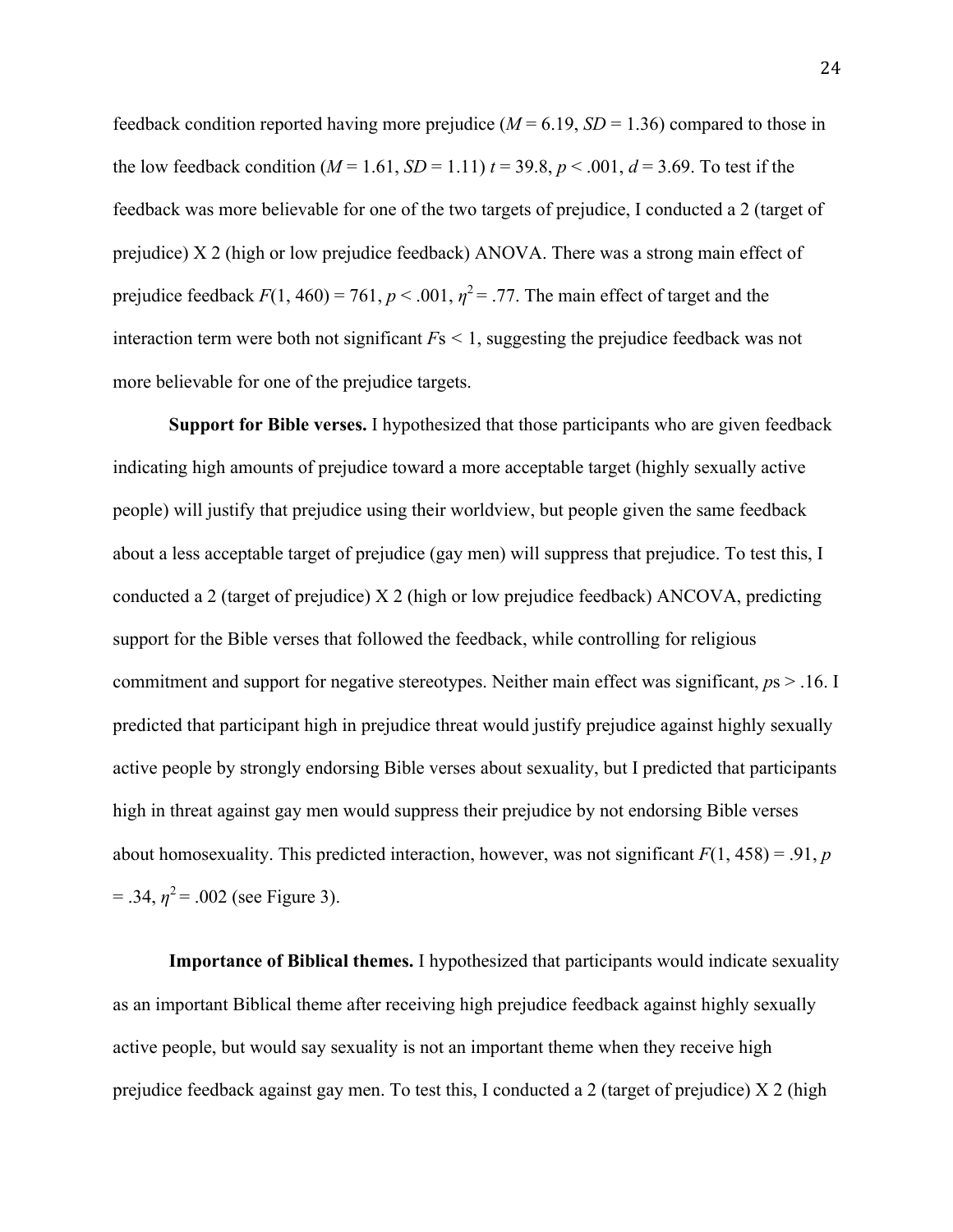or low prejudice feedback) ANCOVA, predicting participant's ranking of sexuality as an important Biblical theme. Neither the main effect of target,  $F < 1$ ,  $p = .992$  nor prejudice feedback,  $F \le 1$ ,  $p = .59$  nor the predicted interaction,  $F \le 1$ ,  $p = .48$  were significant.

## **Discussion**

I predicted that people would differentially respond to false feedback indicating high amounts of prejudice depending on the target group. I expected participants to justify prejudice if the target group was a more acceptable target of prejudice (highly sexually active people), but suppress a prejudice if the target is a less acceptable target of prejudice (gay men). I did not find support for this hypothesis across both dependent measures in this study, as both predicted interactions were not significant. One possible explanation for these findings is that the betweensubjects design lacked a true control condition. It is possible that people who got low feedback felt reassured about their own beliefs and prejudices. The low prejudice feedback may have given people a moral credential that allowed them to feel more comfortable endorsing prejudiced Bible verses. If this is true, any justification effect that may exist as a function of threatening feedback may have been masked by the increased endorsement of prejudiced Bible verses for people in the low feedback condition. To address this concern, I conducted another study using a within-subjects design. This design allows me to compare people's responses to Bible verses before and after the feedback.

#### **Study 5**

Study 5 is designed to test the same hypotheses as Study 4, but I used a within-subjects design, such that I recorded support for Bible verses about the target of prejudice before and after the feedback, and all participants received high prejudice feedback. This study will have a better true control condition, as participants' responses to Biblical justifications after the false feedback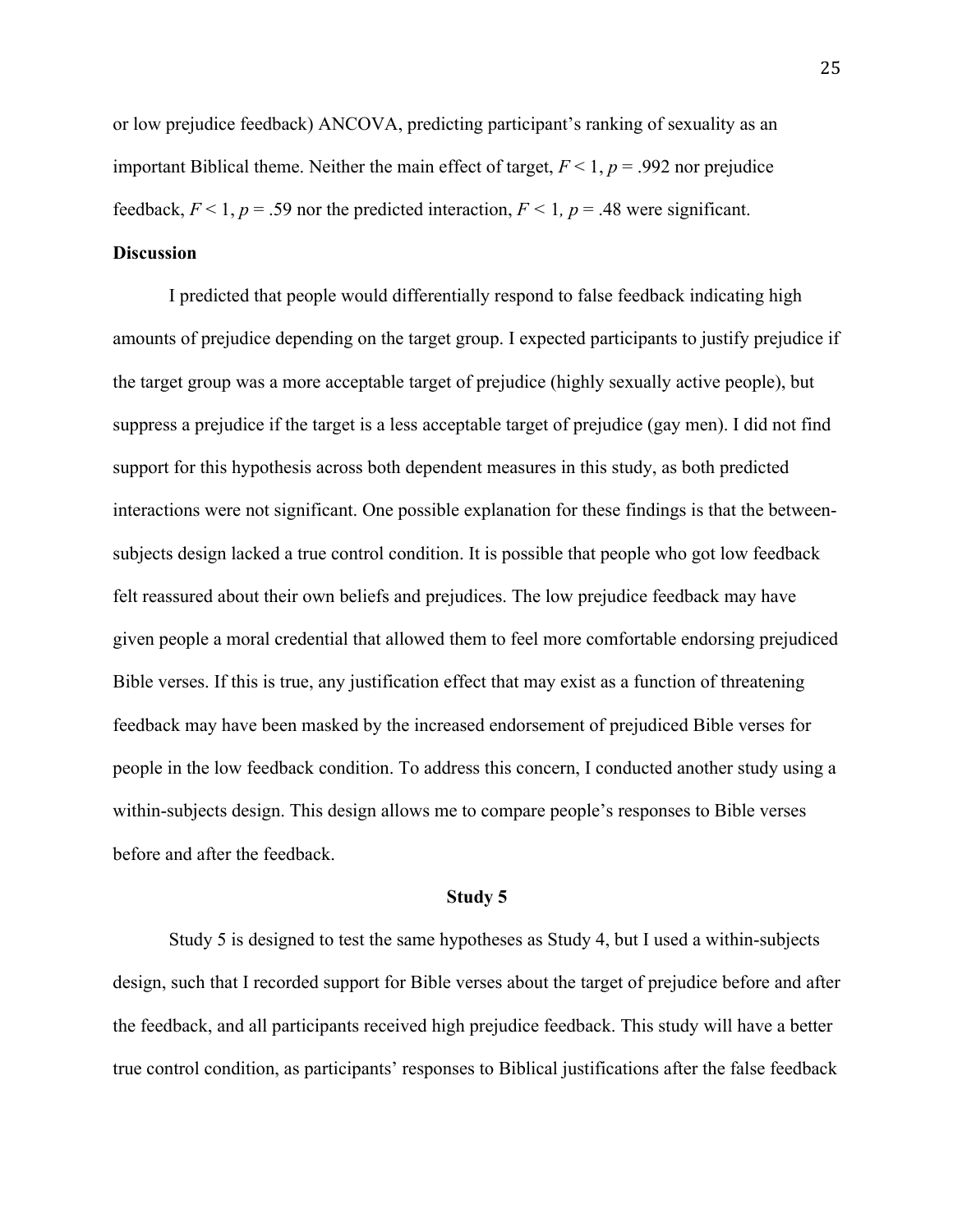will be compared to their responses before the feedback. This may act as a better control than the other studies, where I compared high feedback participants to low feedback participants. Low feedback participants may have interpreted their feedback as a license to express prejudice. This alternative explanation will be addressed in Study 5.

#### **Method**

**Participants.** I recruited new 237 participants on MTurk through TurkPrime.com using the same instructions as previous studies. Participants were paid 50 cents for their participation in this study. The sample was 75% white, had 130 women and 106 men, age  $(M = 38, SD = 13)$ . I used the same criteria as other studies, removing manipulation check failures  $(n = 13)$ , non-Christians  $(n = 21)$ , LGBT+  $(n = 16)$  and people with more than 7 sexual partners in the past 2 years ( $n = 6$ ). This left 181 participants in the final analyses.

**Procedure.** Participants started the study by evaluating 4 different Bible verses; the first 2 were related to the target of prejudice they will receive during the false feedback part of the study. The next two verses were unrelated to the target of prejudice. Participants then completed the fake prejudice scale for gay men or highly sexually active people. All participants received feedback indicating a high amount of prejudice, and then answered the manipulation check questions. After the manipulation check, participants evaluated 4 more verses, the first two were unrelated to sexuality and the next two were about the target of prejudice they were assigned to. After evaluating these verses, participants completed the ranking task, the measure of religious commitment and demographics, which was identical to Study 4.

#### **Measures.**

*Bible verses.* The 4 verses about homosexuality were the same as in Study 1. I used the same 2 verses about sexuality from Studies 2 and 3, and added these two verses: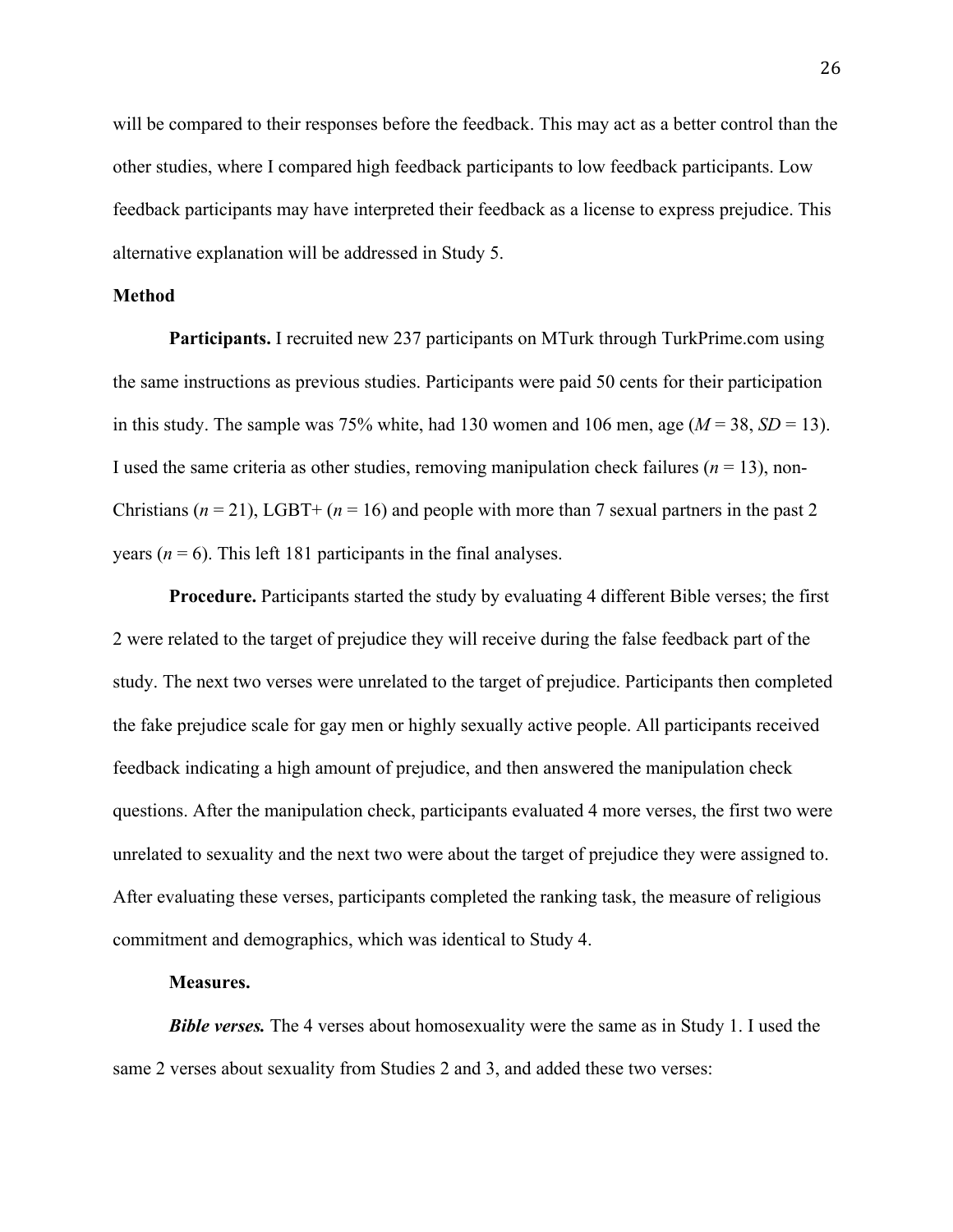But among you there must not be even a hint of sexual immorality, or of any kind of impurity, or of greed, because these are improper for God's holy people Ephesians 5:3.

You say, "Food for the stomach and the stomach for food, and God will destroy them both." The body, however, is not meant for sexual immorality but for the Lord, and the Lord for the body 1 Corinthians 6:13.

The 4 unrelated verses I used were a collection of unrelated verses used in the other studies.

*Evaluation of Bible verses.* I used the same 3 items from the first 3 studies to measure evaluation of each verses (*a*s > .94)

*Manipulation check.* Participants completed the same 2 manipulation check items from Studies 2 and 3. Participants were removed if they reported a prejudice score lower than 60.

*Covariates.* I measured religious commitment (*a* = .89) and support for stereotypes about the target group (gay men  $a = 0.86$ , highly sexually active  $a = 0.77$ ) just as I did in the previous studies.

*Ranking of Biblical themes.* This measure was the same as Study 4.

## **Results**

**Support for Bible verses.** I hypothesized that participants would be willing to justify their prejudice against an acceptable target of prejudice, but would suppress their prejudice against less acceptable targets of prejudice. To test this, I conducted a 2 (target of prejudice) X 2 (before or after feedback) mixed-design ANCOVA, predicting support for relevant Bible verses. There was a strong main effect of prejudice target, as participants supported the verses about sexual immorality ( $M = 5.8$ ,  $SD = 1.4$ ) more than the verses about homosexuality ( $M = 4.8$ ,  $SD = 1.4$ )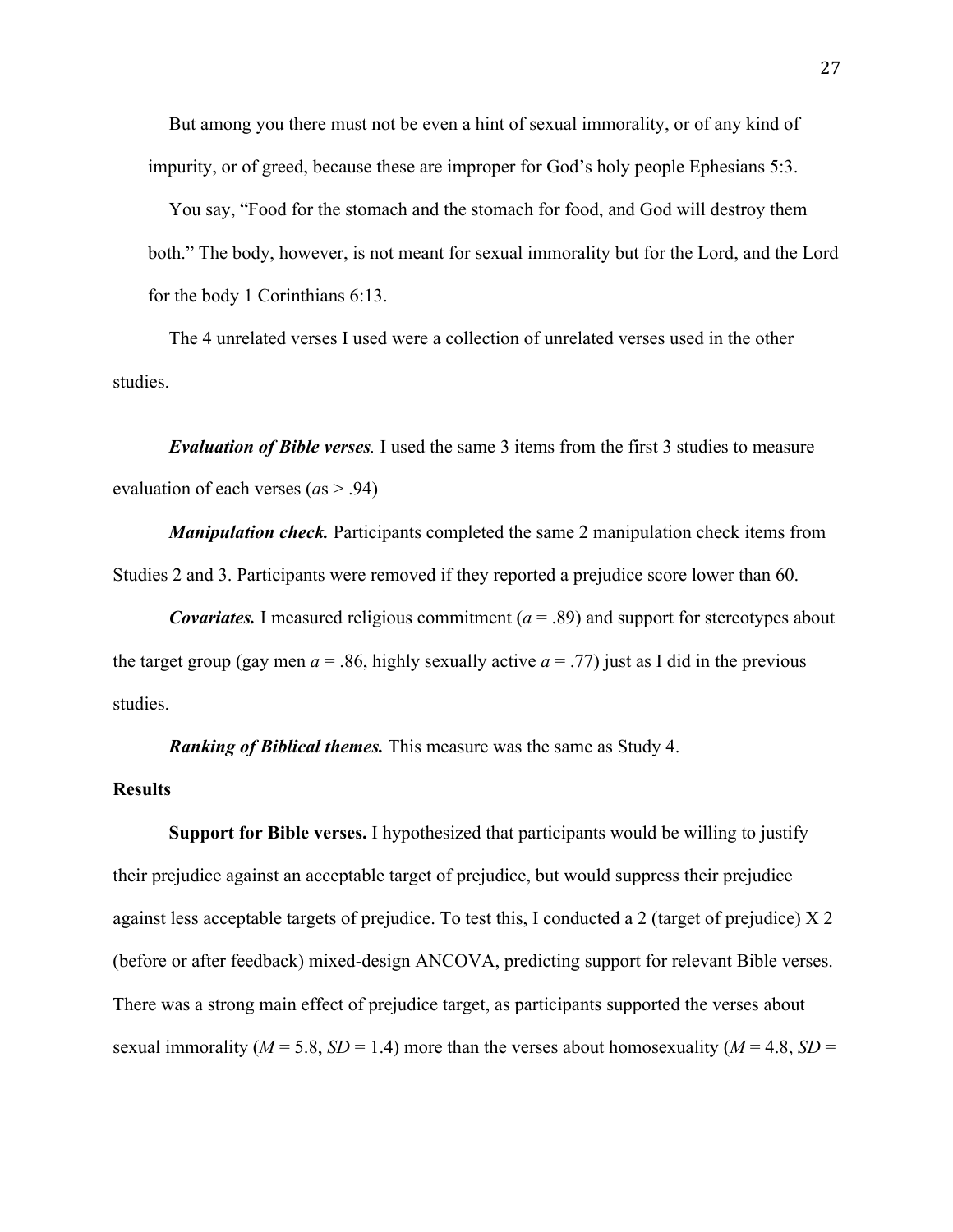1.8),  $F(1, 354) = 38.96$ ,  $p < .001$ ,  $d = .62$ , but there was no main effect of time,  $F < 1$ . The predicted interaction was not significant  $F(1, 354) = .918$ ,  $p = .67$  (see Figure 4).

**Importance of Biblical themes.** I hypothesized that participants in the gay men condition would be motivated to suppress their prejudice by indicating sexuality as a less important Biblical theme, while I expect participants in the highly sexually active condition to justify their prejudice by indicating more importance to sexuality themes in the Bible. To test this hypothesis, I conducted a one-way ANCOVA, including religious commitment and endorsement of negative stereotypes as covariates. The scores trended in the predicted direction, as participants reported sexuality as a more important theme in the Bible in the highly sexually active condition ( $M = 2.7$ ,  $SD = 1.6$ ) compared to the gay men condition ( $M = 2.4$ ,  $SD = 1.4$ ), however this effect was not significant  $F(1, 176) = 2.05$ ,  $p = .15$ .

#### **Discussion**

As in Study 5, I predicted that people would justify prejudice against highly sexually active people but suppress prejudice against gay men. Again, these hypotheses were not supported.

One possible explanation for the lack of justification effects being found in these studies that that the motivation to justify a prejudice is very different if that prejudice is real, as opposed to given through false feedback. People may be highly motivated to express and justify their own prejudices, but this does not mean people have the same motivation to justify prejudice they are told they have via false feedback. To address this concern, I conducted a study that measures people's actual prejudice toward a few different groups, and measures endorsement of Biblical justifications of those prejudices.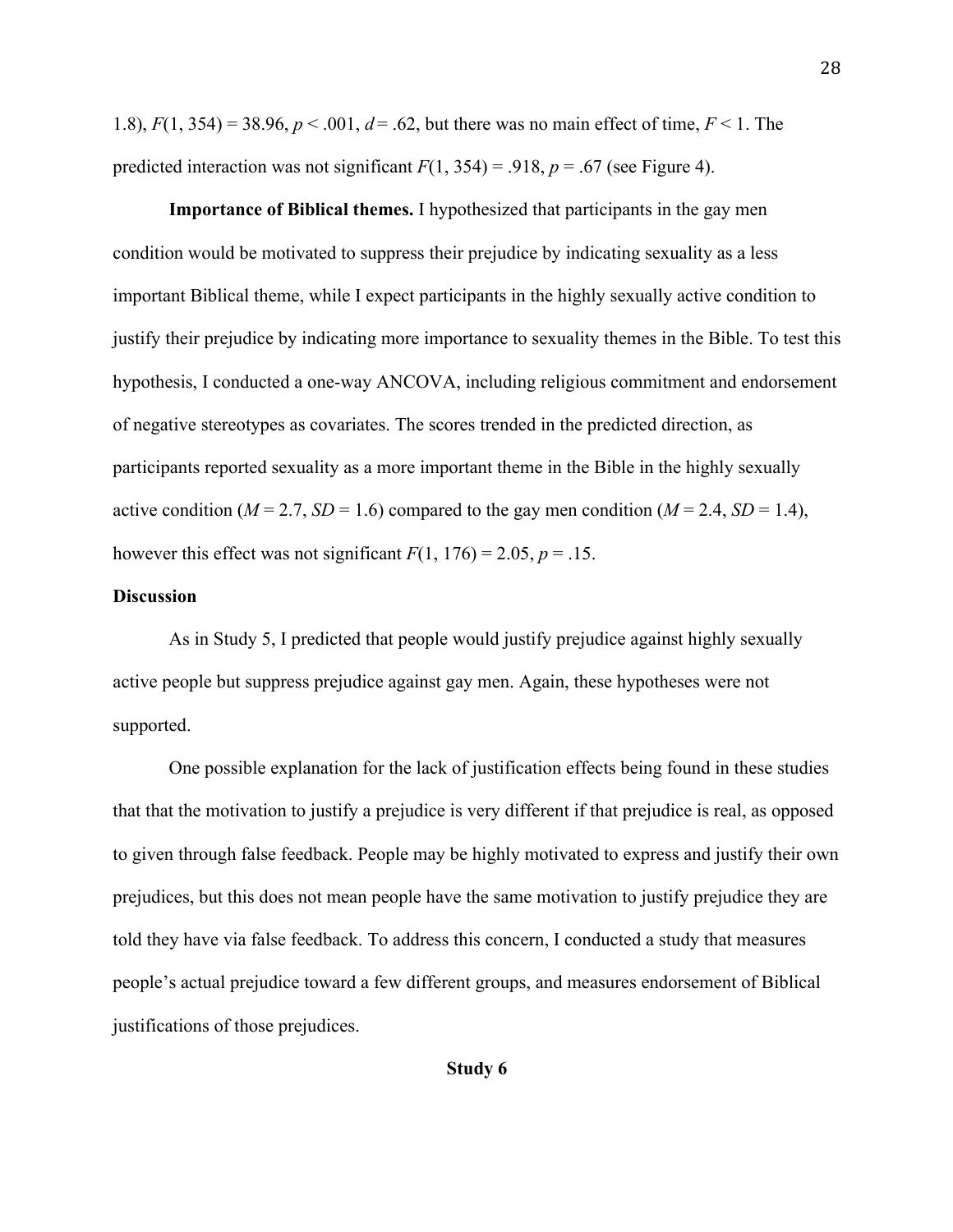This study investigates the relationship between actual prejudices and Biblical justifications of that prejudice. If people are using the Bible to justify prejudice, there should be a positive correlation between that prejudice and justifications of that prejudice.

## **Method**

**Participants.** I recruited 222 participants on MTurk through TurkPrime.com using the same instructions as previous studies. The sample was 74% white, had 115 women and 106 men, age ( $M = 36$ ,  $SD = 13$ ). I removed non-Christians ( $n = 29$ ) and LGBT+ people ( $n = 23$ ). This left 183 participants in the final analyses.

**Procedure.** Participants began by reporting their prejudice against a variety of different social groups. Participants were asked to indicate how positively or negatively they feel toward each social group. Among these groups were gay people, lazy people, highly sexually active people, fat people, and atheists. People evaluated how they felt about each group using a sliding scale. They were asked to drag a dot to the place in the scale that best indicates how they feel about members of each social group. Responses were recorded on a 0-100 scale.

After indicating how they feel about members of each group, participants evaluated a set of Bible verses. Some of the verses contained possible justifications of prejudice. I included two verses that could justify prejudice against gay people, two that could justify prejudice against atheists, and one verse that could justify prejudice lazy people, with one more that could justify prejudice against fat people and one for highly sexually active people. After evaluating these verses, participants completed an unrelated study, and then answered some basic demographic questions.

#### **Measures.**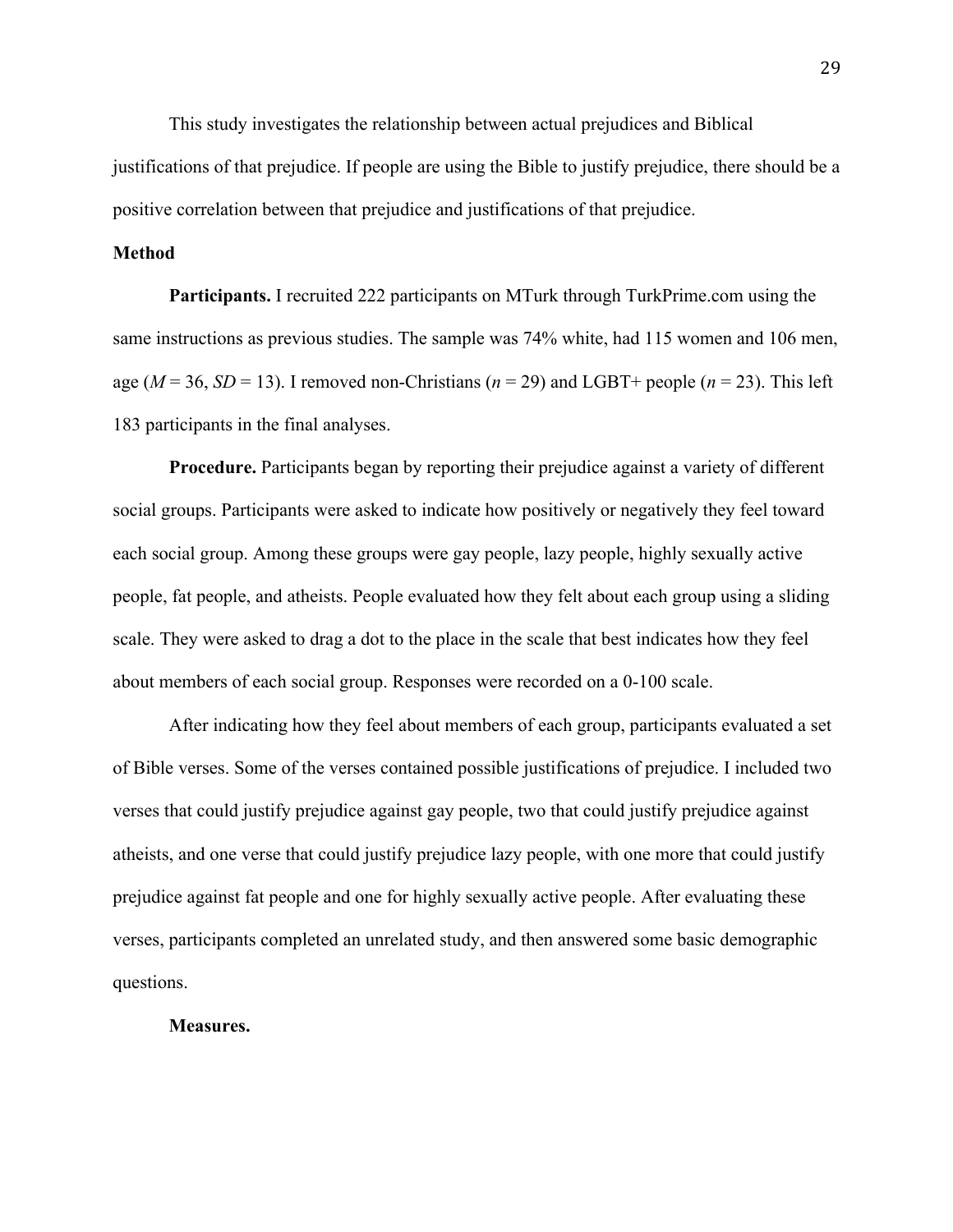*Bible verses*. Participants evaluate each Bible verse on the same 3 dimensions used in previous studies. Participants evaluated two Bible verses unrelated to any of the measured prejudices and two verses about homosexuality, all of which were taken from Study 1. Participants then evaluated 2 verses that could justify prejudice against atheists, which were:

The fool says in his heart, "There is no God." They are corrupt, they do abominable deeds, there is none who does good Psalm 14:1.

For God did not send his Son into the world to condemn the world, but in order that the world might be saved through him. Whoever believes in him is not condemned, but whoever does not believe is condemned already, because he has not believed in the name of the only Son of God John 3:16-19.

One verse that could justify prejudice against fat people:

Be not among drunkards or among gluttonous eaters of meat, for the drunkard and the glutton will come to poverty, and slumber will clothe them with rags Proverbs 23:20-21. One justifying prejudice against lazy people:

For even when we were with you, we would give you this command: If anyone is not willing to work, let him not eat 2 Thessalonians 3:10.

The final verse was a verse about sexual activity that was used in Study 5.

### **Results**

To test the relationship between prejudice and religious justifications of that prejudice, I calculated Pearson's R correlation coefficients for each prejudice and its Biblical justification. Prejudice against gay people was positively correlated with endorsement of the verses about homosexuality  $r = .39$ ,  $p < .001$ . Prejudice against highly sexually active people was positively correlated with endorsement of the Bible verse about sexuality  $r = .15$ ,  $p = .043$ . Atheist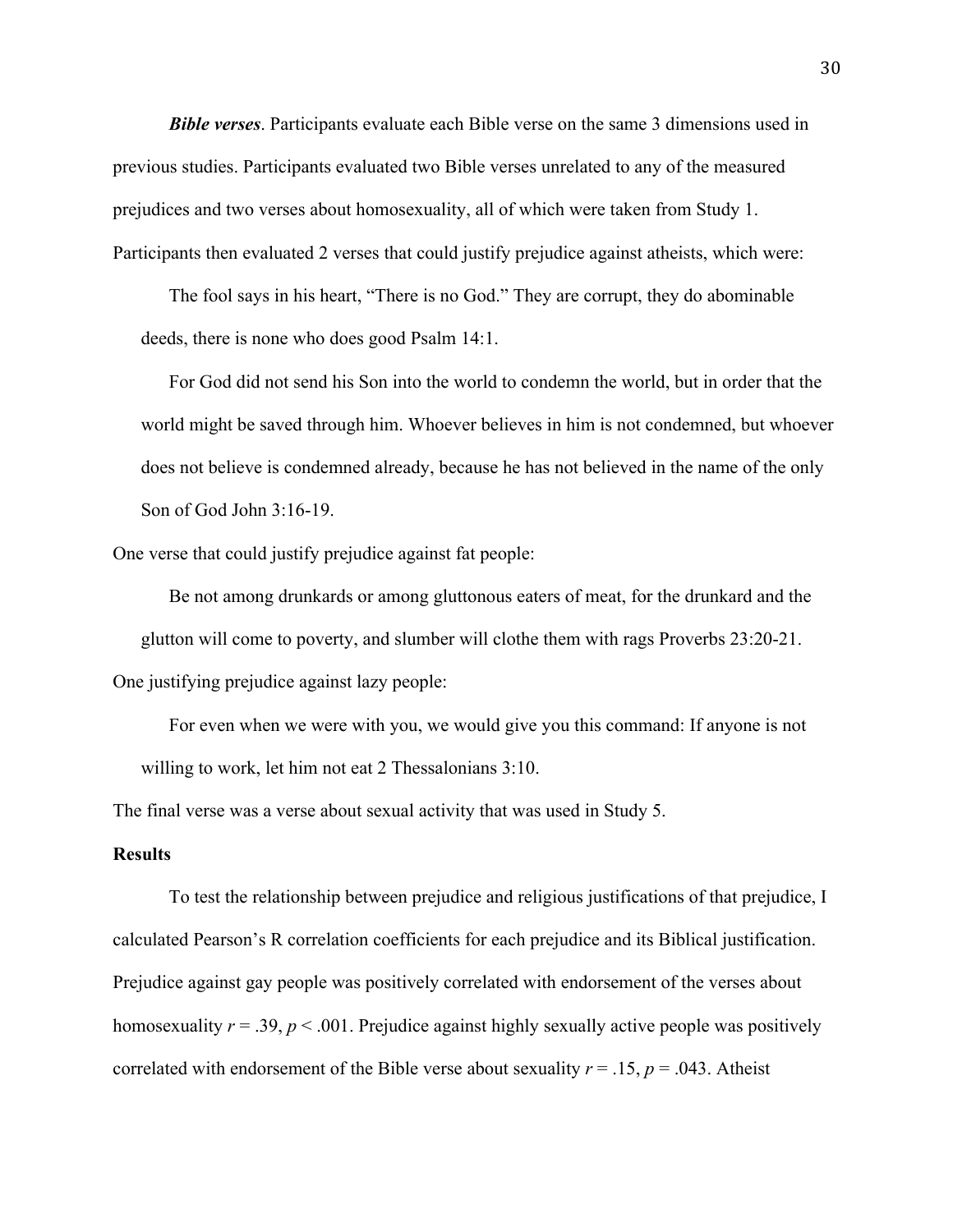prejudice was marginally correlated with religious justifications  $r = 0.13$ ,  $p = 0.072$ . Prejudice against lazy and fat people was uncorrelated with support for religious justifications ( $r = 0.12$ ,  $p = 0$  $1; r = -11, p = 0.13$ , respectively.

## **Discussion**

This study lends some support to the hypothesis that people will use parts of their religious worldview to justify a prejudice. This study is only correlational, so it does not show a causal relationship of prejudice leading to endorsement of justifications.

#### **General Discussion**

Six studies tested the hypothesis that people would use their worldview to justify moderately acceptable prejudices, but suppress unacceptable prejudices. These studies had mixed results. Studies 1 and 2 find that people react differently to false feedback about prejudice depending on the target of that prejudice. Participants in these studies were told that they were high in prejudice, and then asked to evaluate Bible verses that condemn the behavior of members of the target group. People could respond to the feedback by either increasing their support for the Bible verses, or reducing their support for the verses. If participants endorsed the Bible verses, they would be able to explain their prejudice as acceptable, but something that is supported by the Bible. This would reduce the threat that goes with false feedback about prejudice because that prejudice is supported by their worldview. Participants in Study 2 seemed to take this option, as participants in the high prejudice feedback condition supported Bible verses about sexuality more than participants in the low prejudice feedback condition. The second option would be to suppress the prejudice from their worldview. This would result in a reduction of support for parts of the Bible that condemn the behavior of the target group. This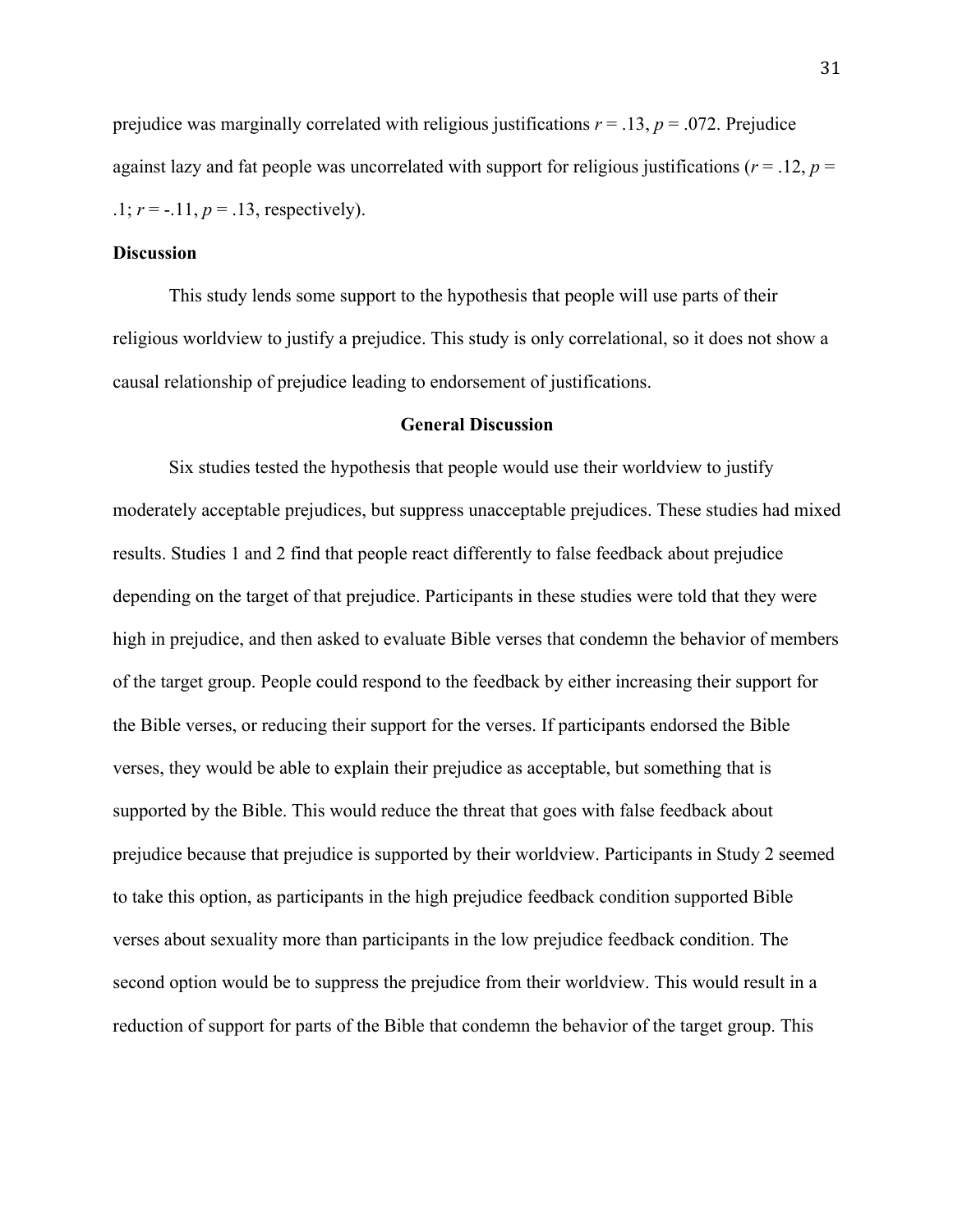option allows people to reduce prejudiced-linked content from their worldview, preserving their unprejudiced self-image.

I hypothesized that the reason these two studies had conflicting findings was the difference in the social acceptability of both of those prejudices. The social acceptability of prejudice against gay men has been shifting greatly in the past few years, and that prejudice is largely unacceptable in society today. Prejudice against highly sexually active people, however, is a more socially acceptable prejudice. Study 3 verified this intuition, as it showed a difference in the social acceptability of prejudice against those two groups.

The difference in norms between the two groups suggests that false feedback indicating prejudice against gay men is more threatening to one's unprejudiced self-image than false feedback indicating prejudice against highly sexually active people. I expect that people would prefer to stick to their religious worldview if possible, but would move away from it if the prejudice threat became too strong. Therefore, people would stick to their religion and use it as a justification if the prejudice is moderately acceptable (highly sexually active people), but would suppress the prejudice from their worldview if it were less acceptable (gay men).

Studies 4 and 5 were designed to test this hypothesis in one complete study using a between-subjects design (Study 4) and a within-subjects design (Study 5). Neither of these studies supported my hypothesis. These studies showed that people supported the anti-gay Bible verses less than the anti-sexuality verses, which supports the notion that anti-gay prejudice is less acceptable than prejudice against highly sexually active people. I did not detect an interaction with prejudice threat; however, as prejudice threat seemed not to change support of these Bible verses. These findings do not replicate the reverse findings in Studies 1 and 2, as responses to the feedback were the same for both targets of prejudice.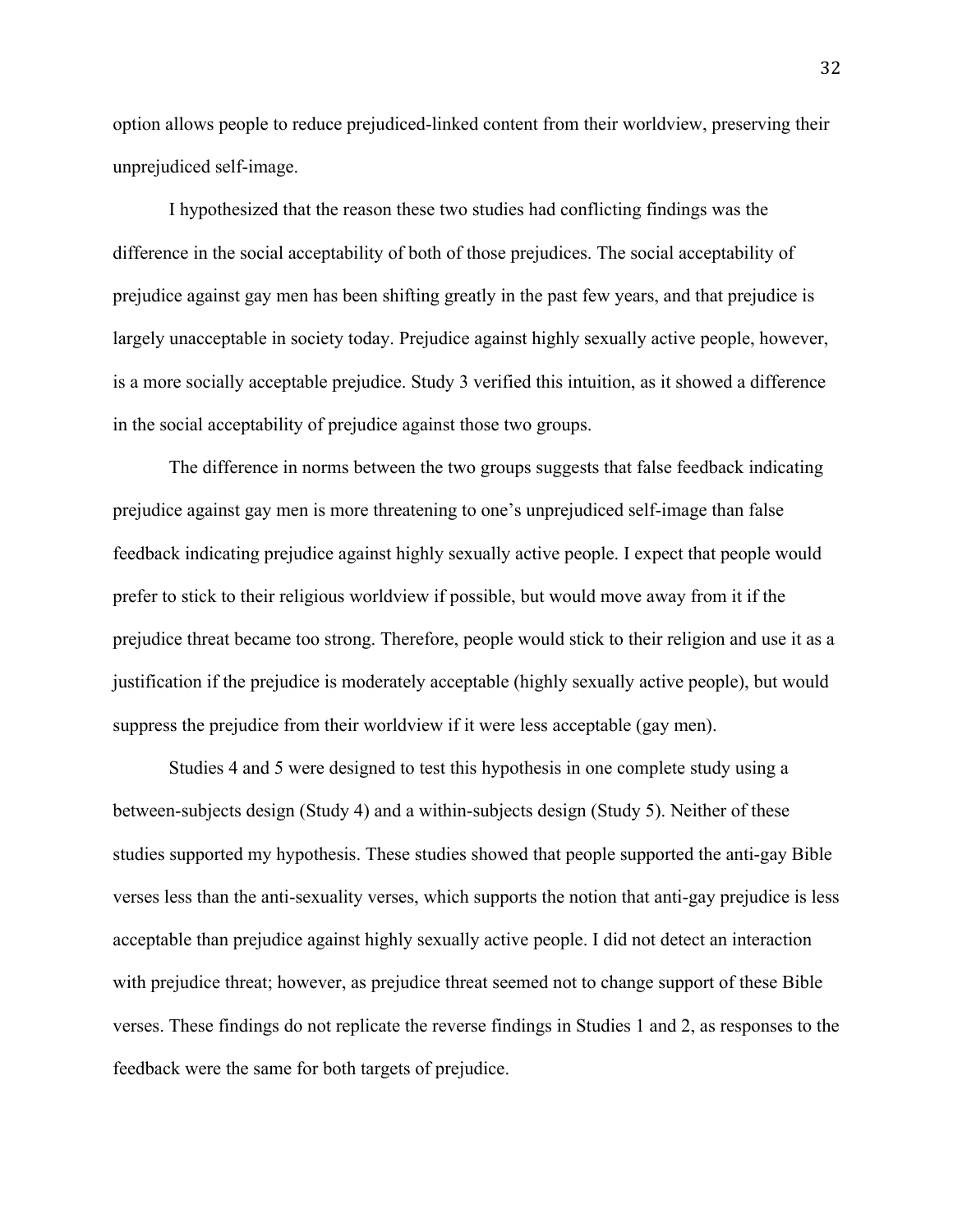While these findings do not show people justifying prejudice with their religious worldview, there is some evidence that this still occurs. Study 6 found positive correlations with prejudice, and support for Bible verses that could justify that prejudice. While this is only a correlational design, it suggests that people who are high in prejudice agree with Biblical justifications of that prejudice more than people low in prejudice. Hoffarth et al. (2017) also found support for the hypothesis that people will use their worldview to justify prejudice. These authors show that Google searches for religious justifications of prejudice (primarily "Hate the sin, love the sinner") increase in places where justifications of that prejudice are required for the expression of prejudice.

I expect the reason I did not find reliable justifications effects in these studies is the fact that managing real, affective prejudice and responding to false feedback about prejudice are two separate psychological processes. Responding to feedback about prejudice is largely associated with the preservation of an unprejudiced self-image (Dutton & Lake, 1973; O'Brien & Crandall, 2005), such that people responding to this feedback are only concerned about maintaining their unprejudiced self-image. Real, affective prejudice has a very different motivation, as people are generally motivated to express their true affect (Brehm, 1999; Crandall & Eshleman, 2003). With real prejudice, there are competing motives, the motivation to express an affect, and the motivation to preserve an unprejudiced self-image. With false feedback, there is only one motive, the preservation of an unprejudiced self-image. When there are competing motives, people may be willing to risk their unprejudiced self-image by expressing and justifying a prejudice. When the motivation to express a real affect is removed, the motivation to justify a prejudice (as opposed to suppressing it) goes away, which will likely result in general suppression of prejudice.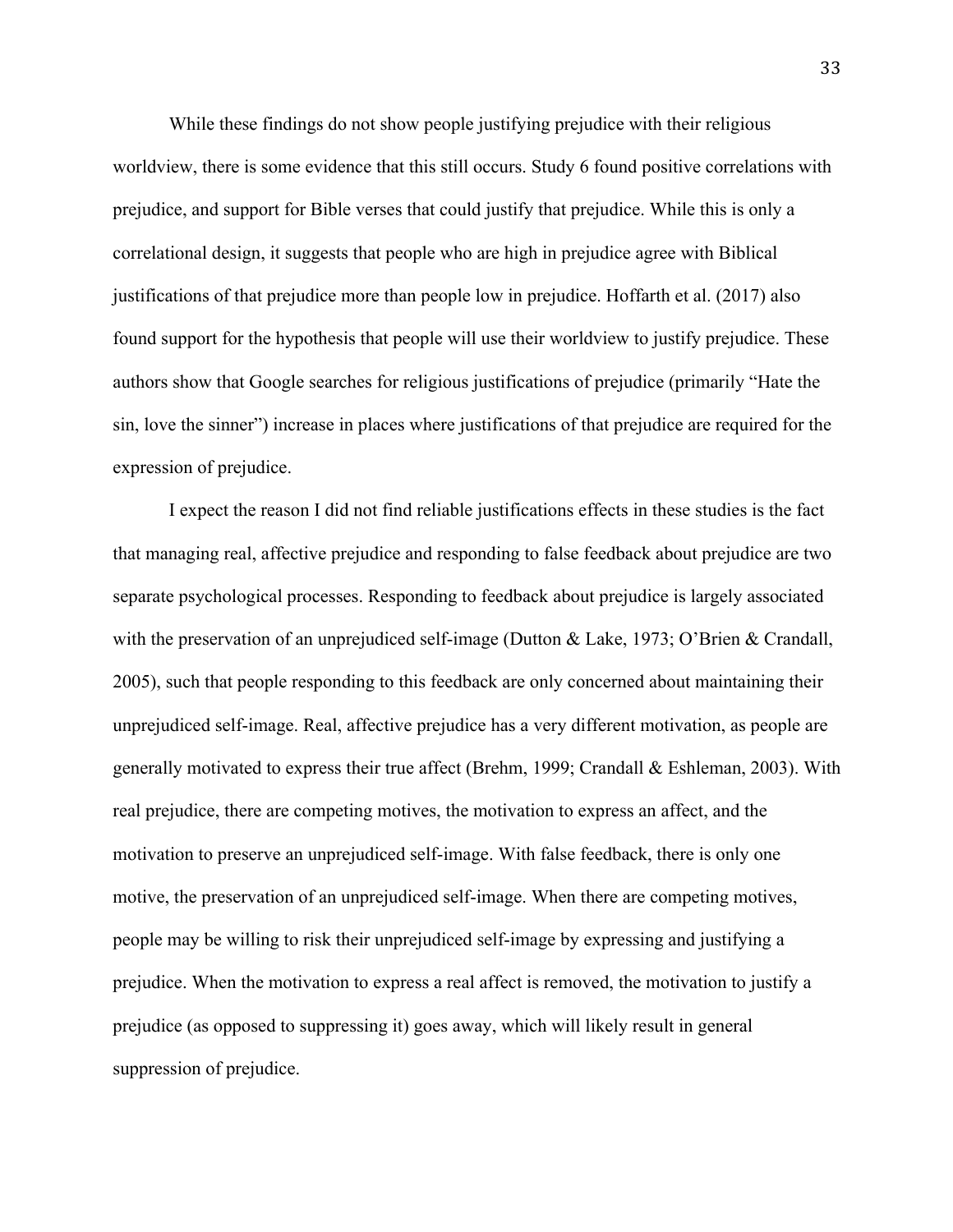One methodological change that may have allowed me to find support for my hypothesis would be if people had to explain their prejudice score to an actual audience. People may not have been as threatened by the false feedback as I was planning. People know how the feel about members of these groups, so maybe one score on a prejudice scale did not actually convince people they were high in prejudice. People who were unthreatened by the feedback were unlikely to respond to that feedback in the way I hypothesized. If people had to explain the score to others maybe this would have been different. The need to explain their score to other people may motivate them to justify that prejudice using their worldview, especially if that was a prejudice that was moderately acceptable.

One constraining aspect of these studies is that they were all conducted using MTurk participants. MTurk samples tend to be more liberal than other samples (Huff & Tingley, 2015). Political liberals are going to be more sensitive to shifts in social norms, and will be more likely to abide by changing norms about prejudice (Crandall et al., 2013). This means Christians on MTurk may be more likely to use suppression as a more global strategy, and will be less likely to stick to parts of their religion that are linked to unacceptable prejudices. These studies were also limited in the types of religious justifications measured. All these studies looked at Biblical justifications of prejudice, relying mostly on support for specific Bible verses, as well as support for different Biblical themes. The verses chosen are generally very specific, and quite strict in their condemnation of these sexual behaviors. Other prominent religious justifications are quite common in their use (e.g. "love the sinner, hate the sin", "God supports traditional marriage"). These justifications sound more positive than the verses from the Bible used in these studies. If I had used support for these justifications instead of Bible verses, it is possible that I would have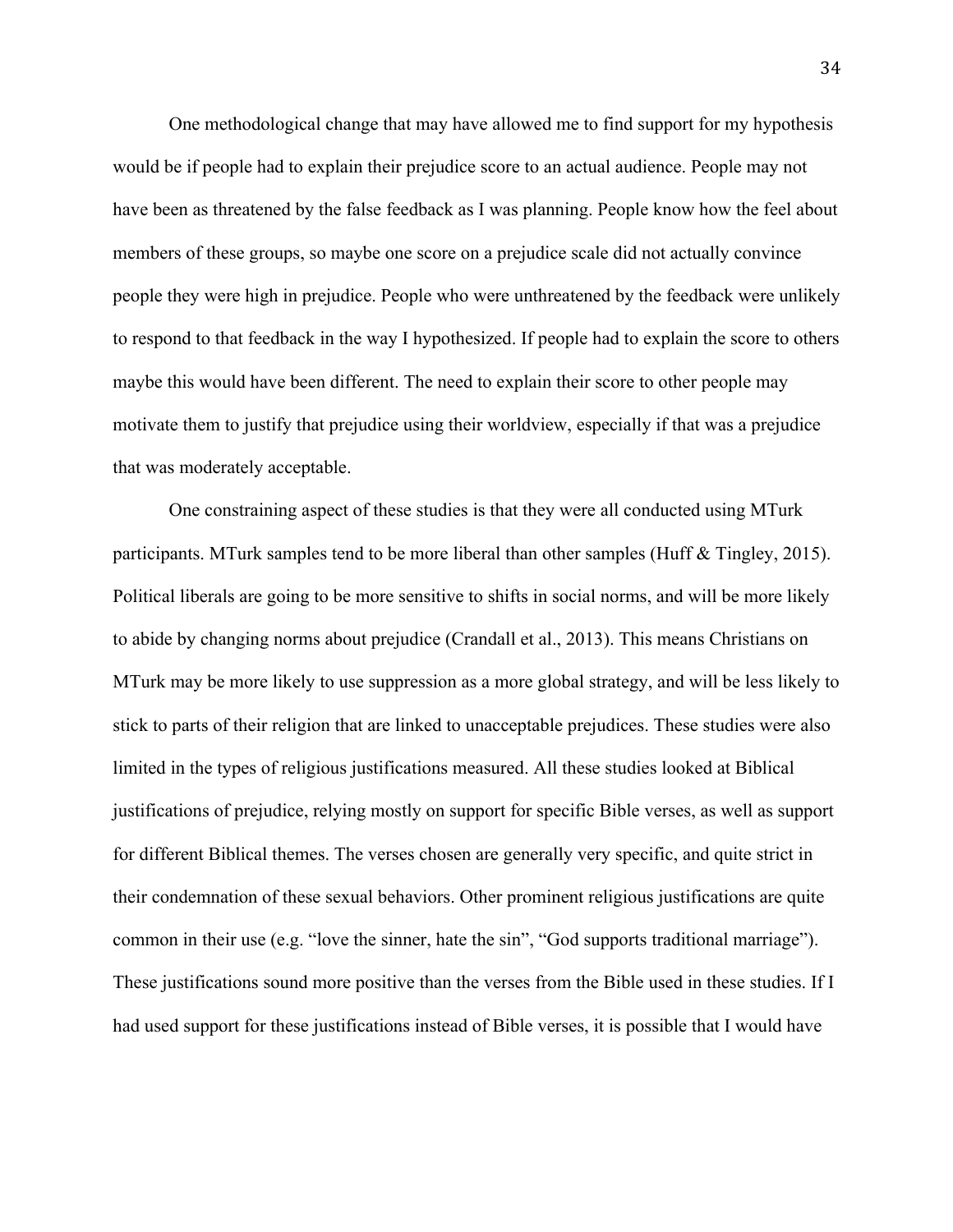found some justifications effects, as people may have been more comfortable endorsing these ideas instead of the Bible verses about sexuality.

#### **Conclusion**

People experience conflict when they are told that they have a prejudice that is socially unacceptable. People are motivated to either explain (justify) the prejudice or suppress the prejudice when this conflict occurs. In these studies, people were given false feedback indicating high amounts of prejudice. People could choose between violating social norms that dictate that prejudice is unacceptable by supporting prejudice-linked religious content, or disavowing parts of their religious worldview that are related to that prejudice. I hypothesized the social acceptability of a prejudice would predict which strategy people will use. These studies had mixed findings, and they did not lend strong support for my hypotheses, as the findings suggest people are more comfortable disavowing prejudiced-linked religious content than they are using their religion to justify prejudice. These findings are specific to false feedback about prejudice and should not be generalized to explain how people manage real, affective prejudice, as responding to false feedback about prejudice and managing affective prejudice are two separate psychological processes.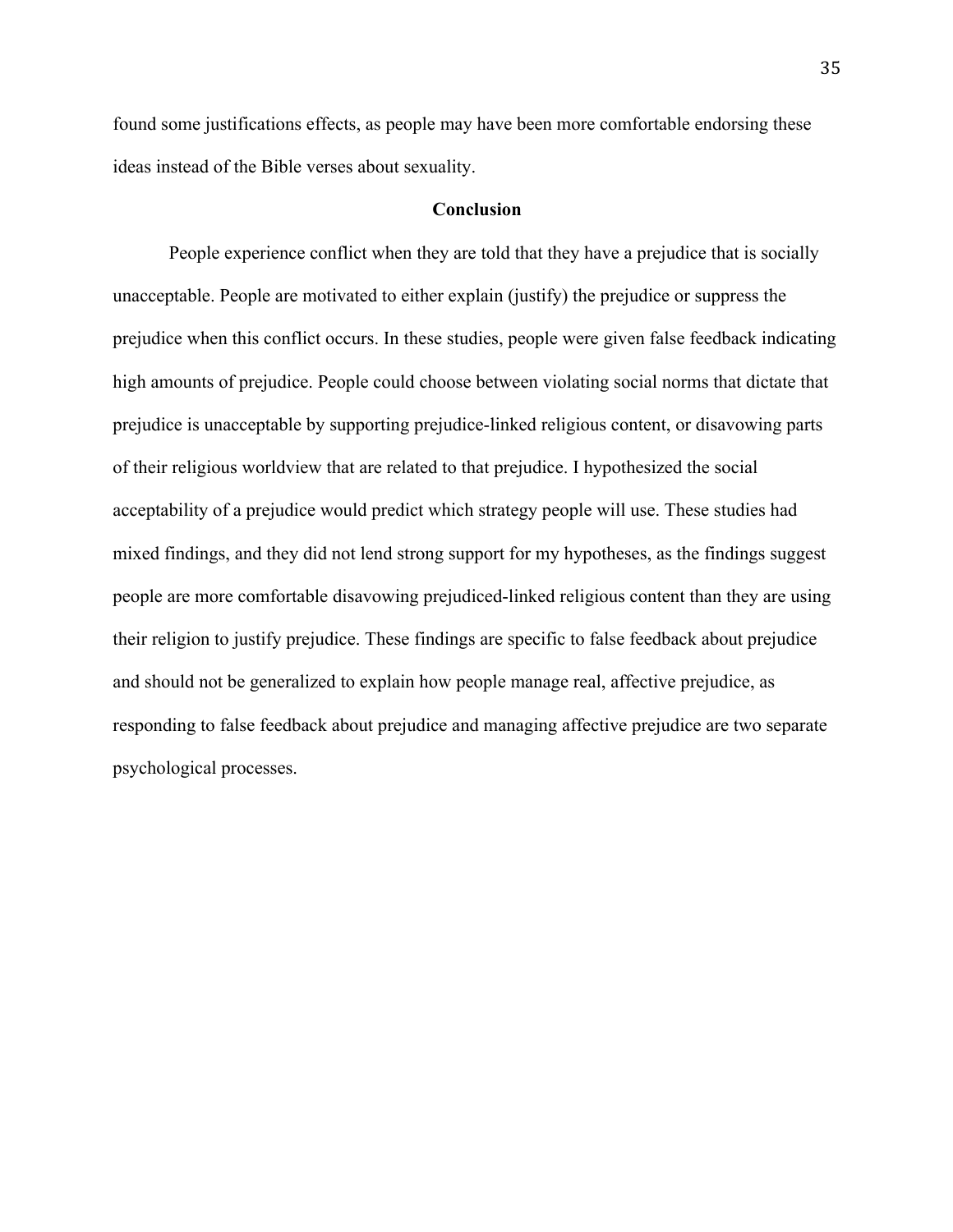# Table 1

# *Social acceptability of prejudice among Americans*

| Group                         | Mean  | <b>SD</b> |
|-------------------------------|-------|-----------|
| Members of the IRS            | 69.22 | 29.37     |
| Lazy people                   | 67.08 | 30.25     |
| Men who see prostitutes       | 63.72 | 32.11     |
| Rich people                   | 63.55 | 29.17     |
| Porn stars                    | 62.92 | 28.45     |
| Alcoholics                    | 61.68 | 27.29     |
| <b>Sexually active people</b> | 61.00 | 27.16     |
| Socialists                    | 56.30 | 30.12     |
| People in an open marriage    | 52.97 | 29.67     |
| Fat people                    | 52.15 | 31.56     |
| Abortion advocates            | 51.43 | 26.81     |
| Atheists                      | 49.92 | 31.20     |
| Feminists                     | 49.72 | 29.12     |
| Immigrants                    | 48.47 | 31.94     |
| <b>Muslims</b>                | 46.62 | 30.03     |
| Transgender people            | 43.16 | 29.29     |
| Women who had an abortion     | 42.64 | 27.60     |
| Gay men                       | 42.20 | 28.45     |
| Lesbian Women                 | 40.42 | 30.75     |
| Jewish people                 | 34.62 | 29.04     |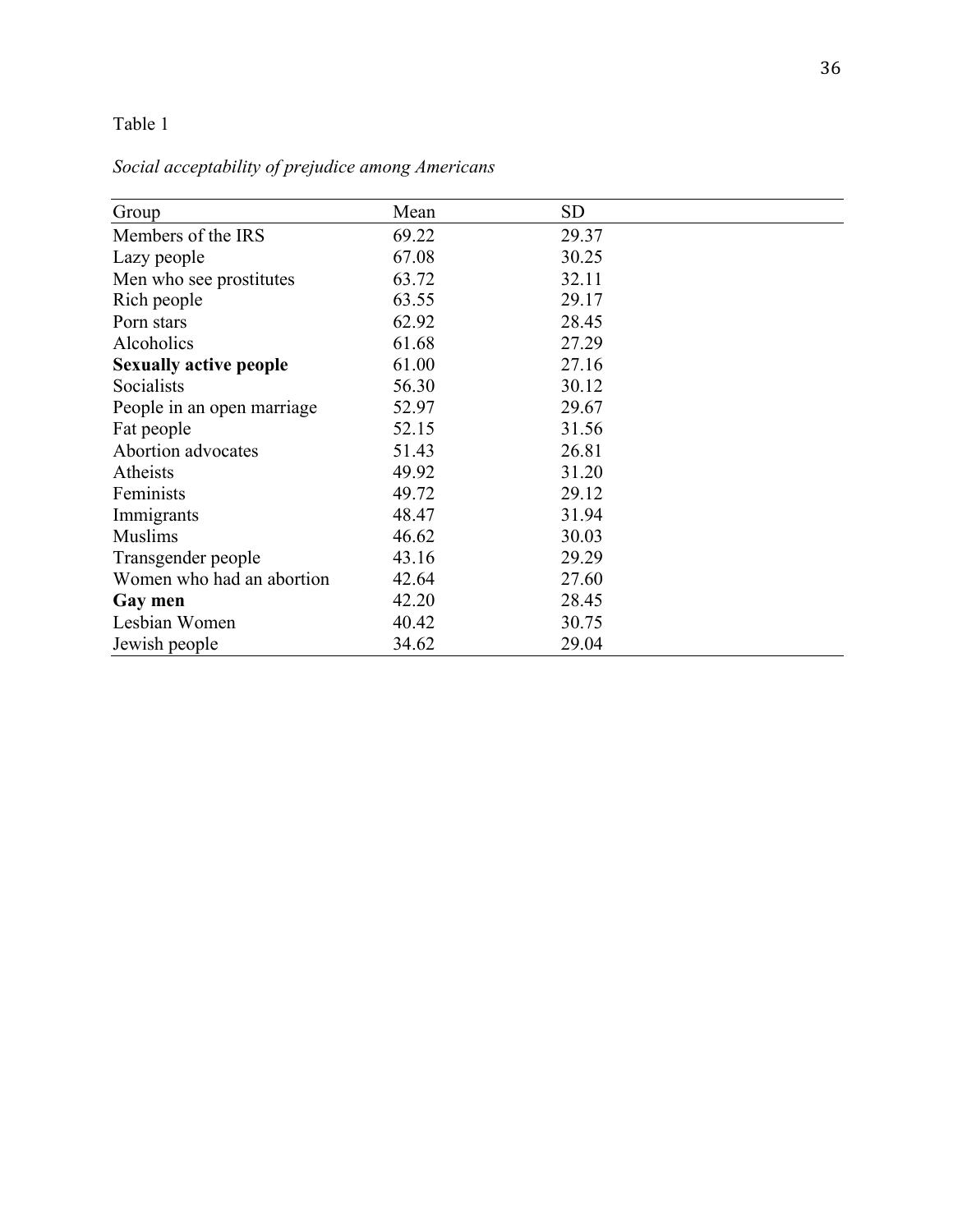

*Results from Study 1*

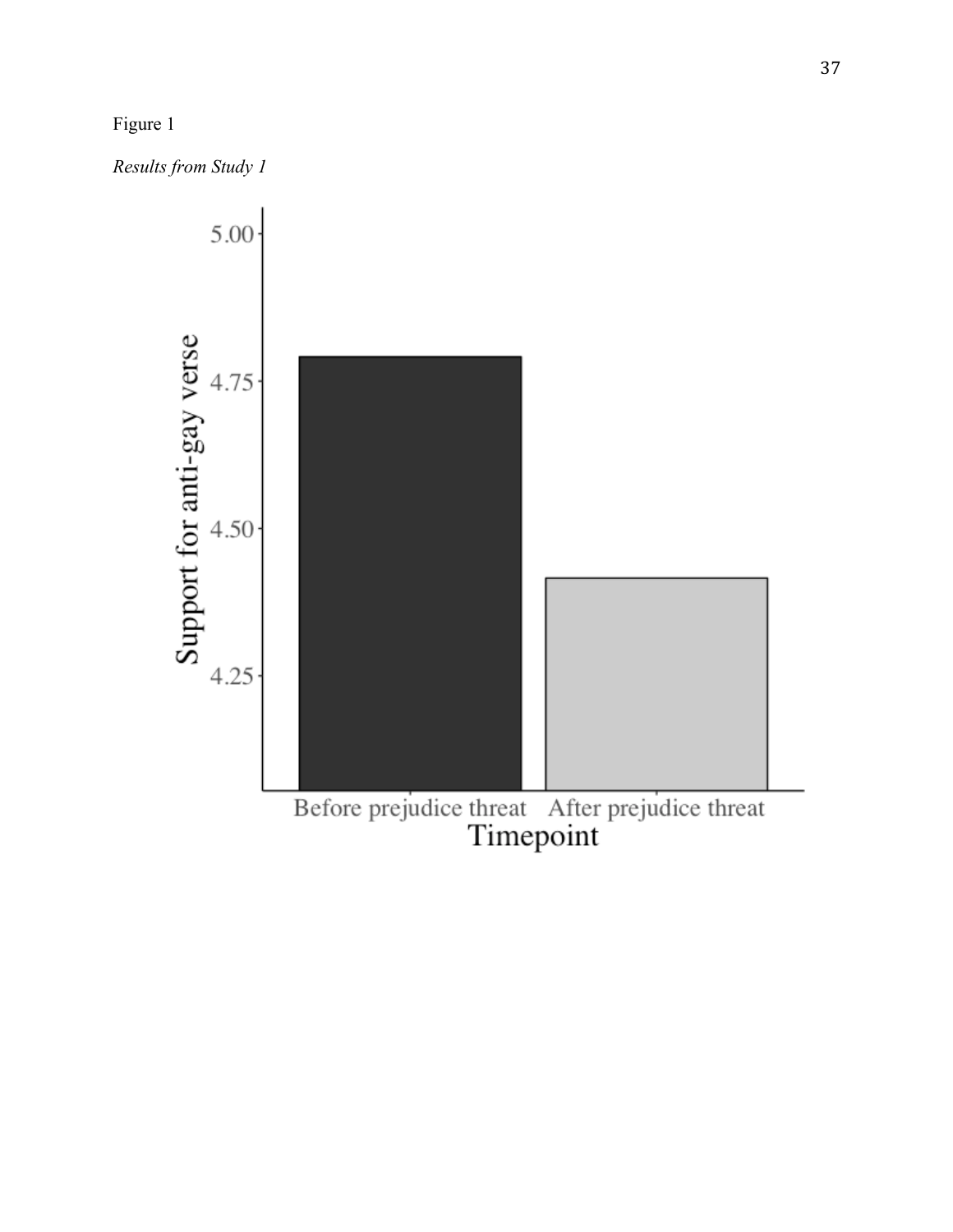# Figure 2.

*Results from Study 2.*

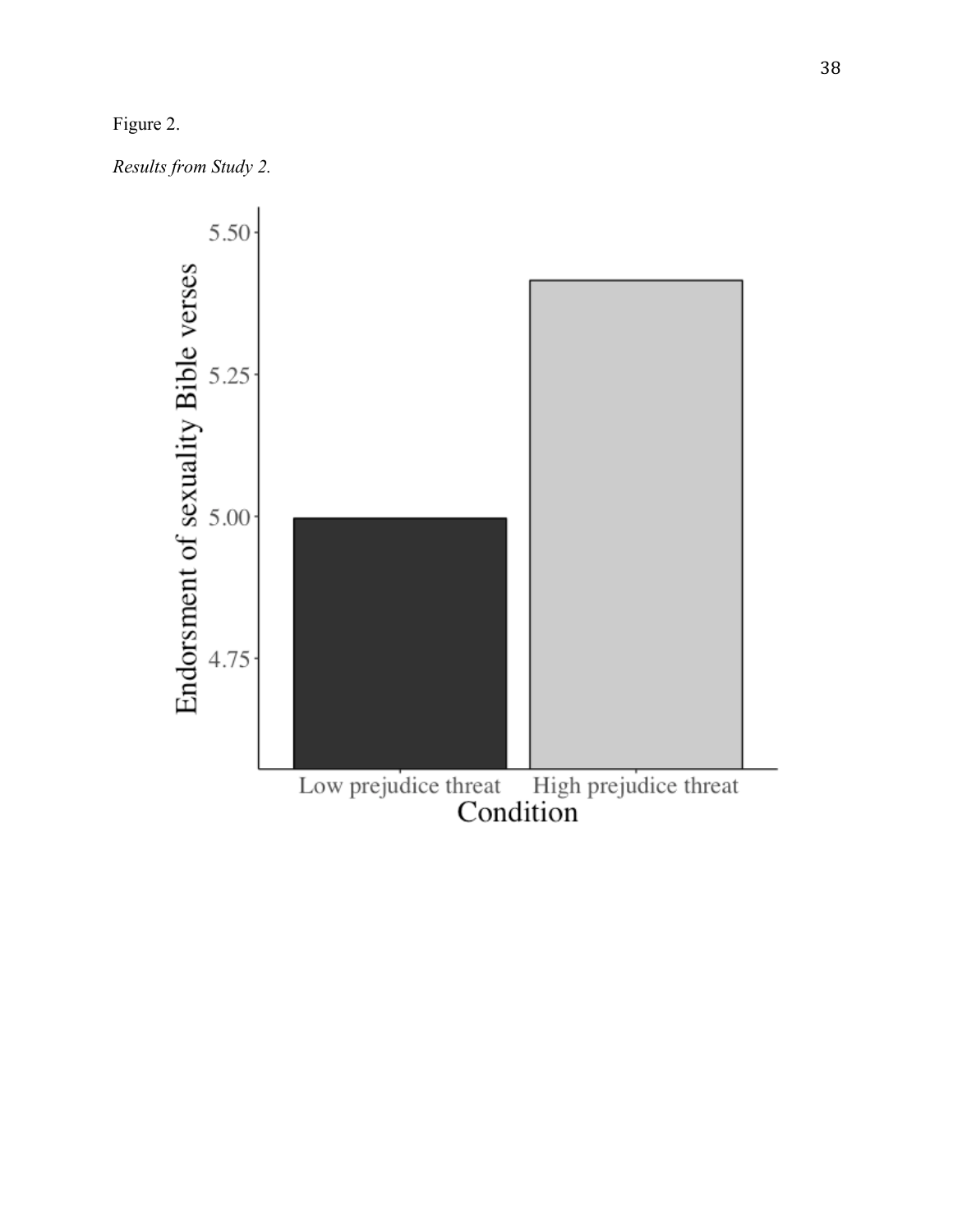



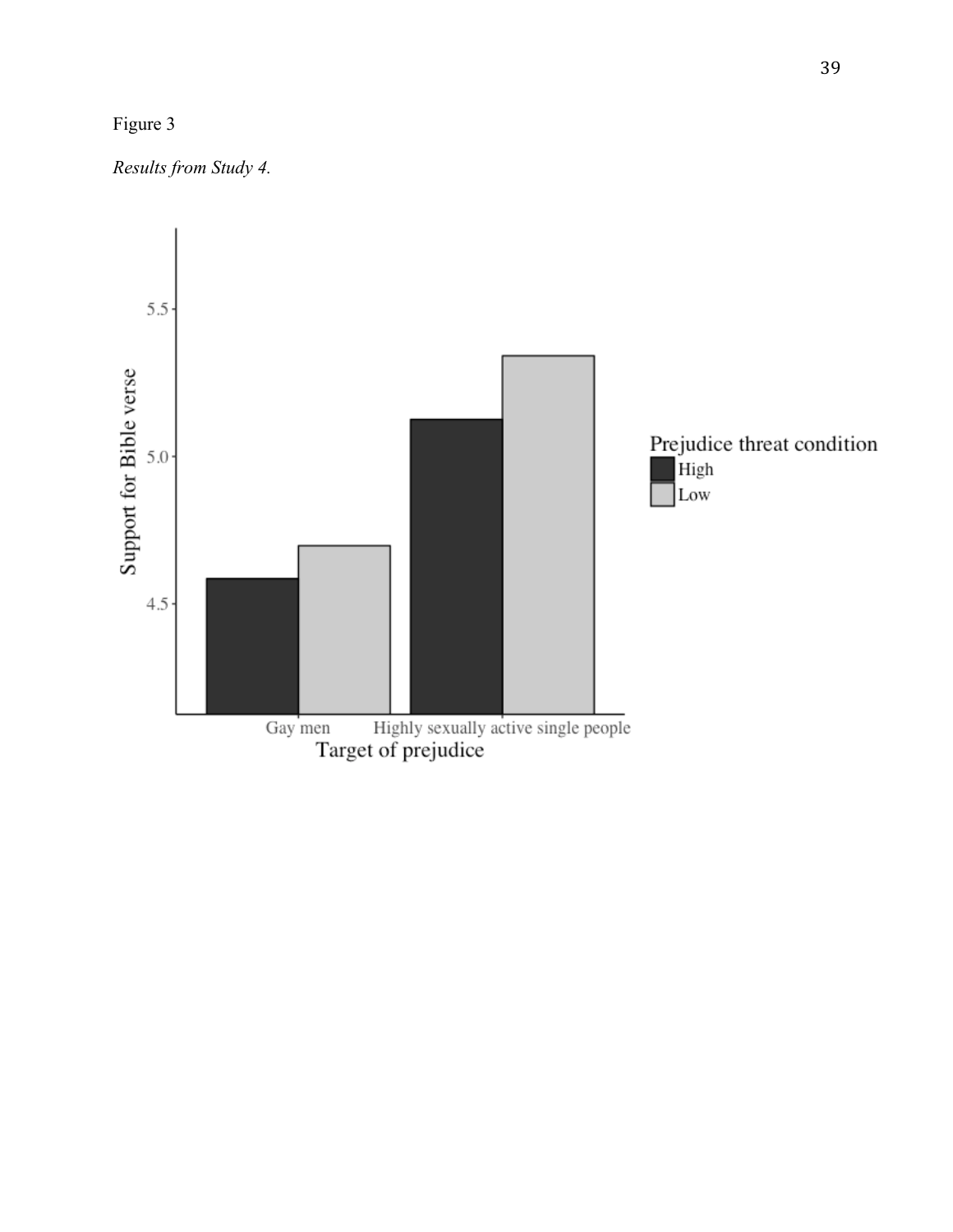# Figure 4



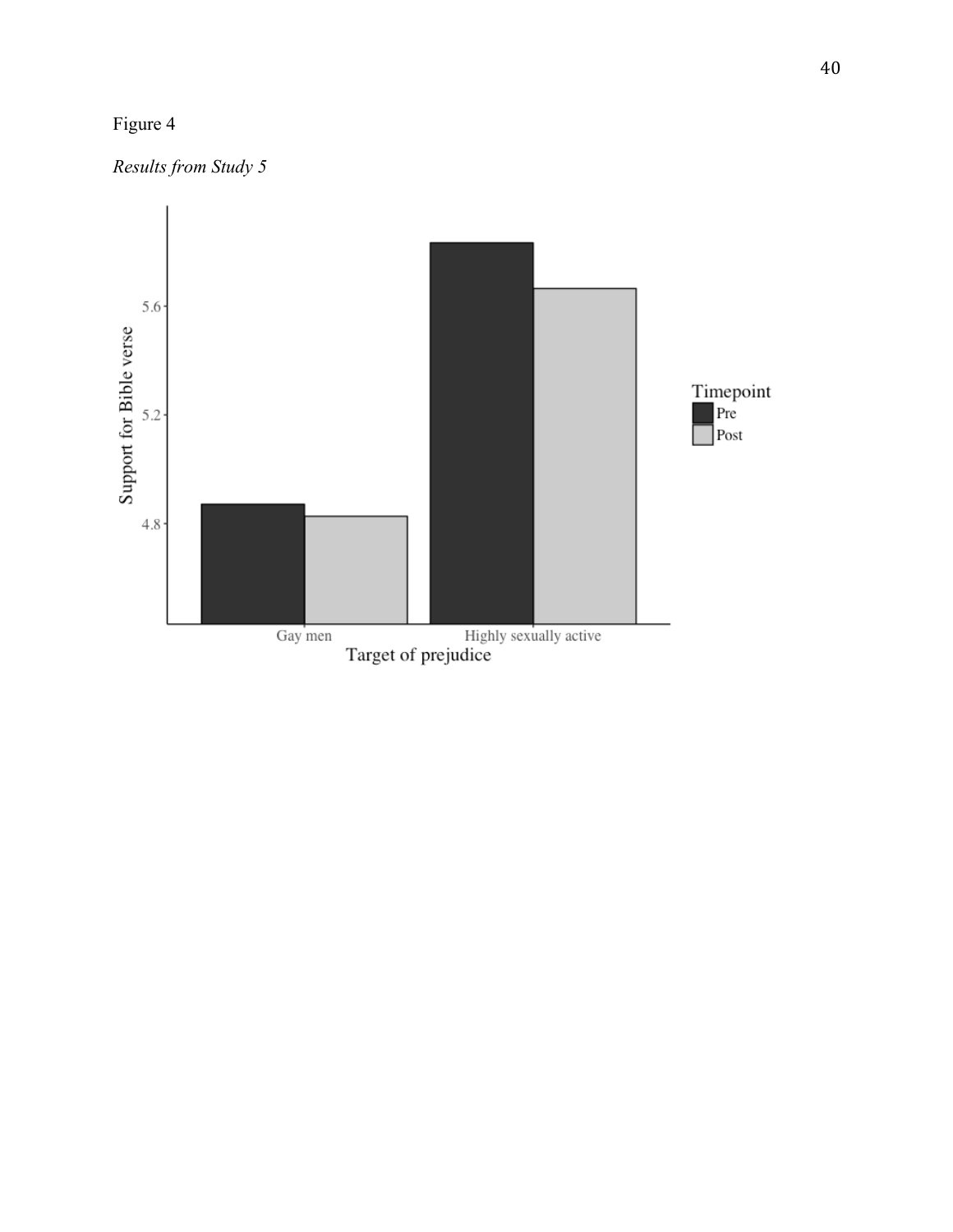### **References**

- Allport, G. W., & Ross, M. J. (1967). Personal religious orientation and prejudice. *Journal of Personality and Social Psychology,* 5(4), 432.
- Altemeyer, B., & Hunsberger, B. (1992). Authoritarianism, religious fundamentalism, quest, and prejudice. The International Journal for the Psychology of Religion, 2(2), 113-133.
- Arndt, J., Greenberg, J., Solomon, S., Pyszczynski, T., & Simon, L. (1997). Suppression, accessibility of death-related thoughts, and cultural worldview defense: Exploring the psychodynamics of terror management. *Journal of Personality and Social Psychology, 73*(1), 5 - 18.
- Batson, C. D., Flink, C. H., Schoenrade, P. A., Fultz, J., & Pych, V. (1986). Religious orientation and overt versus covert racial prejudice. *Journal of Personality and Social Psychology*, *50*(1), 175.
- Batson, C. D., Schoenrade, P., & Ventis, W. L. (1993). *Religion and the individual: A socialpsychological perspective*: Oxford University Press.
- Blanchard, F. A., Crandall, C. S., Brigham, J. C., & Vaughn, L. A. (1994). Condemning and condoning racism: A social context approach to interracial settings. *Journal of Applied Psychology, 79*(6), 993.
- Brehm, J. W. (1999). The intensity of emotion. *Personality and Social Psychology Review, 3*(1), 2-22.
- Burch-Brown, J., & Baker, W. (2016). Religion and reducing prejudice. *Group Processes & Intergroup Relations, 19*(6), 784-807. doi:10.1177/1368430216629566

Allport, G. W. (1954). *The nature of prejudice*. Cambridge, MA: Addison-Wesley.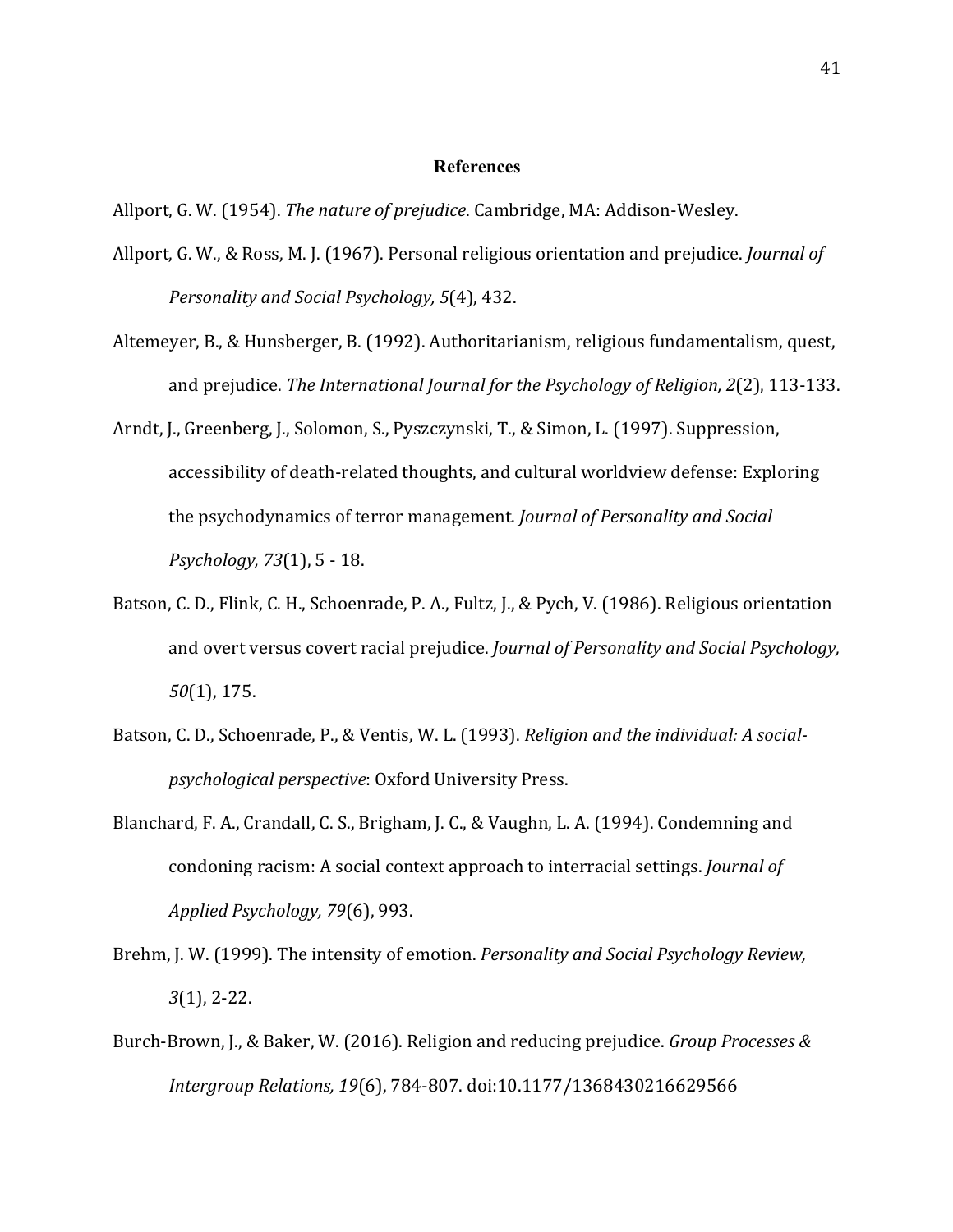Chaves, M., & Anderson, S. L. (2014). Changing American congregations: Findings from the third wave of the National Congregations Study. *Journal for the Scientific Study of Religion,* 53(4), 676-686.

Cialdini, R. B. (1988). *Influence: Sciece and practice (2nd ed.)* Glenview, IL: Scott, Foresman.

- Cialdini, R. B., Reno, R. R., & Kallgren, C. A. (1990). A focus theory of normative conduct: Recycling the concept of norms to reduce littering in public places. *Journal of Personality and Social Psychology, 58*(6), 1015 - 1026.
- Crandall, C. S., & Eshleman, A.  $(2003)$ . A justification-suppression model of the expression and experience of prejudice. *Psychological Bulletin, 129*(3), 414-446. doi:10.1037/0033-2909.129.3.414
- Crandall, C. S., Eshleman, A., & O'Brien, L. (2002). Social norms and the expression and suppression of prejudice: The struggle for internalization. *Journal of Personality and Social Psychology, 82*(3), 359-378. doi:10.1037//0022-3514.82.3.359
- Crandall, C. S., Ferguson, M. A., & Bahns, A. J. (2013). When we see prejudice: The normative window and social change.
- Crandall, C. S., Miller, J. M., & Furgurson, M. A. (2018). *Social change and prejudice: The Normative Window*.
- Crandall, C. S., & Schaller, M. (2005). *Social psychology of prejudice: Historical and contemporary issues*: Lewinian Press.
- Dutton, D. G., & Lake, R. A. (1973). Threat of own prejudice and reverse discrimination in interracial situations. *Journal of Personality and Social Psychology, 28*(1), 94 - 100.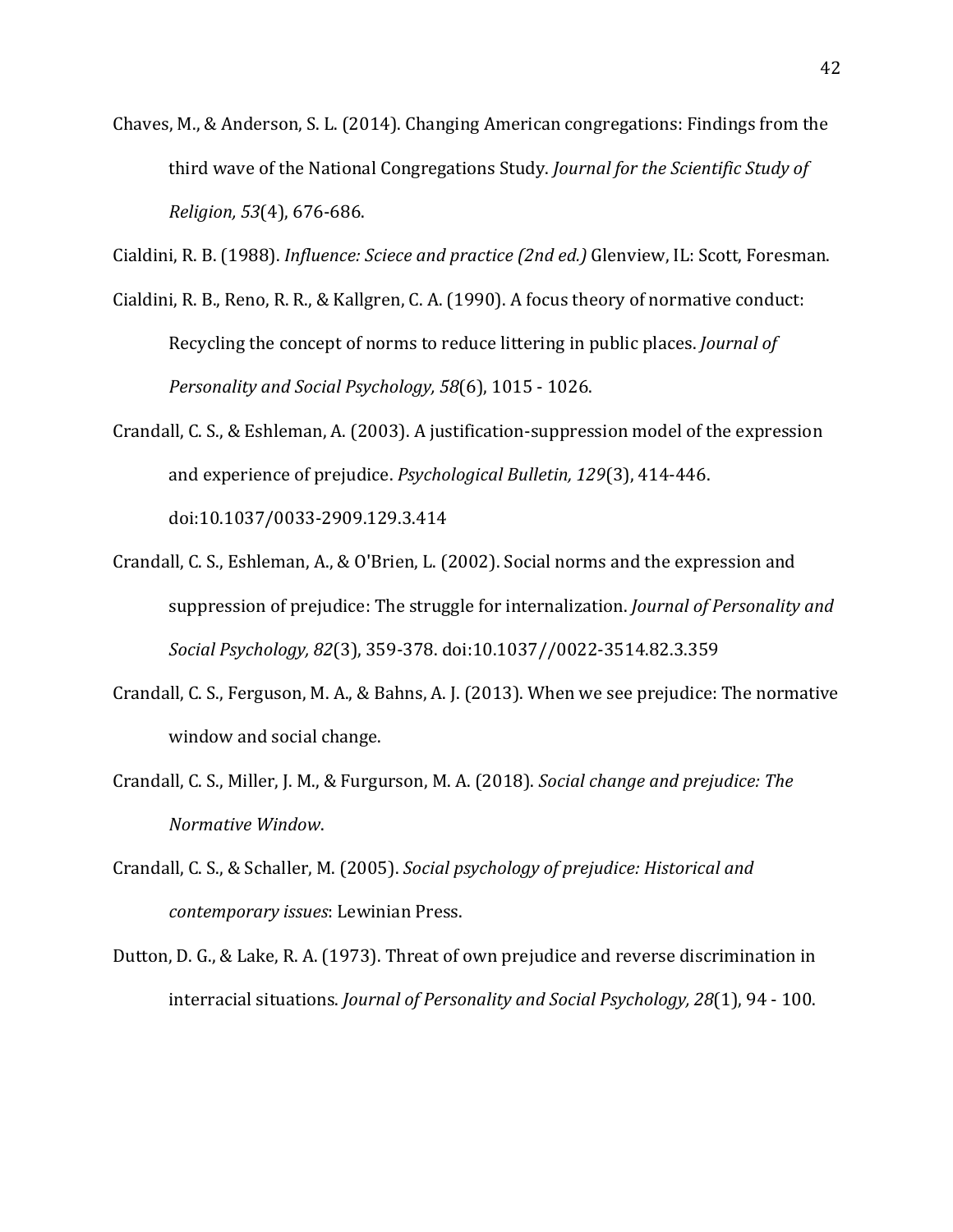- Hall, D. L., Matz, D. C., & Wood, W. (2010). Why don't we practice what we preach? A metaanalytic review of religious racism. Pers Soc Psychol Rev, 14(1), 126-139. doi:10.1177/1088868309352179
- Herek, G. M. (1990). The context of anti-gay violence: Notes on cultural and psychological heterosexism. *Journal of interpersonal violence*, 5(3), 316-333.
- Herek, G. M. (2004). Beyond "homophobia": Thinking about sexual prejudice and stigma in the twenty-first century. *Sexuality Research & Social Policy, 1*(2), 6-24.
- Hoffarth, M. R., Hodson, G., & Molnar, D. S. (2017). When and Why Is Religious Attendance Associated With Antigay Bias and Gay Rights Opposition? A Justification-Suppression Model Approach.
- Howard, S., & Sommers, S. R. (2015). Exploring the Enigmatic Link between Religion and Anti - Black Attitudes. *Social and Personality Psychology Compass*, 9(9), 495-510.
- Huff, C., & Tingley, D. (2015). "Who are these people?" Evaluating the demographic characteristics and political preferences of MTurk survey respondents. *Research & politics, 2*(3), 1-12.
- Johnson, M. K., Rowatt, W. C., & LaBouff, J. (2010). Priming Christian Religious Concepts Increases Racial Prejudice. *Social Psychological and Personality Science, 1*(2), 119- 126. doi:10.1177/1948550609357246

Katz, I., Wackenhut, J., & Hass, R. G. (1986). Racial ambivalence, value duality, and behavior.

LaBouff, J. P., Rowatt, W. C., Johnson, M. K., Thedford, M., & Tsang, J. A. (2010). Development and Initial Validation of an Implicit Measure of Religiousness - Spirituality. *Journal for the Scientific Study of Religion, 49*(3), 439-455.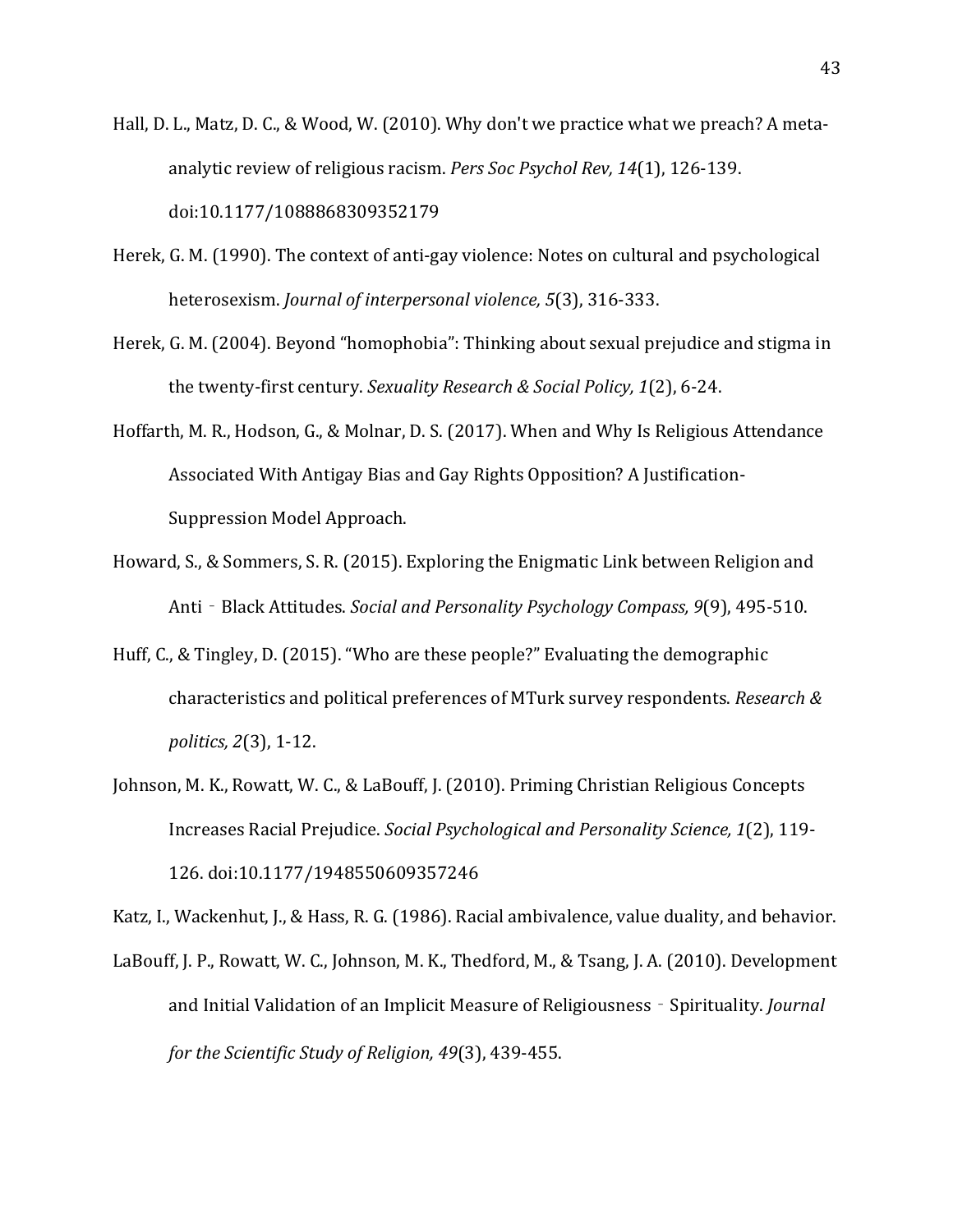Litman, L., Robinson, J., & Abberbock, T. (2017). TurkPrime. com: A versatile crowdsourcing data acquisition platform for the behavioral sciences. *Behavior research methods, 49*(2), 433-442. 

- O'Brien, L. T., Crandall, C. S., Horstman Reser, A., Warner, R., Alsbrooks, A., & Blodorn, A. (2010). But I'm no bigot: How prejudiced White Americans maintain unprejudiced self - images. *Journal of Applied Social Psychology, 40*(4), 917-946.
- O'Brien, L. T., & Crandall, C. S. (2005). Perceiving Self-Interest: Power, Ideology, and Maintenance of the Status Quo. *Social Justice Research, 18*(1), 1-24. doi:10.1007/s11211-005-3368-4
- Pearson, A. R., Dovidio, J. F., & Gaertner, S. L. (2009). The nature of contemporary prejudice: Insights from aversive racism. *Social and Personality Psychology Compass, 3*(3), 314-338.
- Plant, E. A., & Devine, P. G. (1998). Internal and external motivation to respond without prejudice. *Journal of Personality and Social Psychology, 75*(3), 811 - 832.
- Stangor, C., Sechrist, G. B., & Jost, J. T. (2001). Changing racial beliefs by providing consensus information. *Personality and Social Psychology Bulletin, 27*(4), 486-496.
- Tankard, M. E., & Paluck, E. L. (2017). The Effect of a Supreme Court Decision Regarding Gay Marriage on Social Norms and Personal Attitudes. *Psychological Science, 28*(9), 1334-1344. doi:https://doi.org/10.1177/0956797617709594
- Webster, R. J., Burns, M. D., Pickering, M., & Saucier, D. A. (2014). The Suppression and Justification of Prejudice as a Function of Political Orientation. *European Journal of Personality, 28*(1), 44-59. doi:10.1002/per.1896